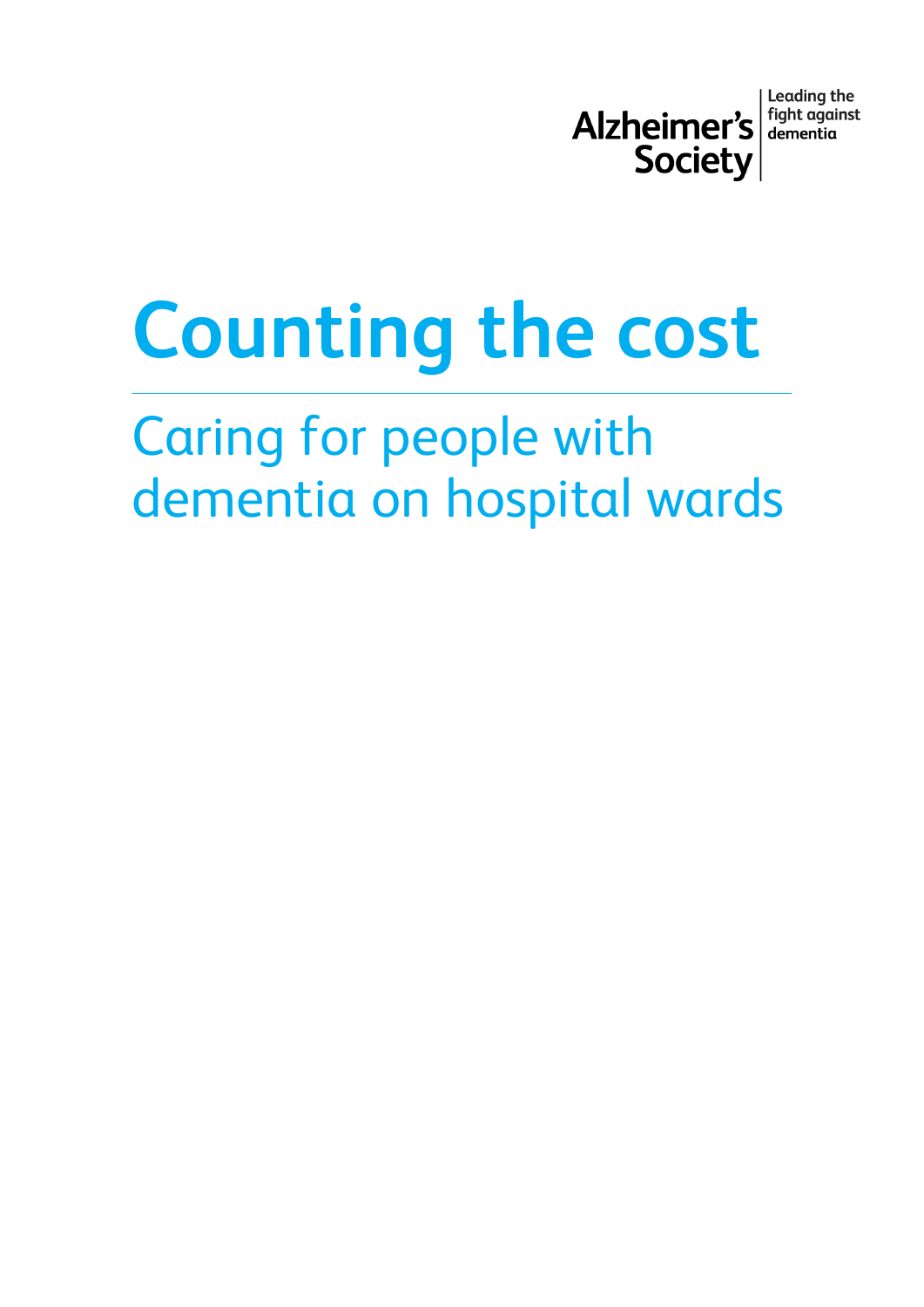First published 2009 by Alzheimer's Society Devon House 58 St Katharine's Way London E1W 1JX T 020 7423 3500 F 020 7423 3501 E info@alzheimers.org.uk

alzheimers.org.uk

Registered charity no. 296645

A company limited by guarantee and registered in England no. 2115499

© Alzheimer's Society 2009

Report researched and written by Louise Lakey, Senior Policy Officer, Alzheimer's Society.

Alzheimer's Society is the UK's leading care and research charity for people with dementia, their families and carers.

Designed by FiSH Books, Enfield Printed and bound in Great Britain

Code 841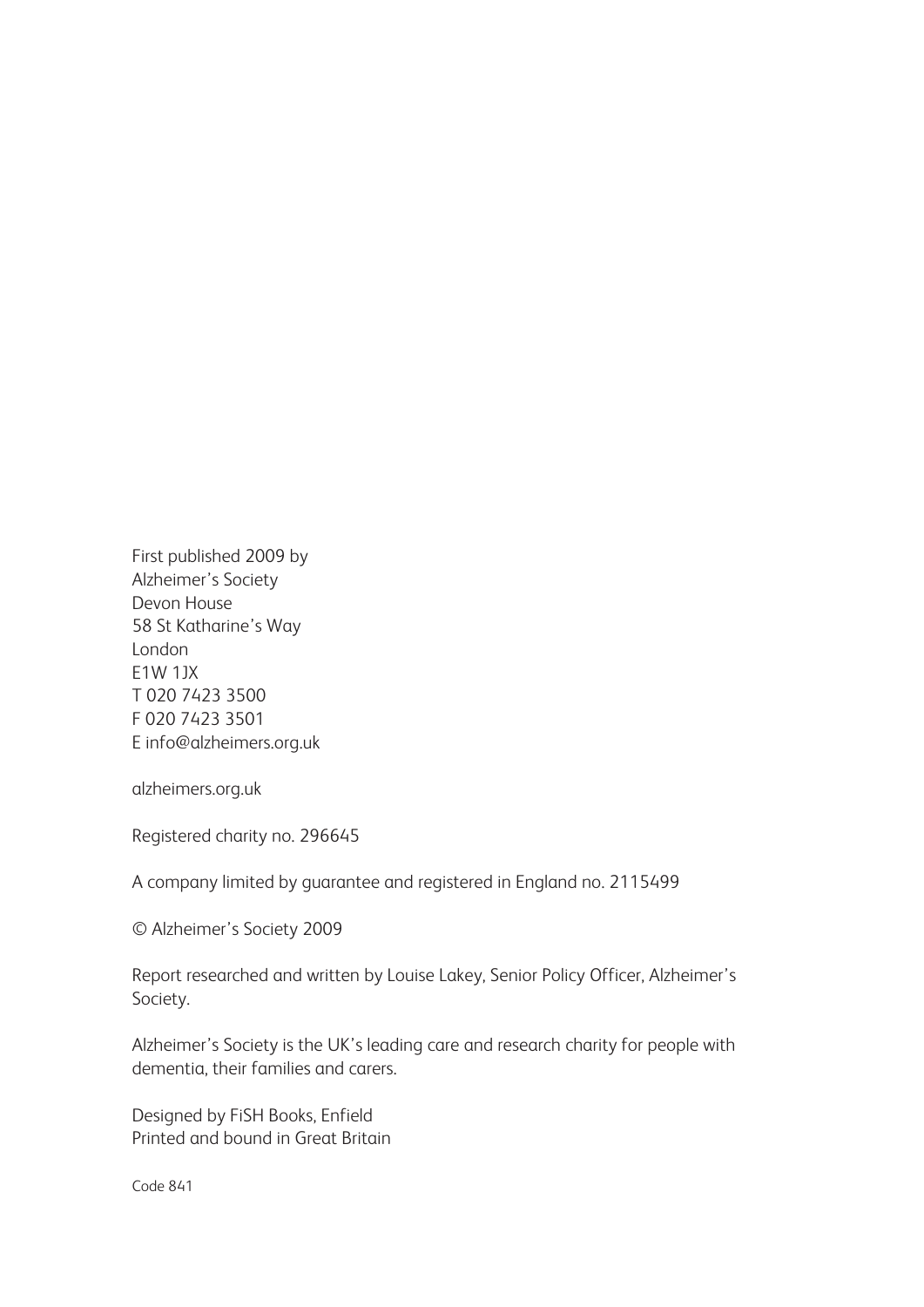# **Contents**

| $\mathbf{1}$   |     |       |                                                                                                                               |  |  |  |  |  |  |
|----------------|-----|-------|-------------------------------------------------------------------------------------------------------------------------------|--|--|--|--|--|--|
|                | 1.1 |       |                                                                                                                               |  |  |  |  |  |  |
|                | 1.2 |       |                                                                                                                               |  |  |  |  |  |  |
|                | 1.3 |       |                                                                                                                               |  |  |  |  |  |  |
|                | 1.4 |       |                                                                                                                               |  |  |  |  |  |  |
|                |     | 1.4.1 |                                                                                                                               |  |  |  |  |  |  |
|                |     | 1.4.2 | Nursing staff questionnaire and nurse manager questionnaire7                                                                  |  |  |  |  |  |  |
|                | 1.5 |       |                                                                                                                               |  |  |  |  |  |  |
| $\overline{2}$ |     |       |                                                                                                                               |  |  |  |  |  |  |
|                | 2.1 |       |                                                                                                                               |  |  |  |  |  |  |
|                |     | 2.1.1 |                                                                                                                               |  |  |  |  |  |  |
|                |     | 2.1.2 | What wards are people with dementia being admitted to?10                                                                      |  |  |  |  |  |  |
|                | 2.2 |       |                                                                                                                               |  |  |  |  |  |  |
|                |     | 2.2.1 | Effect on physical and mental health of the person                                                                            |  |  |  |  |  |  |
|                |     | 2.2.2 | Increased likelihood of discharge to residential care setting 14                                                              |  |  |  |  |  |  |
|                |     | 2.2.3 | Overuse of antipsychotic drugs in the hospital environment15                                                                  |  |  |  |  |  |  |
|                |     | 2.2.4 |                                                                                                                               |  |  |  |  |  |  |
|                |     | 2.2.5 |                                                                                                                               |  |  |  |  |  |  |
|                |     |       | 2.2.6 Comparing length of stay for people with dementia with<br>length of stay for all NHS patients by reason for admission19 |  |  |  |  |  |  |
|                | 2.3 |       |                                                                                                                               |  |  |  |  |  |  |
|                |     | 2.3.1 | Estimated savings by reducing the length of stay for people                                                                   |  |  |  |  |  |  |
|                | 2.4 |       |                                                                                                                               |  |  |  |  |  |  |
|                |     |       |                                                                                                                               |  |  |  |  |  |  |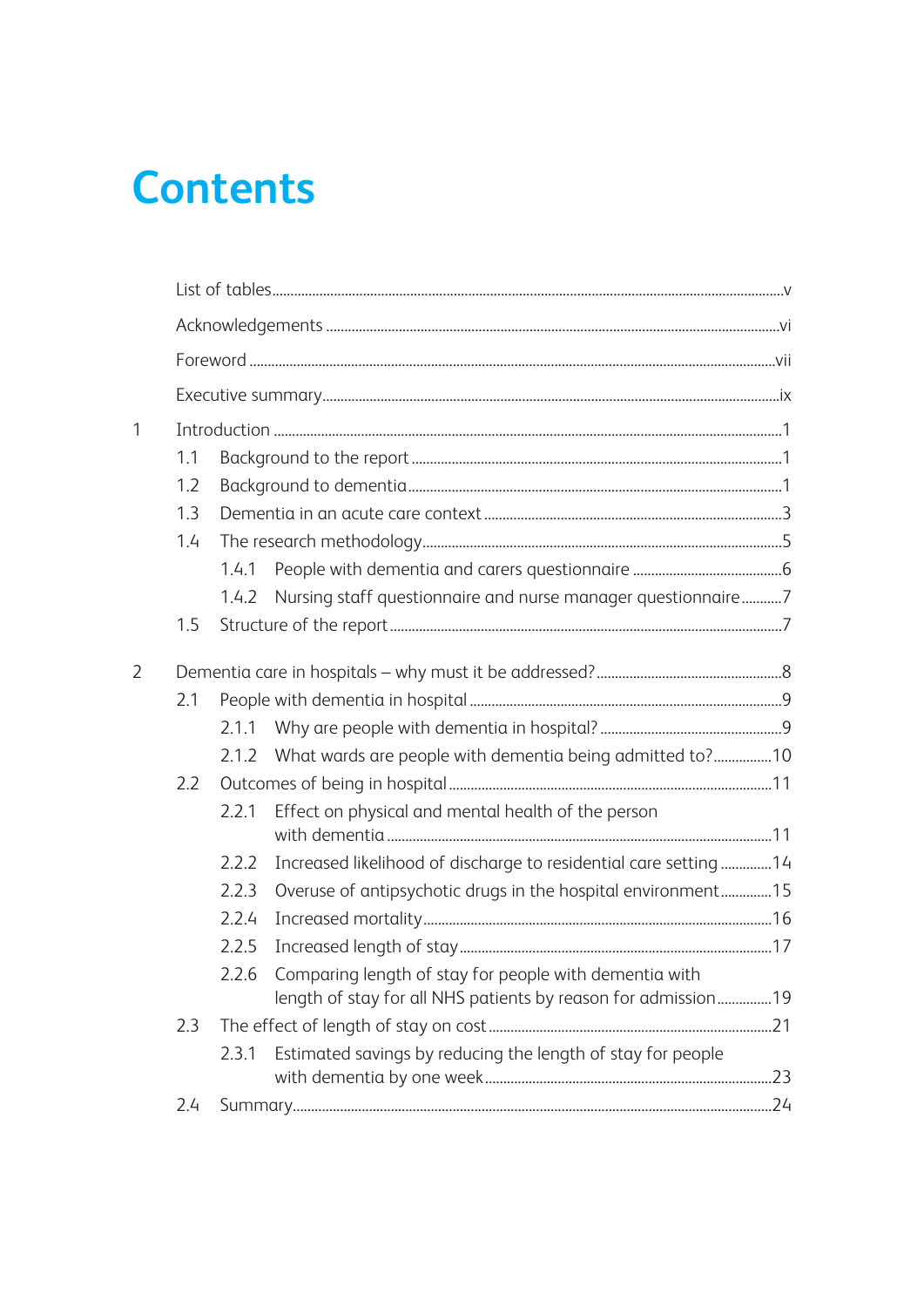| $\overline{3}$ | What is going wrong? Evidence from people with dementia, their carers |       |                                                                     |  |  |  |
|----------------|-----------------------------------------------------------------------|-------|---------------------------------------------------------------------|--|--|--|
|                |                                                                       |       |                                                                     |  |  |  |
|                | 3.1                                                                   |       |                                                                     |  |  |  |
|                |                                                                       | 3.1.1 | Overview of the areas of concern in dementia care for carer         |  |  |  |
|                |                                                                       |       |                                                                     |  |  |  |
|                | 3.2                                                                   |       |                                                                     |  |  |  |
|                |                                                                       | 3.2.1 |                                                                     |  |  |  |
|                | 3.3                                                                   |       |                                                                     |  |  |  |
|                |                                                                       | 3.3.1 |                                                                     |  |  |  |
|                |                                                                       | 3.3.2 | The behavioural and psychological symptoms of dementia32            |  |  |  |
|                |                                                                       | 3.3.3 | The behavioural and psychological symptoms of dementia              |  |  |  |
|                |                                                                       |       |                                                                     |  |  |  |
|                |                                                                       | 3.3.4 | Staffing issues impacting on person-centred care34                  |  |  |  |
|                | 3.4                                                                   |       |                                                                     |  |  |  |
|                |                                                                       | 3.4.1 |                                                                     |  |  |  |
|                |                                                                       | 3.4.2 |                                                                     |  |  |  |
|                | 3.5                                                                   |       |                                                                     |  |  |  |
|                | 3.6                                                                   |       |                                                                     |  |  |  |
|                | 3.7                                                                   |       |                                                                     |  |  |  |
| $\overline{4}$ |                                                                       |       | Recommendations: improving dementia care, shortening length of stay |  |  |  |
|                |                                                                       |       |                                                                     |  |  |  |
|                | 4.1                                                                   |       |                                                                     |  |  |  |
|                | 4.2                                                                   |       |                                                                     |  |  |  |
|                |                                                                       |       |                                                                     |  |  |  |
|                |                                                                       |       |                                                                     |  |  |  |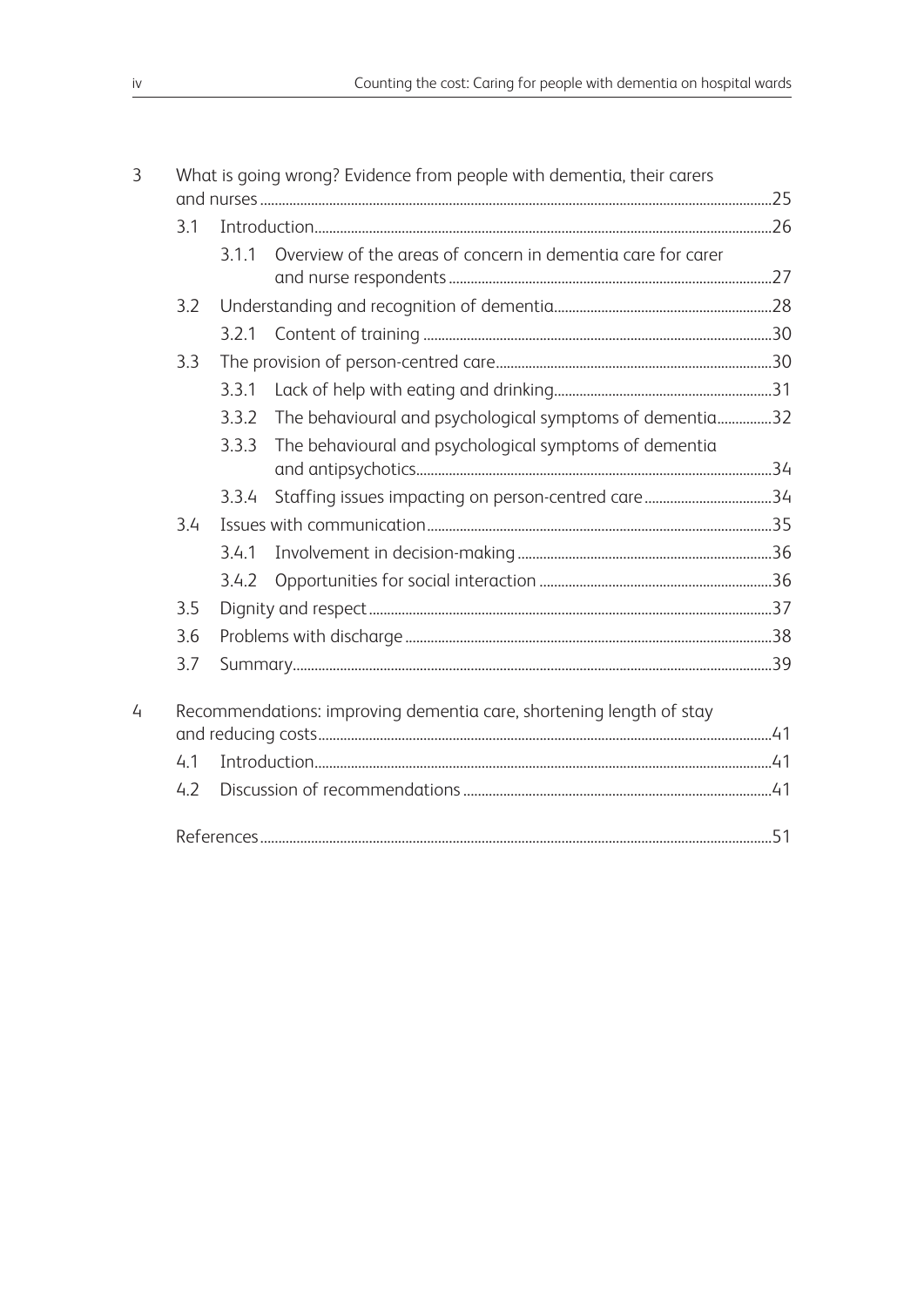# **List of tables**

| Table 1 Proportion of people with dementia admitted to hospital by primary<br>diagnosis (the top five reasons with highest percentage of respondents)10                                                                                       |  |
|-----------------------------------------------------------------------------------------------------------------------------------------------------------------------------------------------------------------------------------------------|--|
| Table 2 Breakdown of nursing staff respondents by type of ward and their                                                                                                                                                                      |  |
| Table 3 Breakdown of carer responses to the question 'Do you think that<br>being in hospital had a negative effect on the general physical health of the<br>person with dementia (which wasn't a direct result of the medical condition)?'    |  |
| Table 4 Breakdown of carer responses to the question 'Do you think that being<br>in hospital had a negative effect on the person's dementia and the symptoms                                                                                  |  |
| Table 5 Person with dementia's place of residence before and after entering                                                                                                                                                                   |  |
| Table 6 Proportion of total number of people with dementia discharged to<br>care home and own home according to length of stay as reported by carer                                                                                           |  |
| Table 7 Analysis of carers' perception of use of antipsychotic drugs by length                                                                                                                                                                |  |
| Table 8 Proportion of total number of nurse managers describing the length<br>of stay for the person with dementia as always, sometimes or not longer than<br>the length of stay for other patients with the same medical condition according |  |
| Table 9 Proportion of total number of carer respondents describing the length<br>of stay for the person with dementia as longer than expected or not longer                                                                                   |  |
| Table 10 Length of stay according to reason for admission to hospital as                                                                                                                                                                      |  |
| Table 11 Length of stay for DEMHOS respondents and median length of stay<br>for all NHS patients (including people with dementia) from Hospital Episode                                                                                       |  |
| Table 12 Cost of a patient remaining in hospital one month or more beyond the                                                                                                                                                                 |  |
| Table 13 Estimated savings which could be made by reducing the length of                                                                                                                                                                      |  |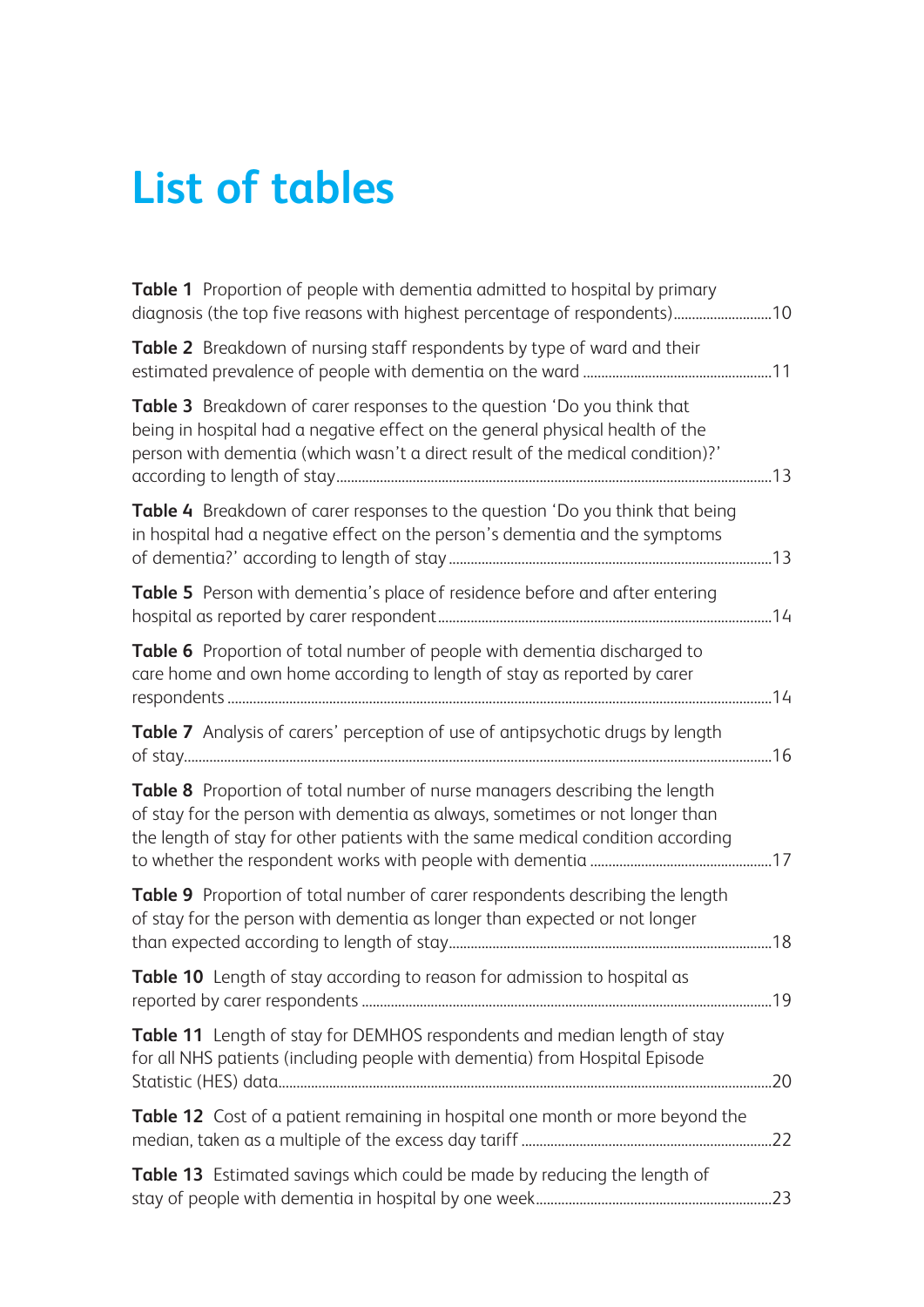# **Acknowledgements**

Alzheimer's Society would like to thank all those who helped and advised us on the development of our questionnaires especially people with dementia and carers.

Alzheimer's Society would also like to thank all those people who reviewed the report and provided invaluable feedback: Professor Gordon Wilcock, Professor of Clinical Geratology, University of Oxford; Dr David Anderson, Chair, Faculty of Old Age Psychiatry, Royal College of Psychiatrists and Professor Dawn Brooker, Director of the University of Worcester Association for Dementia Studies.

Most importantly, we also thank the people with dementia and carers, nursing staff and nurse managers who completed our questionnaires and provided information and evidence.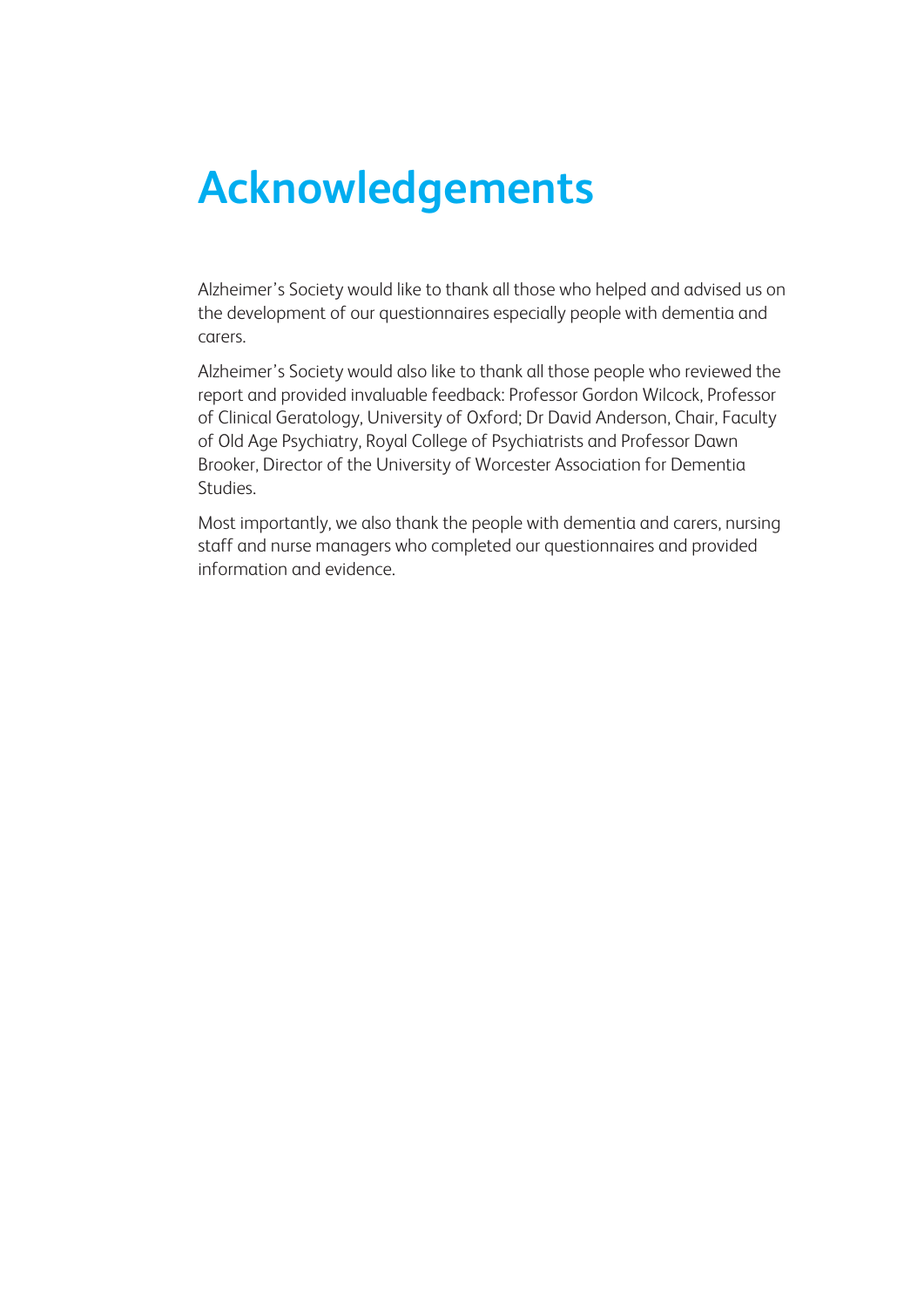# **Foreword**



Seeing my mother in hospital was one of the hardest times in my life. I remember being struck with a desperate sorrow watching how vulnerable and helpless she was in an unfamiliar environment. Her battle was not just with the emphysema and bronchitis: it was with the strange environment, the people she didn't know and the intrusive medication she couldn't understand. There were frightening and scary moments. She was so

dependant on those who were caring for her. But she was incredibly brave; that's my mother.

I now realise my mother was not alone in her vulnerability. A quarter of hospital beds are occupied by people with dementia and although good care does exist, some hospitals remain a challenging environment. The majority of people with dementia leave hospital worse than when they arrived. Many stay much longer than is usual. Every day in hospital the chance of being prescribed unnecessary antipsychotic drugs or entering a care home increases.

Good care can make an incredible difference. On her first visit to hospital my mother received brilliant care. The kindness and skill of the hospital staff reassured and comforted her. However, when she was admitted for the second time no one even realised she had dementia. The doctor didn't have time to find her notes and was under the impression my mother had to go home to look after my father despite the fact that my father has been dead for five years.

The challenge laid down in this report is to get people out of hospitals more quickly or to make sure they don't ever need to go there in the first place. Research shows this is possible through developing the skills of those working in hospitals, clear leadership, access to intermediate care and investing in community services. We also need to ensure we are reducing the use of antipsychotic drugs and that people are being supported to do the simple things like eating and drinking through the provision of personcentred care. Alzheimer's Society is calling for hospitals to reduce the time a person with dementia spends on wards by just one week. This could save at least £80 million a year and the figure is probably nearer to hundreds of millions of pounds. Most importantly people can be treated effectively in the community while enjoying a high quality of life.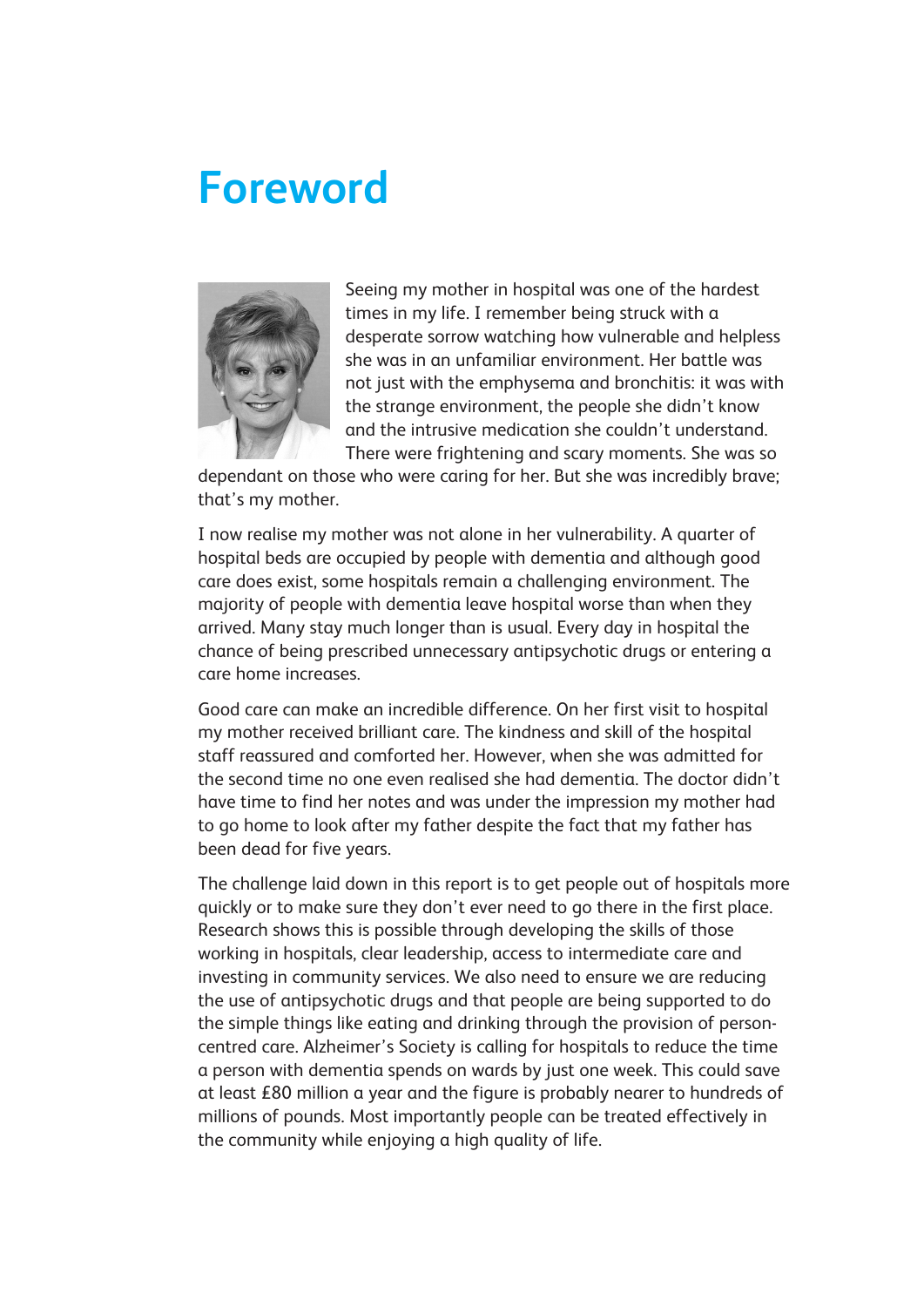Together we can get people back in the community quicker. In this report 97% of nurses told us they work with people with dementia. Most want more training and support to help them deliver the best care possible. By working with nursing staff and equipping them with the right tools and support, good hospital care is possible.

Alzheimer's Society is committed to putting care right in hospitals. More than a million people will develop dementia in the next ten years and the numbers will keep rising. It is up to all of us to make a serious commitment to raise the standard of care.

To find out more visit **www.alzheimers.org.uk/countingthecost**

Aupele Fpper.

Angela Rippon, OBE and Alzheimer's Society Ambassador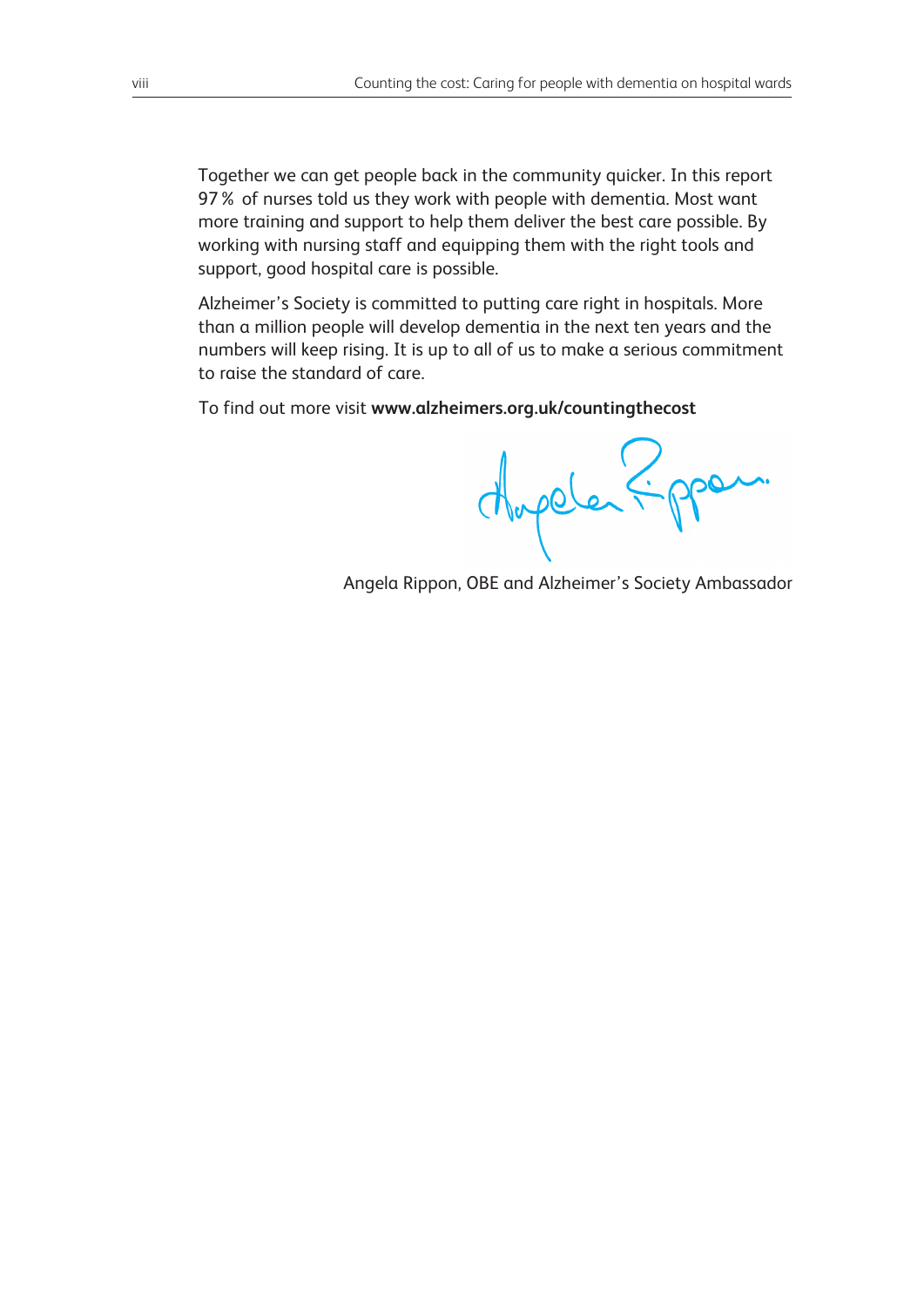# **Executive summary**

### **1 Summary**

**People with dementia over 65 years of age are currently using up to one quarter of hospital beds at any one time.**

**Much has been achieved in recent years in the NHS to drive down waiting lists and reduce delayed discharge for significant numbers of people. This result has required the hard work and dedication of significant numbers of hospital staff.** Now that it has been possible to improve access to hospital care by increasing capacity and reducing waiting times, there is an opportunity to shift the focus to the quality of the care being provided.

**Attention is increasingly focused on the quality of dementia care in an acute setting.** This report finds that there is unacceptable variation in the quality of dementia care provided on general wards in hospitals across England, Wales and Northern Ireland. There are many examples of excellent local action, where the challenges of dementia are being recognised and addressed. However, there are also examples of mediocre or neglectful care.

**People with dementia stay far longer in hospital than other people who go in for the same procedure.** The longer people with dementia are in hospital, the worse the effect on the symptoms of dementia and the individual's physical health; discharge to a care home becomes more likely and antipsychotic drugs are more likely to be used.

**As well as the cost to the person with dementia, increased length of stay is placing financial pressure on the NHS.**

**It is clear from the evidence presented in this report that improving the experience of the large number of people with dementia in hospitals is key to improving the NHS overall and delivering the reform agenda.**

• If people with dementia were supported to leave hospital one week earlier than they currently do, this report suggests that savings of hundreds of millions of pounds might be achievable across the system as a whole. The National Audit Office will be publishing a further report into dementia in late 2009 which should add evidence to support the case for change.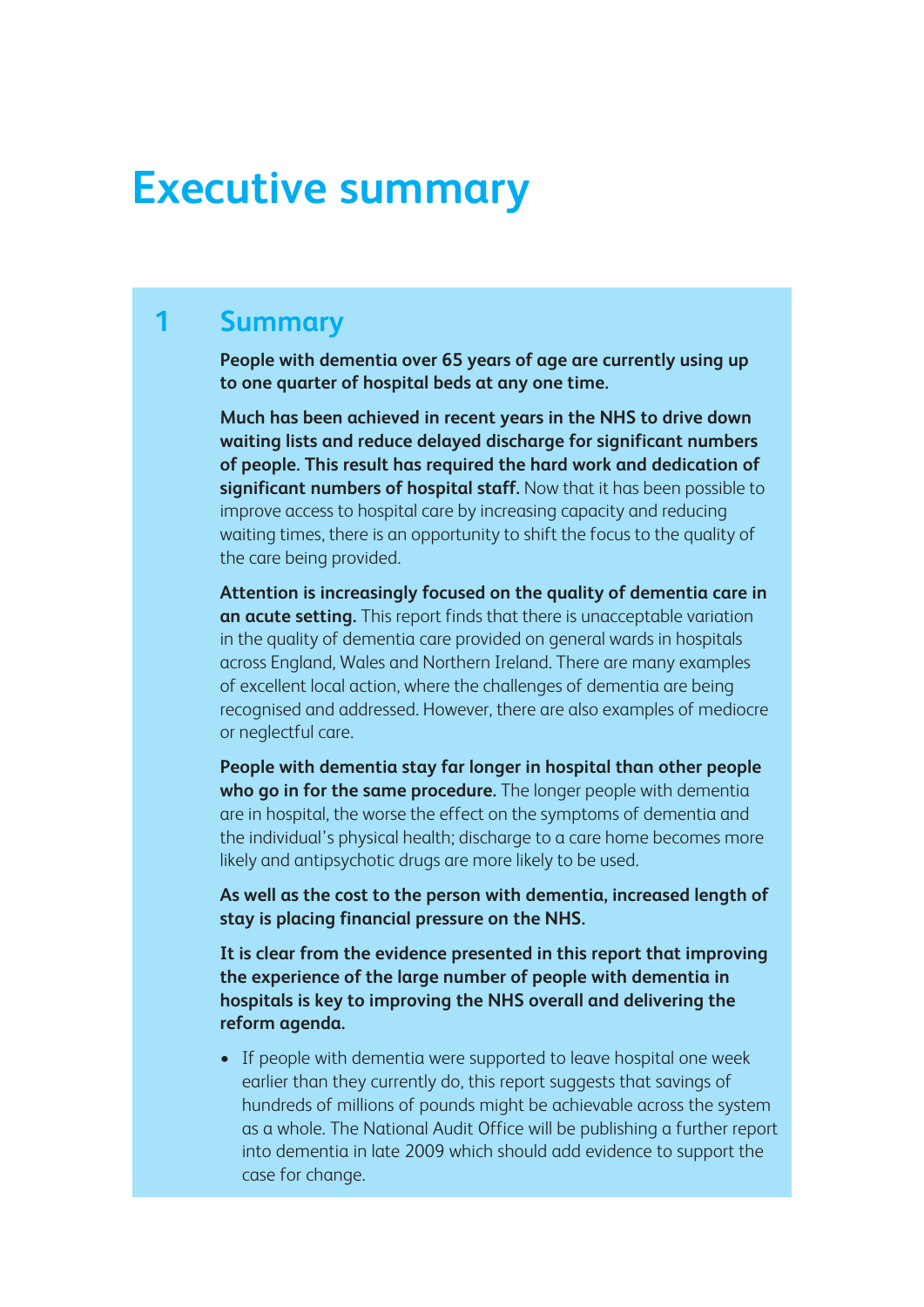• Much of the large sums of money currently spent on dementia in hospitals could be more effectively invested in workforce capacity and development, and community services outside hospitals to drive up the quality of dementia care on the wards, improve efficiency and ensure that people with dementia only access acute care when appropriate.

# **2 Purpose of report**

This report provides evidence from over 2,000 carers and nurses on the quality of dementia care provided on general wards in hospitals across England, Wales and Northern Ireland. This evidence is for commissioners, healthcare services providers as well as health and social care professionals to support the case for a specific focus on improving the care for people with dementia on a general hospital ward within the current policy context.

# **3 Methodology**

Alzheimer's Society collected quantitative and qualitative evidence via a questionnaire from the following groups:

- Carers 1,291 responses received
- Nursing staff 657 responses received
- Nurse/ward managers 479 responses received.

# **4 Key findings**

#### **4.1 Dementia care in hospitals – why must it be addressed?**

- 97% of nursing staff and nurse managers reported that they always or sometimes care for someone with dementia.
- 47% of carer respondents said that being in hospital had a significant negative effect on the general physical health of the person with dementia, which wasn't a direct result of the medical condition.
- 54% of carer respondents said that being in hospital had a significant negative effect on the symptoms of dementia, such as becoming more confused and less independent.
- Over a third of people with dementia who go into hospital from living in their own homes are discharged to a care home setting.
- 77% of nurse managers and nursing staff said that antipsychotic drugs were used always or sometimes to treat people with dementia in the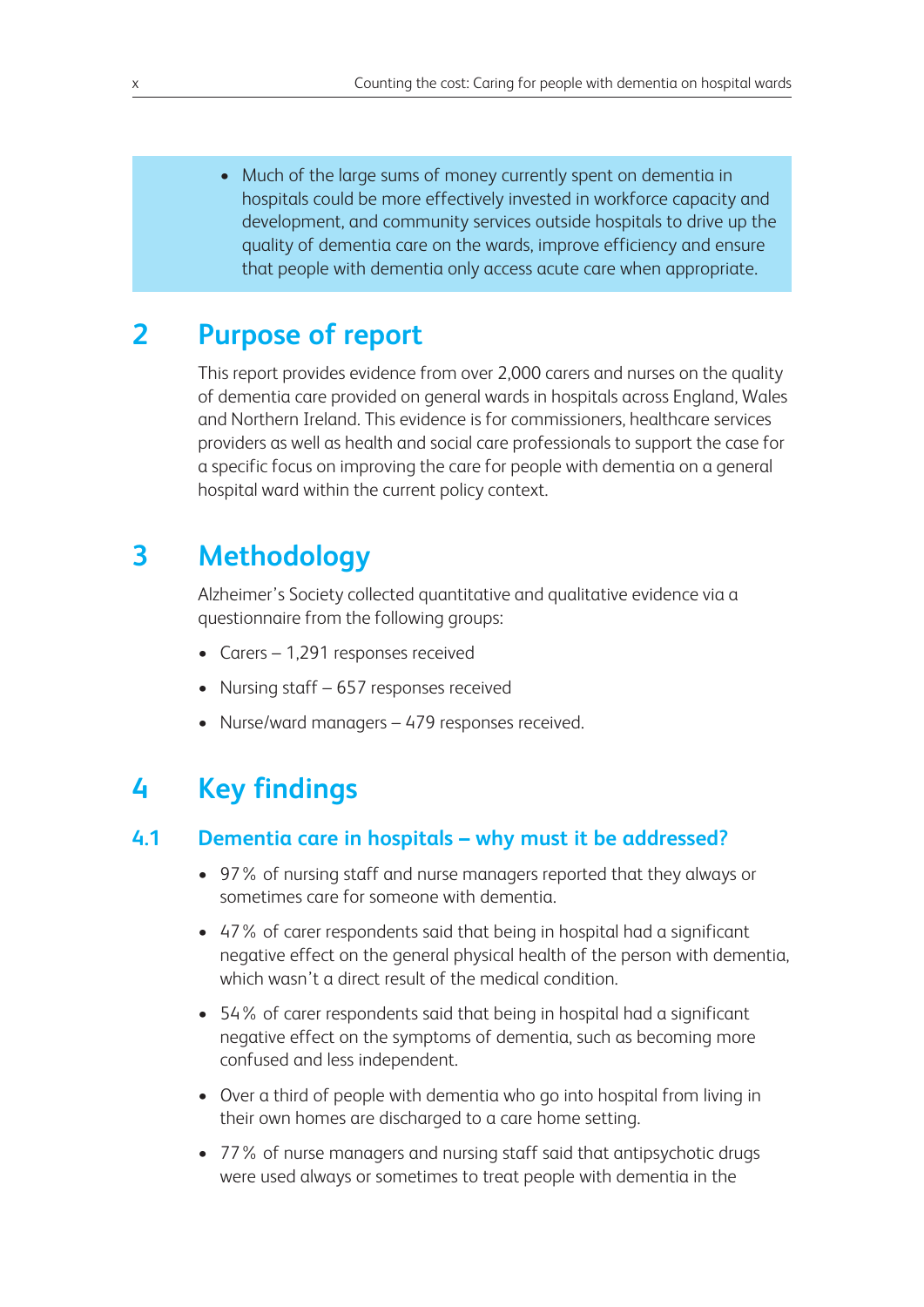hospital environment. Of those nurse managers and nursing staff who said that antipsychotics were used, up to a quarter thought that they were not appropriately prescribed to people with dementia.

- 86% of nurse managers felt that people with dementia either always or sometimes have a longer stay in hospital than people without dementia admitted with the same medical condition.
- 49% of carer respondents said that the hospital stay was overall longer than they expected it to be.
- The longer people with dementia are in hospital, the worse the effect on the symptoms of dementia and physical health; discharge to a care home becomes more likely and antipsychotic drugs are more likely to be used.
- Additional financial pressure is being placed on the NHS by people with dementia staying in hospital longer than expected.
- This report finds that supporting people with dementia to leave hospital one week sooner than they currently do could result in savings of at least £80 million a year, from work in four condition areas identified in four Hospital Episode Statistics (HES) data codes. It would not be unreasonable to assume that there are savings to be made in care for people with dementia running into hundreds of millions of pounds, which could be more effectively reinvested.

#### **4.2 What is going wrong? Evidence from people with dementia and nurses**

- 77% of carer respondents were dissatisfied with the overall quality of dementia care provided.
- 89% of nursing staff respondents identified working with people with dementia as very or quite challenging.
- Key areas of dissatisfaction as identified by carer respondents were: nurses not recognising or understanding dementia; a lack of person-centred care; not being helped to eat and drink; a lack of opportunity for social interaction; not as much involvement in decision-making as wished for (for both the person with dementia and carer); and the person with dementia being treated with a lack of dignity and respect.
- Key areas of concern as identified by nursing staff respondents were: managing difficult/unpredictable behaviour; communicating; not having enough time to spend with patients and provide one-to-one care; wandering/keeping people on the ward and ensuring patient safety.
- Problems with the discharge process, including lack of access to additional support such as a physiotherapist, were also identified by carer and nurse respondents.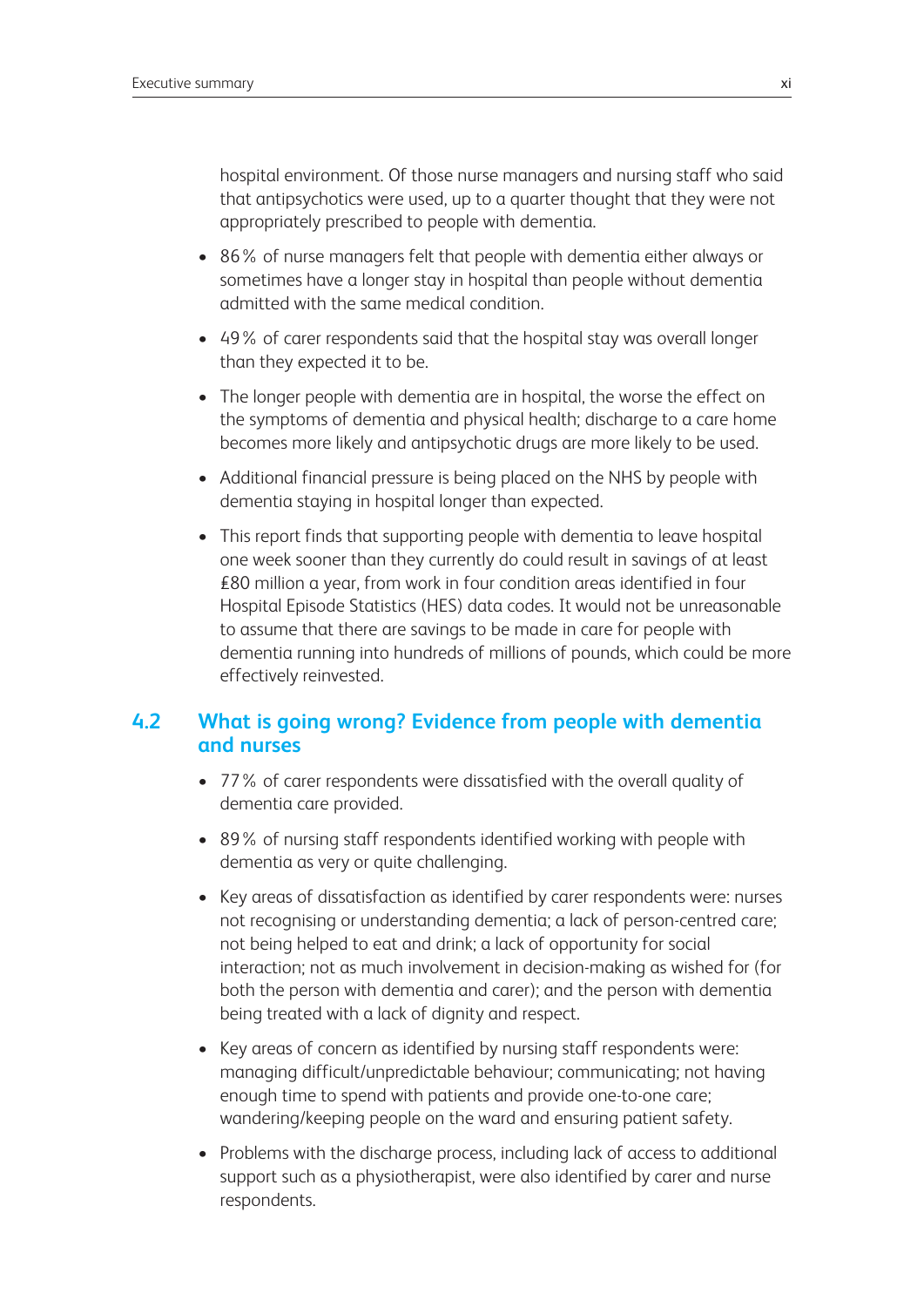- There are similarities between the concerns of nurses and the unmet needs of people with dementia that carer respondents have identified. However, nurses do not focus as strongly on person-centred care as a key challenge or as a training need and the majority think that people with dementia are being treated with dignity and respect.
- Nurses are responsible for providing or supervising much of the day-to-day care of people with dementia. They can play a key role in improving dementia care by being supported to place more focus and prominence on person-centred care. Training that addresses the concerns of nurses within the context of person-centred care for people with dementia, and raises awareness of the unmet needs of people with dementia as identified by carers, is vital.

# **5 Recommendations**

Recommendations for change are set out which identify some of the biggest opportunities to deliver on dementia in hospitals to create a more cost-effective system that provides good quality care to people with dementia and carers.

Ensuring implementation of the National Dementia Strategy for England (2009) by recognising the importance of the dementia challenge, prioritising the improvement of dementia care and fulfilling the recommendations of the Strategy is paramount to securing change. Commissioners will therefore need to focus attention on this to achieve urgent changes across the health and social care system as a whole. The forthcoming Wales Dementia Plan will also address care on a general ward and it is essential that it is addressed in a dementia plan for Northern Ireland. Priority must be given to developing and implementing these Plans.

**Recommendation 1.** The NHS as a whole and individual hospitals need to recognise that dementia is a significant, growing and costly problem for them, which lies at the heart of the agenda to drive efficiency and quality improvement.

**Recommendation 2.** Reduce the number of people with dementia being cared for in hospitals.

- 2.1 Commissioners need to work with partners to shift funding from inappropriate acute usage for people with dementia into alternative services provided in the community.
- 2.2 Shifting investment and reconfiguring services in the community will require better co-ordination with social care services and joint working with community partners.
- 2.3 An improved system of care will also require that people with dementia have much better access to intermediate care services.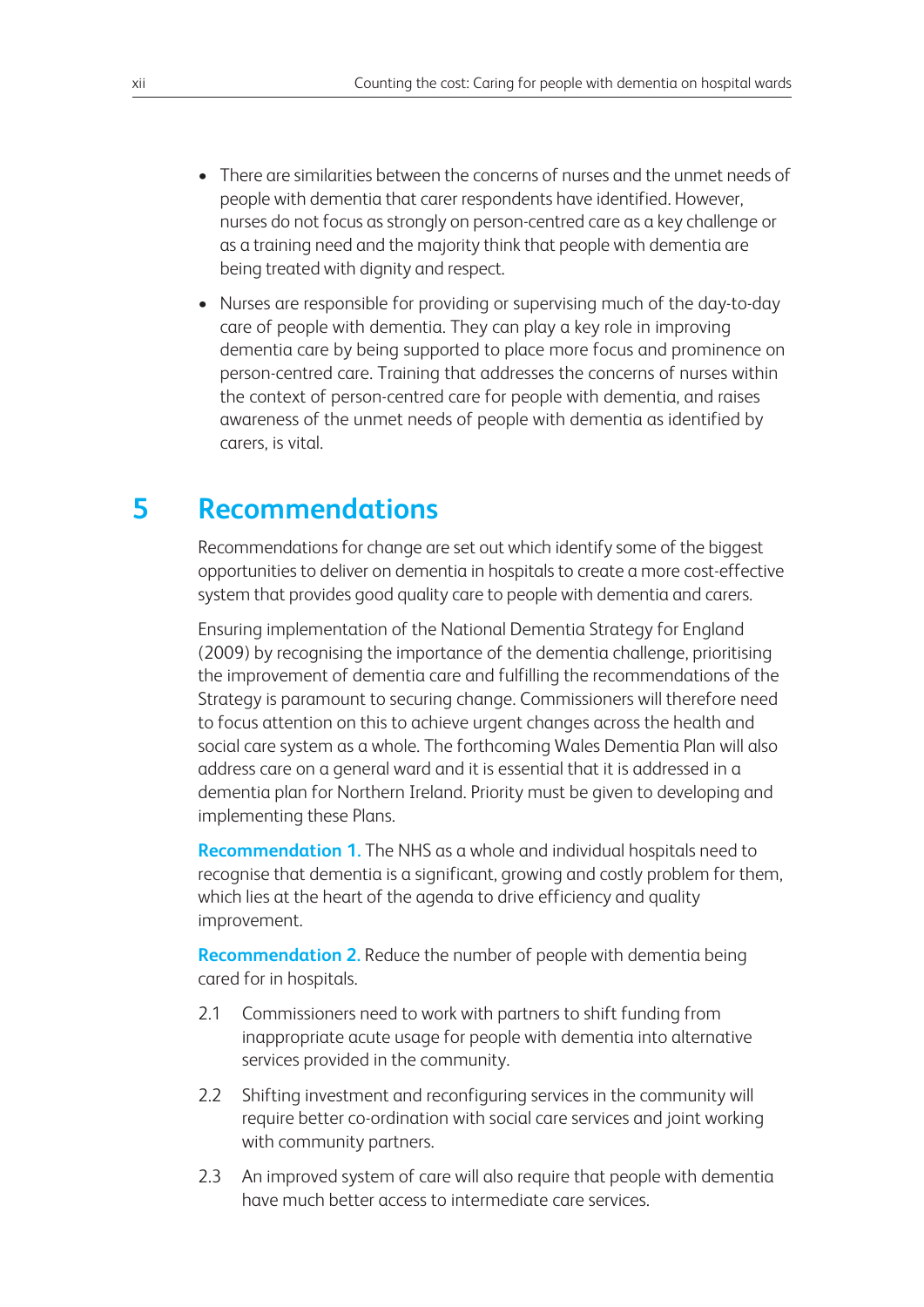**Recommendation 3.** Hospitals to identify a senior clinician to take the lead for quality improvement in dementia and for defining the care pathway.

**Recommendation 4.** Commission specialist liaison older people's mental health teams to facilitate the management and care of people with dementia in hospitals.

**Recommendation 5.** Ensure that there is an informed and effective acute care workforce in hospitals for people with dementia.

- 5.1 Hospitals need to look at staff capacity for delivering high quality dementia care. They will also need to prioritise workforce development budgets for dementia. These need to be a priority in the current financial context to help increase the capacity and throughput of the service by supporting people with dementia out of hospital as quickly as possible.
- 5.2 Pre-registration training should be improved in line with the requirements of the acute care workforce. The Nursing and Midwifery Council (NMC) consultation on pre-registration training is a vital opportunity to adapt the curricula and requirements to include as mandatory the core competencies required in dementia care. Alzheimer's Society will work with the NMC to inform their work.
- 5.3 To support recommendations 5.1 and 5.2, government departments need to work with all bodies involved in professional and vocational training and continuing professional development to reach agreement on the core competencies required in dementia care.

**Recommendation 6.** Reduce the use of antipsychotic drugs to treat people with dementia on a general ward.

6.1 In the National Dementia Strategy for England, the Department of Health committed to publishing a review of the inappropriate use of antipsychotic drugs for people with dementia across the health and care system. At the time of this report going to print, Alzheimer's Society is awaiting the findings and looks forward to working with relevant bodies to reduce the prescribing of the drugs. This work needs to take place across England, Wales and Northern Ireland.

**Recommendation 7.** Involve people with dementia, carers, family and friends in the care of people with dementia to improve person-centred care.

- 7.1 Having an individual care plan is essential for good quality care and it must be ensured that every person with dementia has one.
- 7.2 Carers and the person with dementia should feed information into planning as soon as the person with dementia is admitted to hospital in order to build up a profile of an individual's likes, dislikes and needs to ensure person-centred care.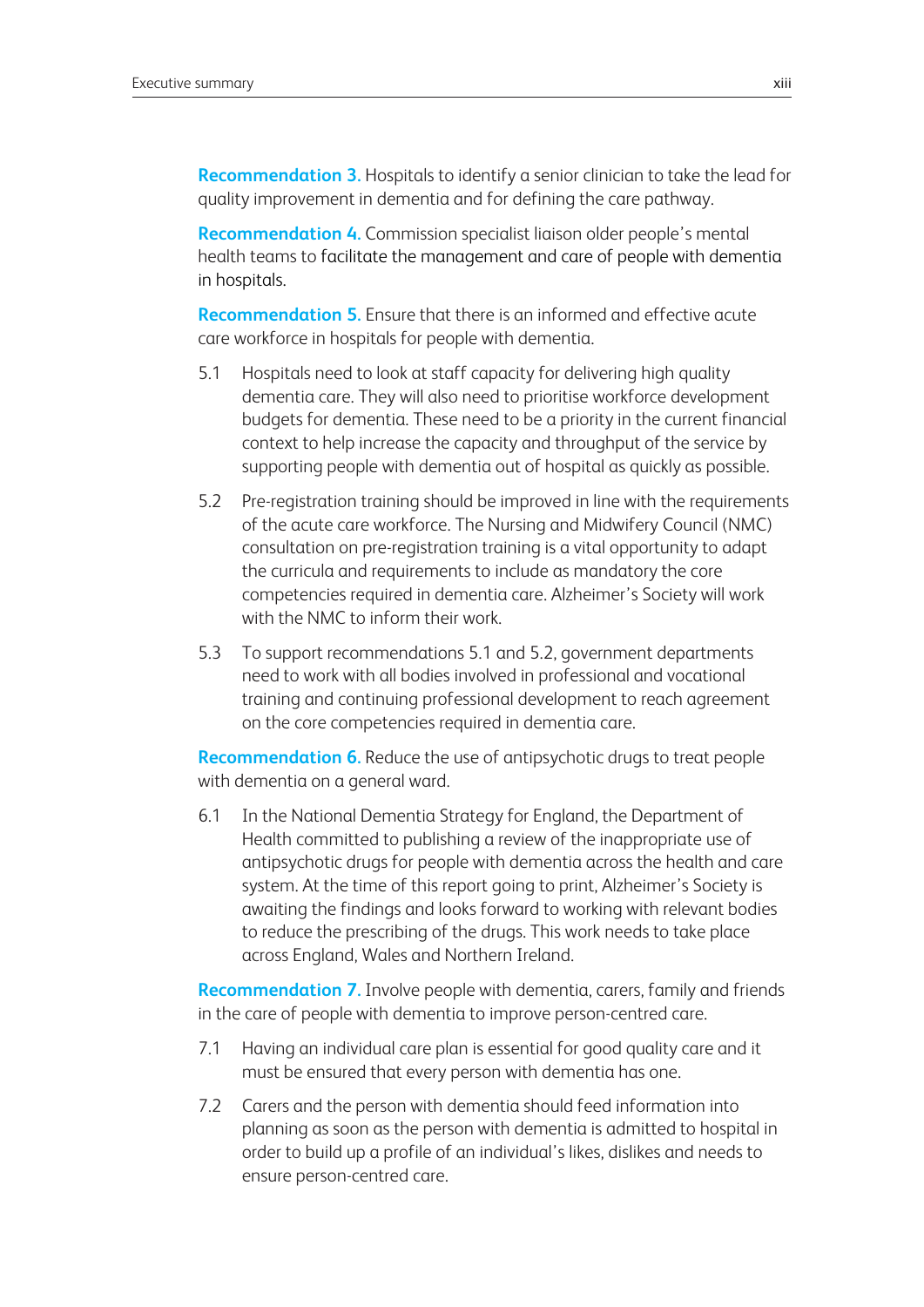7.3 Carers and people with dementia where possible, must be involved in day-to-day care and treatment decisions.

**Recommendation 8.** Make sure that people with dementia have enough to eat and drink.

- 8.1 The patient profile and individual care plan as discussed in recommendation 7 should be used to understand an individual's needs and preferences at mealtimes.
- 8.2 Nutritional screening must be carried out for all people with dementia as soon as they are admitted to a ward to ensure that those at nutritional risk are identified and appropriate actions implemented.
- 8.3 Carers, family and friends must always be allowed to assist at mealtimes if they wish.
- 8.4 Hospitals should encourage volunteers to support people with dementia at mealtimes.
- 8.5 In the long term, dementia-specific education is required to empower and inform hospital staff. This could incorporate tools such as Alzheimer's Society guide to catering for people with dementia (2009). The Dementia Services Development Centre, Stirling also has useful material, for example a video developed in 2002 to help staff encourage people with dementia to eat and drink well (Dementia Services Development Centre, 2002).

**Recommendation 9.** Begin to change the approach to care for people with dementia to one of dignity and respect.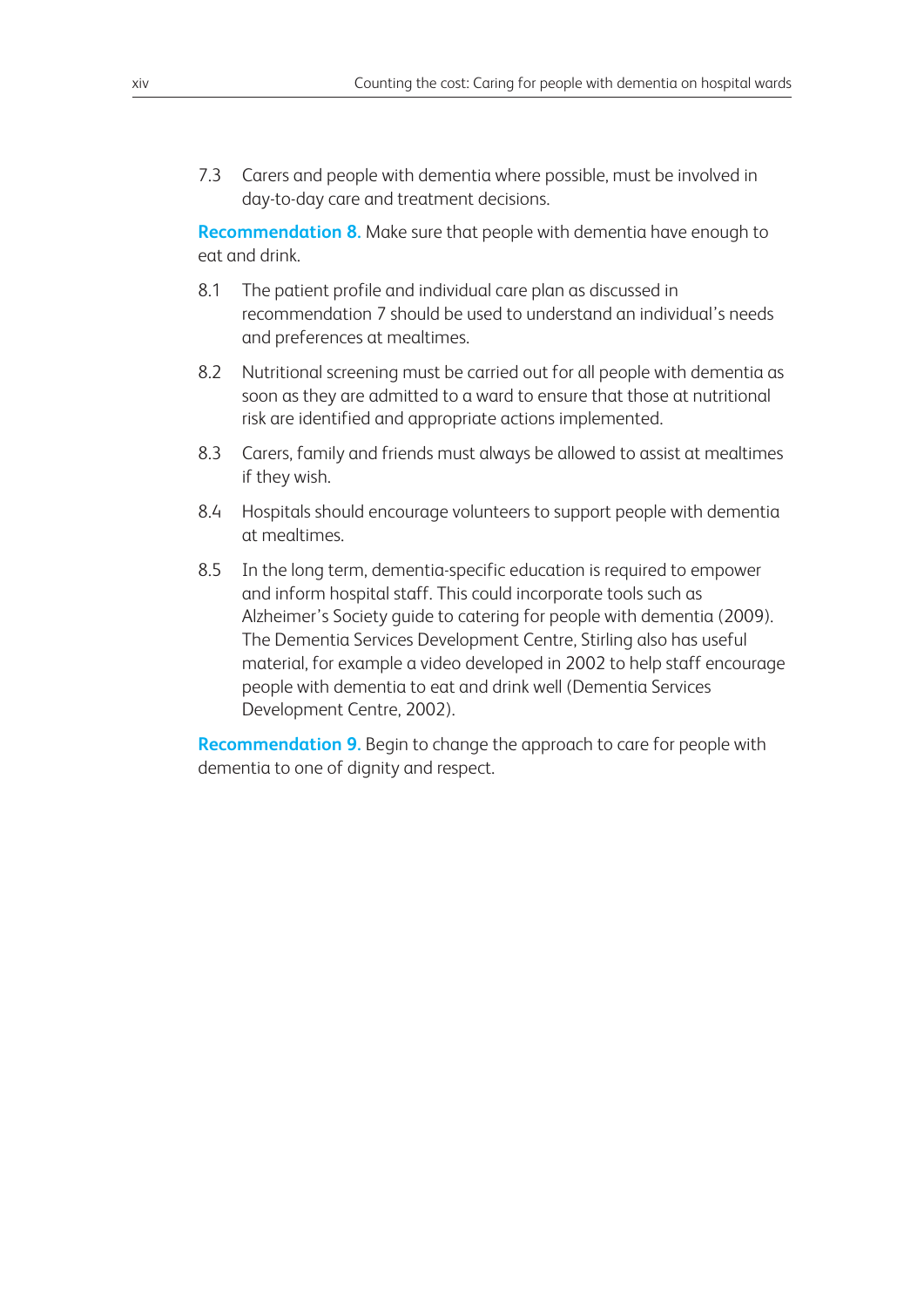# **1 Introduction**

# **1.1 Background to the report**

The unacceptable variation in the quality of dementia care provided on general wards in hospitals across England, Wales and Northern Ireland is well documented in the numerous anecdotal reports Alzheimer's Society receives each year from people with dementia and carers. Their experience has highlighted an urgent need for research into care in this setting. This report is intended to reveal the reality of the situation by putting evidence from carers and nurses at the heart of the issue.

We need to understand what care people with dementia are being provided with and what they actually need if we are to ensure that individuals receive good quality care appropriate for both their physical needs and their dementia needs. The report also highlights the key challenges in providing good dementia care, and the realities of working on a ward, from the perspective of nurses.

Whilst much of the acute workforce has a role to play in providing good dementia care, it is nursing staff that play a vital role in supporting people with dementia on a day-to-day basis on a general ward. We know that good quality care from nursing staff can make a huge difference to the overall hospital experience of a person with dementia. Therefore, we must also explore what challenges in the system can prevent them from providing the care people with dementia need and address this urgently.

Following the launch of Living well with dementia: A National Dementia Strategy (Department of Health, 2009) in England and the development of similar plans elsewhere in the UK, there is an increasing focus on the needs of people with dementia. This, together with the need to drive care out of hospitals and care homes into care provided in the community, means that commissioners are looking for evidence to support the case for change on dementia care specifically. This report provides important evidence for commissioners, providers and health and social care professionals to support the case for a specific focus on improving the care for people with dementia on a general hospital ward.

## **1.2 Background to dementia**

The Dementia UK report (Alzheimer's Society, 2007) found that the number of people with dementia in the UK is growing. 700,000 people have dementia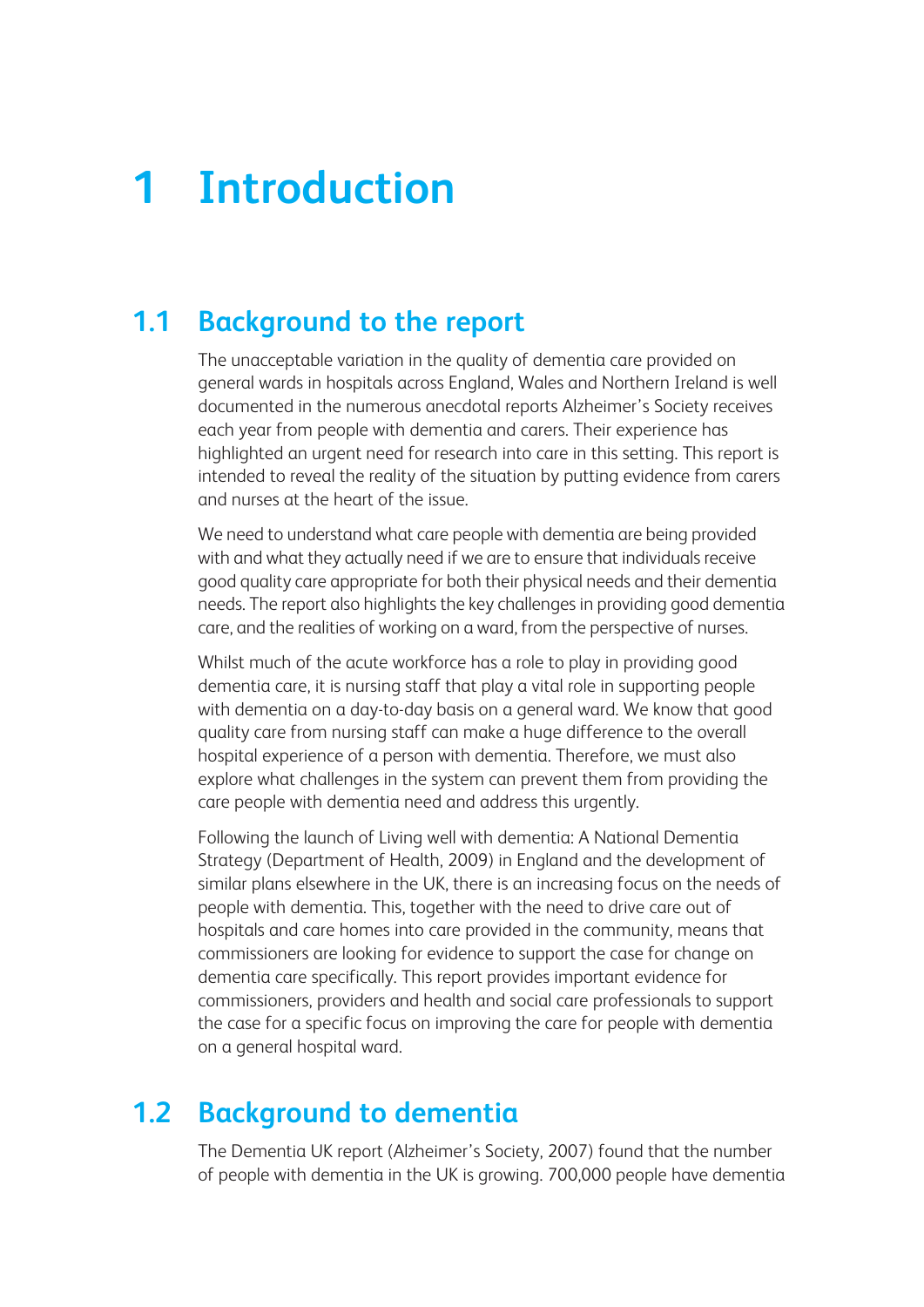and this is forecast to increase to 940,000 by 2021 and 1,735,087 by 2051 – an increase of 38% over the next 15 years and 154% over the next 45 years.

The report also found that the total costs of dementia amount to £17.03 billion per annum, or an average of £25,472 per person with late onset dementia. The King's Fund (2008) has said that the financial cost of dementia is currently £15 billion per year in England and that by 2018, this cost is likely to rise to over £23 billion per year if nothing is done to improve the costeffectiveness of dementia services.

Despite this spend, a series of reports in the last two years have shown that services are struggling to deliver good quality dementia care:

- Alzheimer's Society's report Home from home (2008) found that many care homes are not providing good dementia care, with key problems including the provision of activities, treating residents with dementia with dignity and respect, and the relationship between the care home and relatives/friends.
- The All Party Parliamentary report Always a last resort (2008) found that over 100,000 people in care homes are inappropriately prescribed antipsychotic drugs.
- Alzheimer's Society report Dementia out of the shadows (2008) found that GPs' knowledge of dementia and their ability to respond effectively and sensitively varies enormously and consequently diagnosis can be slow and ineffective. Access to information and support following a diagnosis also varies considerably.
- In 2007 the National Audit Office (NAO) report, Improving services and support for people with dementia, confirmed that dementia care services can lead to poor outcomes for people with dementia and their families and are not delivering value for money. However, the NAO found that there are ways to make money available by providing better care and this can release significant investment, for example a more effective provision of community services can shift care out of acute hospitals.

As a result of this evidence, the Department of Health developed Living well with dementia: A National Dementia Strategy (Department of Health, 2009) in England. This sets out a five year transformation plan under four themes (raising awareness and understanding; early diagnosis and support; living well with dementia; making the change). Currently, a Dementia Plan for Wales is in development and work is ongoing for a Dementia Plan for Northern Ireland.

The NAO is preparing a follow-up report to their 2007 work, due to be published shortly. This will focus on whether the Department of Health and partners involved in the implementation of the National Dementia Strategy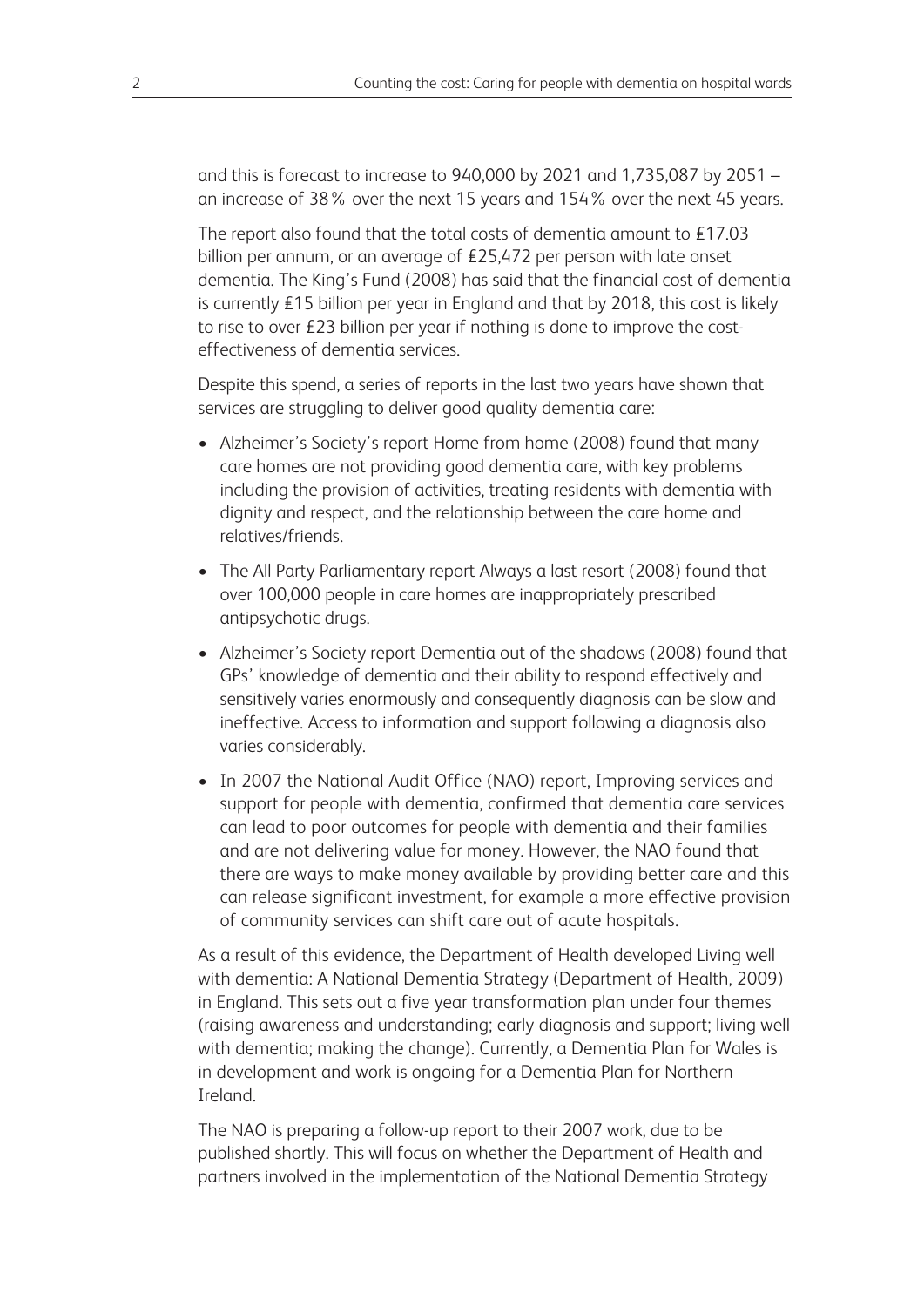(Department of Health, 2009) in England are geared up to ensure effective delivery. Some of the key questions they have investigated are:

- Do the partners involved have the capability to deliver the Strategy?
- Are adequate mechanisms and levers in place to ensure delivery?
- Is there sufficient data to understand on an ongoing basis whether delivery is taking place?
- Are people with dementia and carers beginning to see the difference?

The size of the dementia challenge is considerable. Given the rising numbers of people with dementia and the corresponding rising costs of caring for them, it is vital that addressing dementia is seen as a priority across the health and social care system. Creating a more cost-effective care service, which provides good quality care to its users, cannot be achieved unless the challenge of dementia is tackled.

### **1.3 Dementia in an acute care context**

The current healthcare policy context, and recent national reports and initiatives, have recognised the need to improve care in hospitals on a general ward and to move care away from costly acute settings into the community. For example:

- Darzi's report High Quality Care for All (2008), which aims to put quality at the heart of the NHS.
- The Dignity in Care Campaign, which works to end the tolerance of care services that do not respect the dignity of those using them.<sup>1</sup>
- The Department of Health Nutrition Action Plan (2007), which outlines how nutritional care and hydration can be improved.
- The Essence of Care programme, which outlines a benchmarking process that helps practitioners to take a structured approach to sharing and comparing practice, enabling them to identify the best and to develop action plans to remedy poor practice.<sup>2</sup>

Increasingly, there is also a move towards more focused attention on dementia in an acute setting, with a growing recognition that this is a challenge that must be addressed if the NHS is to improve overall and to be transformed in the way that is envisaged by the Darzi review.

<sup>1</sup> www.dh.gov.uk/en/socialcare/socialcarereform/dignityincare/index.htm

<sup>2</sup> www.dh.gov.uk/en/publicationsandstatistics/publications/publicationspolicyandguidance/dh\_4005475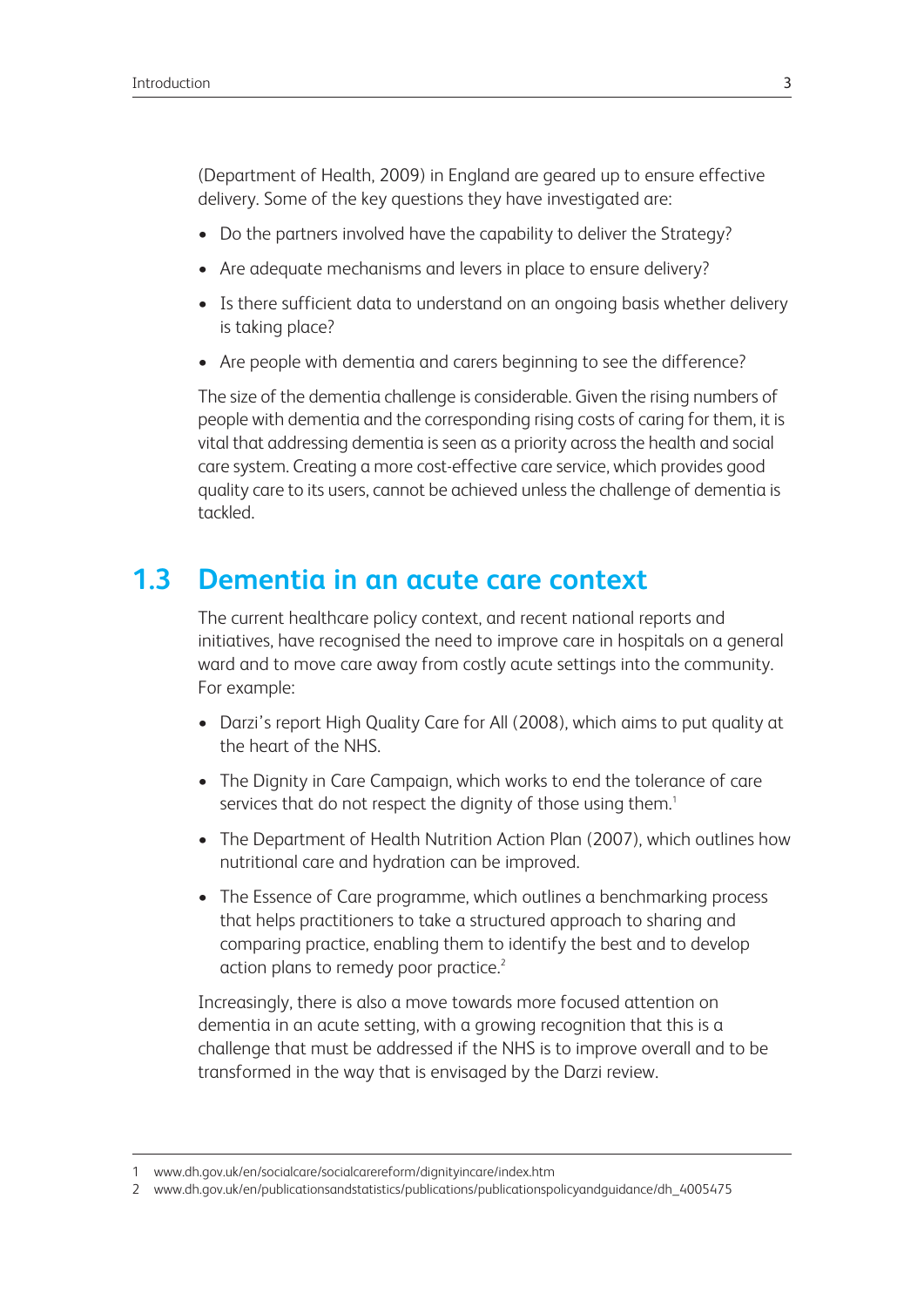- The Department of Health in England has commissioned NICE to develop quality standards from the evidence-based recommendations in NICE guidance and from sources accredited by NHS evidence. Four standards are being developed for publication in April 2010, including one for dementia, and Alzheimer's Society is involved with this work.
- In 2006 the Royal College of Psychiatrists was asked by the Healthcare Commission to look into priority areas for improving services for people with dementia. A national audit of general hospitals was recommended and all hospitals that provide general acute services in England and Wales are now invited to participate in a core audit. This will evaluate the adequacy of structures and processes across the hospital that enable the provision of high quality care to people with dementia and will collate data from case notes about admission, assessment and discharge. Data collection from the core audit will begin in January 2010. A limited number of hospitals will also participate in a more in-depth audit. This will evaluate the quality of person-centred care provided at ward level, and the experience of patients and carers, and will begin in March 2010 (The Royal College of Psychiatrists, 2009<sup>3</sup>).
- The care of people with dementia on a general ward is also addressed in the National Dementia Strategy for England. Objective 8 outlines the need to improve the quality of care for people with dementia in general hospitals by identifying leadership for dementia, defining the care pathway for dementia and commissioning specialist liaison older people's mental health teams to work in general hospitals. Objective 9 outlines the need for improved intermediate care for people with dementia to avoid initial unnecessary hospitalisation and to enable a pathway out of hospital. The care of people on a general ward is also addressed in the forthcoming Wales Dementia Plan and is a likely objective for the future Northern Ireland Plan.
- The National Institute for Health and Clinical Excellence (NICE) is developing a clinical guideline on the diagnosis, prevention and management of delirium for use in the NHS in England and Wales. Delirium in a person with dementia is very common. Research suggests that two thirds of cases of delirium occur in people with dementia, and this is likely to increase in the future (Fick et al., 2002). The guideline scope includes pharmacological and non-pharmacological interventions for people with delirium to prevent the major consequences of delirium including dementia. 4

<sup>3</sup> www.rcpsych.ac.uk/clinicalservicestandards/centreforqualityimprovement/nationalauditofdementia.aspx

<sup>4</sup> www.nice.org.uk/guidance/CG/Wave17/21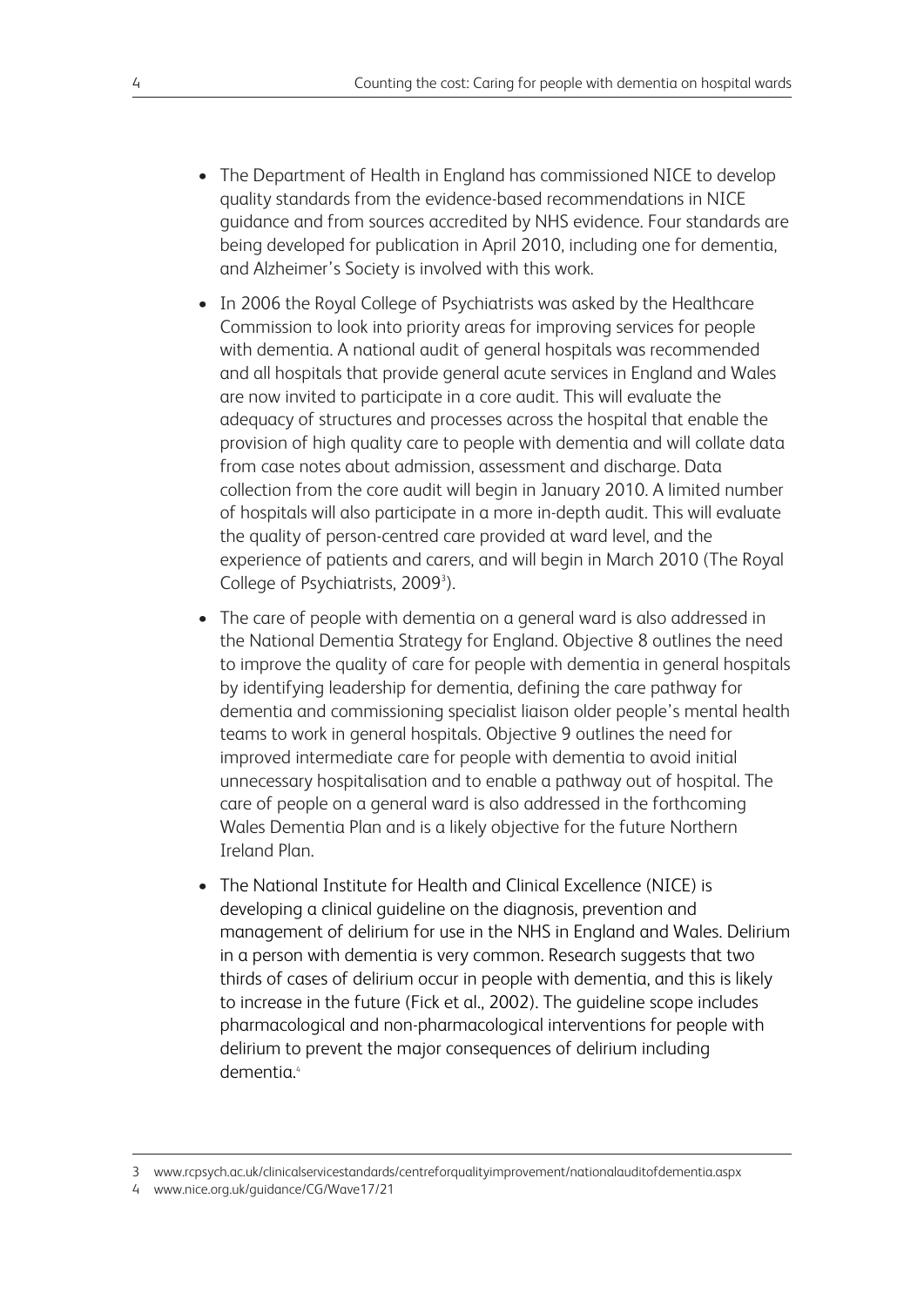- Alzheimer's Society is funding research to establish what really happens to people identified with dementia after their general hospital admission. The research is in two parts: study one aims to investigate the range of outcomes, the family and societal costs of care and the key predictors of better outcomes for people with dementia identified in general hospital. Study two aims to explore the personal experience of the transition from general hospital to a care home. The study runs until March 2011 and is being led by Dr Sheehan, Associate Clinical Professor in Old Age Psychiatry, University of Warwick. 5
- There are also many examples of local action, where the challenge of dementia is being recognised and addressed. For example, the Strategic Health Authority in the West Midlands is funding a two year programme to be undertaken by the Royal Wolverhampton Hospitals NHS Trust, Wolverhampton Primary Care Trust and Wolverhampton Metropolitan Borough Council. The aim is to raise the standard of person-centred care for people with dementia at the Royal Wolverhampton Hospitals, the results of which will be shared nationally and internationally. The Directorate of Services for Older People, University Hospitals of Leicester NHS Trust, commissioned an audit of dementia care in 2008, which looked at improving the environment, communication, patient safety, patient assessment, nutrition and continence. Work is currently ongoing to implement recommendations based on the results and in line with recommendations from the National Dementia Strategy.

This report is intended to support the improvement of the quality of dementia care in hospitals, within the current policy context, by providing robust evidence of the current situation from the perspective of carers and nurses, and recommendations for urgent action. This will require significant focus and new investment. But alongside that, tackling the dementia challenge brings significant opportunities for releasing savingsfor reinvestment, joint commissioning and integrated working and the movement of care from acute settings into the community. The result will be a more cost-effective and efficient system that provides good quality care to people with dementia and carers.

## **1.4 The research methodology**

Alzheimer's Society collected quantitative and qualitative evidence from people with dementia and carers, nursing staff and nurse/ward managers via a questionnaire (see section 1.4.1 and 1.4.2). The results from these questionnaires will be referred to as the dementia hospital (DEMHOS) research throughout the report.

<sup>5</sup> www.alzheimers.org.uk/site/scripts/documents\_info.php?documentID=596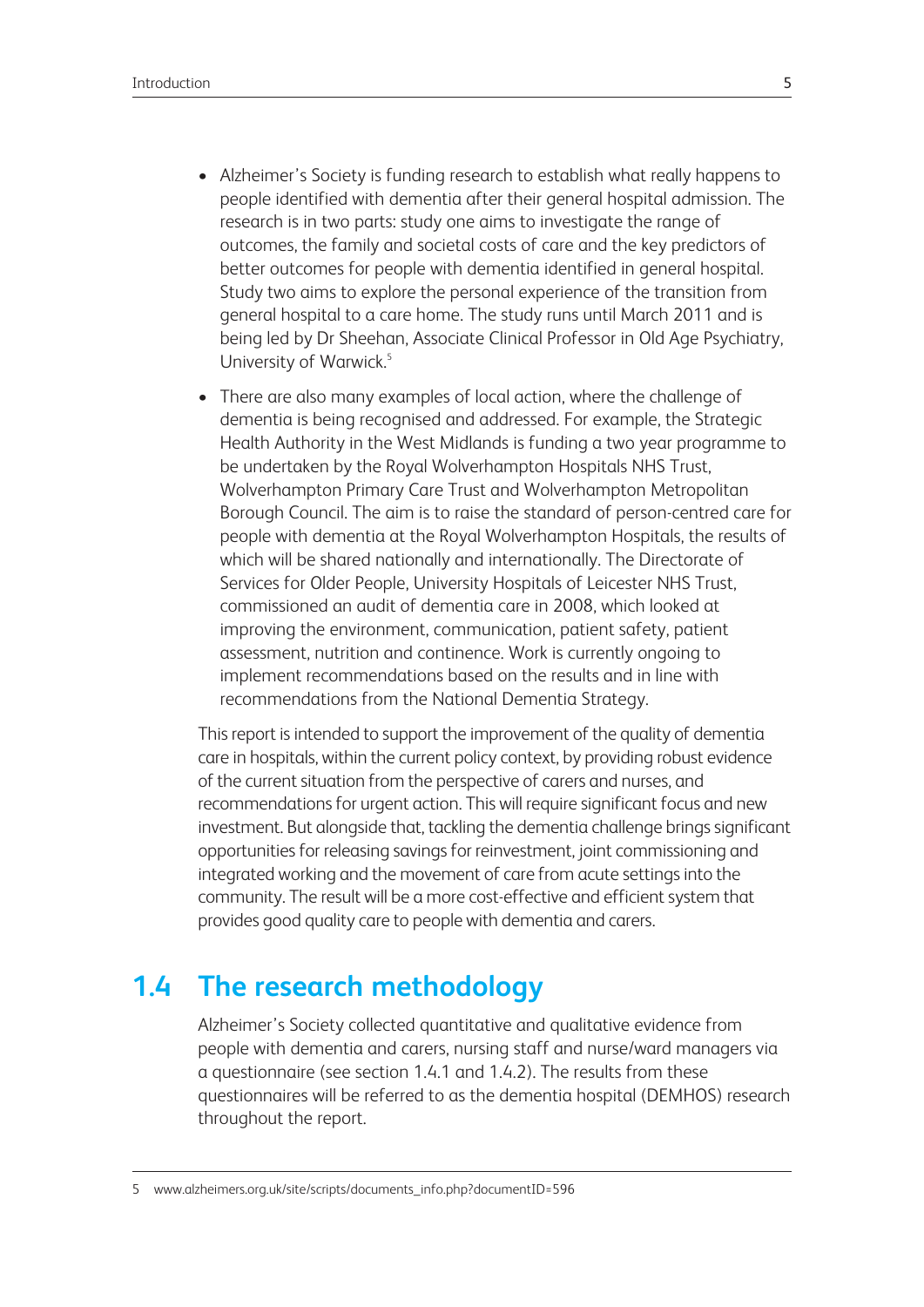The questionnaire for people with dementia and carers was piloted with members of Alzheimer's Society Living with Dementia group (a group of people with dementia who contribute to the work of the Society) and a group of carers who use the Society's online discussion forum Talking Point. Experts within Alzheimer's Society and the Royal College of Nursing provided advice on the questionnaires for nurses.

It was acknowledged that the respondents to the questionnaires would be a self-selecting sample and that the evidence would reflect their perspective. We therefore also collected evidence from national reports and published research literature in order to inform the results. Database searches, including specific Medline searches conducted on behalf of Alzheimer's Society by the British Medical Association, revealed key literature.

In addition, Alzheimer's Society had access to a systematic review of the literature on the perspective of people with dementia and carers on the dementia care provided in hospitals on a general ward, conducted by a research team on behalf of the Royal College of Psychiatrists National Audit of Dementia project. The main aim of the literature review was to investigate the experience of being in hospital from the perspective of acutely ill patients with dementia, chronic confusion, delirium or cognitive impairment and to help identify:

- the issues of importance to patients during their hospital stay
- what might constitute a good care experience from the patient perspective?
- what could be improved in the care experienced by patients?

#### **1.4.1 People with dementia and carers questionnaire**

The questionnaire was sent to the entire Alzheimer's Society membership via a monthly newsletter, which represents around 21,000 people. Because information on how many of these have had an episode in hospital is not available, it is not possible to calculate an accurate response rate. We received 1,291 responses in total, which suggests that a large number of people with dementia will be admitted to a hospital general ward at some time.

2% of respondents were people with dementia and 96% carers (2% did not respond to this question). This report therefore represents the carers' view. It must also be noted that the respondents are more likely to have responded to the questionnaire if they have had an unsatisfactory experience and therefore are likely to be a biased sample in this respect. The majority of respondents were from England (91%), with 6% from Wales and 2% from Northern Ireland (1% did not respond to this question).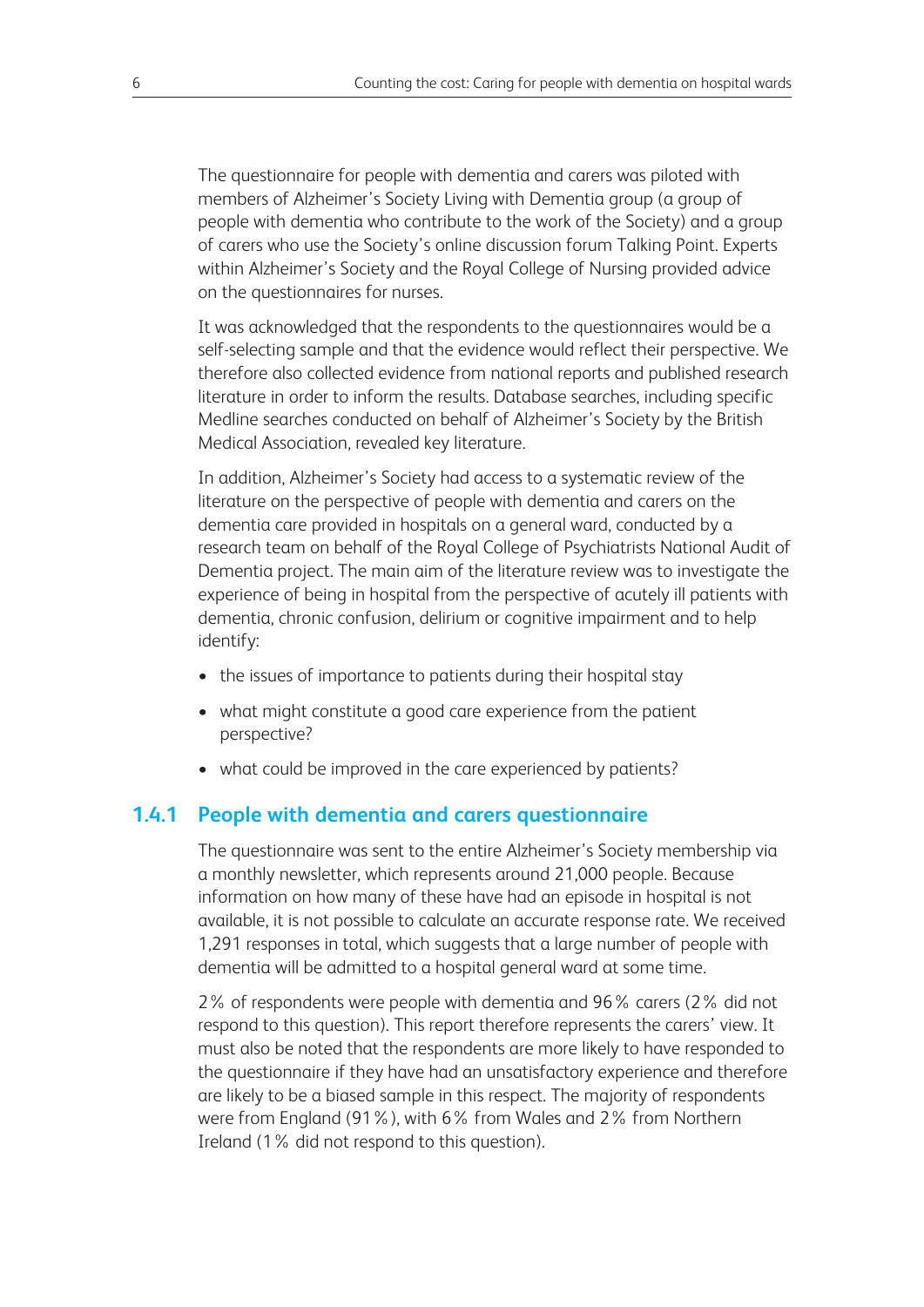#### **1.4.2 Nursing staff questionnaire and nurse manager questionnaire**

Nurses play a vital role in supporting people with dementia in hospitals and providing the day-to-day care that they need, and are faced with the realities of front line practice. The Society therefore wanted to explore the situation from the point of view of nursing staff and nurse managers.

Questionnaires were sent to all ward managers and nurse managers in England, Wales and Northern Ireland extracted from two databases (specialist nurses and NHS management). The information was purchased from a health and care information specialist organisation. The recipients of the questionnaires were asked to distribute the questionnaire to relevant nursing staff.

For the nursing staff questionnaire we received 657 responses (89% from England, 5% from Wales and 6% from Northern Ireland). Job titles included staff nurse, sister and registered nurse. The number of responses from staff describing themselves as care assistants or healthcare assistants was too small to be significant and therefore the results cannot be generalised to this group. The majority of respondents had been working as a nurse for over seven years (72%).

We received 479 responses to the nurse managers questionnaire (86% from England, 6% from Wales and 7% from Northern Ireland), with respondents including ward managers, senior sisters and matrons. Again, the majority of respondents had been working for over seven years (90%).

The high number of responses highlights the seriousness with which nurses take this aspect of their work and the willingness that there is to engage with this issue.

### **1.5 Structure of the report**

Chapter 2 outlines why it is vital that dementia in a hospital context is addressed by setting out the scale of the challenge. It provides statistics from the DEMHOS research on why and where people with dementia are in hospital and the poor outcomes that have resulted from a hospital stay for people with dementia and carers. The DEMHOS research findings are compared to the research literature.

Chapter 3 explores why people with dementia have poor outcomes from being in hospital in the DEMHOS research. It sets out the evidence received from carers and nurses on the quality of dementia care provided in hospital and focuses on the key areas of need that are not being met and key challenges faced on the front line.

Chapter 4 explores how the findings discussed in chapters 2 and 3 can best be addressed.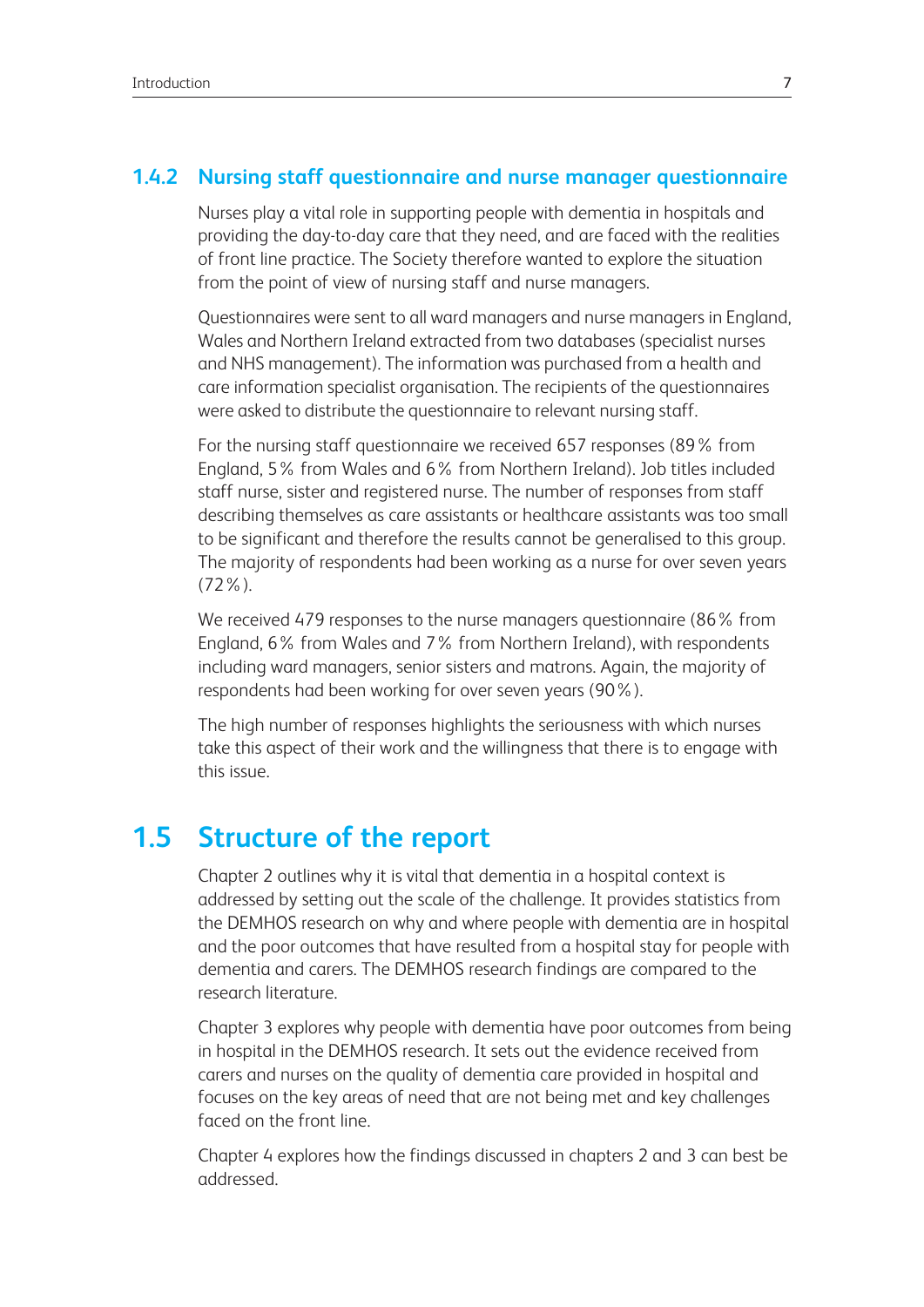# **<sup>2</sup> Dementia care in hospitals – why must it be addressed?**

#### **Summary**

- People with dementia over 65 years of age are using up to one quarter of hospital beds at any one time.
- 42% of individuals aged over 70 years with unplanned admission to an acute hospital have dementia, rising to 48% in those aged over 80 years (Sampson et al. 2009).
- 97% of nursing staff and nurse managers who responded to the DEMHOS research reported that they always or sometimes care for someone with dementia.
- 47% of carer respondents said that being in hospital had a significant negative effect on the general physical health of the person with dementia, which wasn't a direct result of the medical condition.
- 54% of carer respondents said that being in hospital had a significant negative effect on the symptoms of dementia, such as becoming more confused and less independent.
- Over a third of people with dementia who go into hospital from living in their own homes are discharged to a care home setting.
- 77% of nurse managers and nursing staff said that antipsychotic drugs were used always or sometimes to treat people with dementia in the hospital environment. Up to a quarter of those nurse managers and nursing staff thought that antipsychotic drugs are not appropriately prescribed to people with dementia.
- 86% of nurse managers felt that people with dementia either always or sometimes have a longer stay in hospital than people without dementia admitted with the same medical condition.
- 49% of carer respondents said that the hospital stay was overall longer than they expected it to be.
- The longer people with dementia are in hospital, the worse the effect on the symptoms of dementia and physical health; discharge to a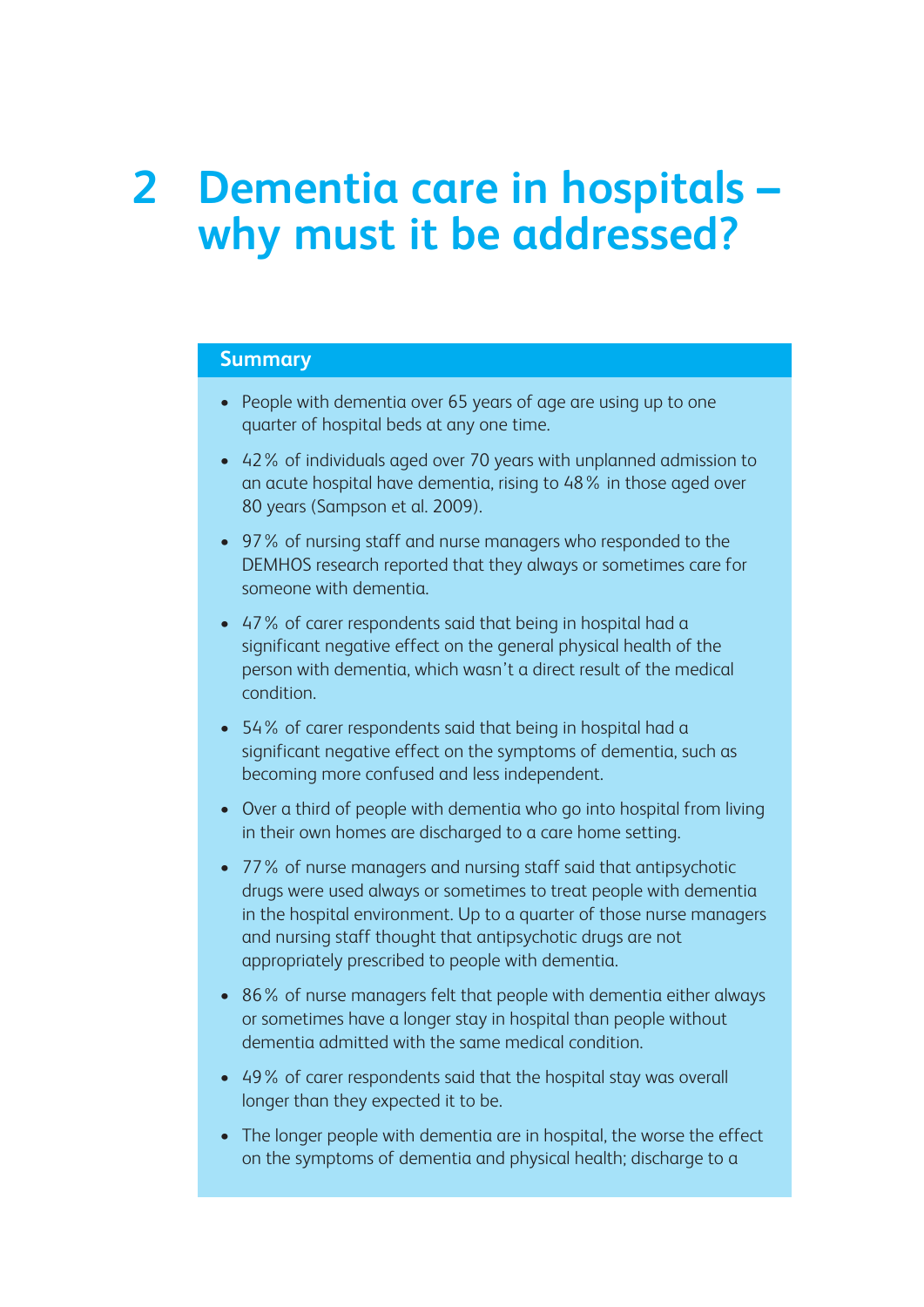care home becomes more likely and antipsychotic drugs are more likely to be used.

- Additional financial pressure is being placed on the NHS by people with dementia staying in hospital longer than expected.
- Supporting people with dementia to leave hospital one week sooner than they currently do can result in savings of at least £80 million from only four Hospital Episode Statistics (HES) data codes. It would not be unreasonable to assume that there are savings to be made in care for people with dementia in hospitals running into hundreds of millions of pounds that could be more effectively reinvested.

### **2.1 People with dementia in hospital**

People with dementia are substantial users of hospital care. In 2001 the National Service Framework for Older People found that older people (over 65 years of age) are the core patient group in acute hospitals, accounting for 60% of hospital bed days in the UK (Department of Health, 2001). Of this 60%, research found that up to 40% have dementia (Holmes and House, 2000), meaning that people with dementia over 65 years are using up to one quarter of hospital beds at any one time.

Recent research has suggested that the prevalence of dementia in the acute hospital population increases with age. Sampson et al. (2009) studied individuals aged over 70 with unplanned acute admission to a north London general hospital. They found that 42% of individuals aged over 70 (average age 83) had dementia. In individuals aged over 80 years 48% had dementia. Sampson et al. (2009) found that only 21% had received a diagnosis of dementia prior to the research.

#### **2.1.1 Why are people with dementia in hospital?**

The DEMHOS research found that the majority of people with dementia entered hospital from their own home (60%), although admission for people with dementia from a care home was also common (33%). This reflects the split in residential status estimated in Dementia UK (Alzheimer's Society, 2007) with two thirds of people with dementia living in their own homes and one third living in care homes.

In the DEMHOS research, the primary cause of admission for people with dementia was a physical health issue. 37 reasons were cited for entry to hospital, with the top five reasons (with the highest percentage of respondents) shown in Table 1.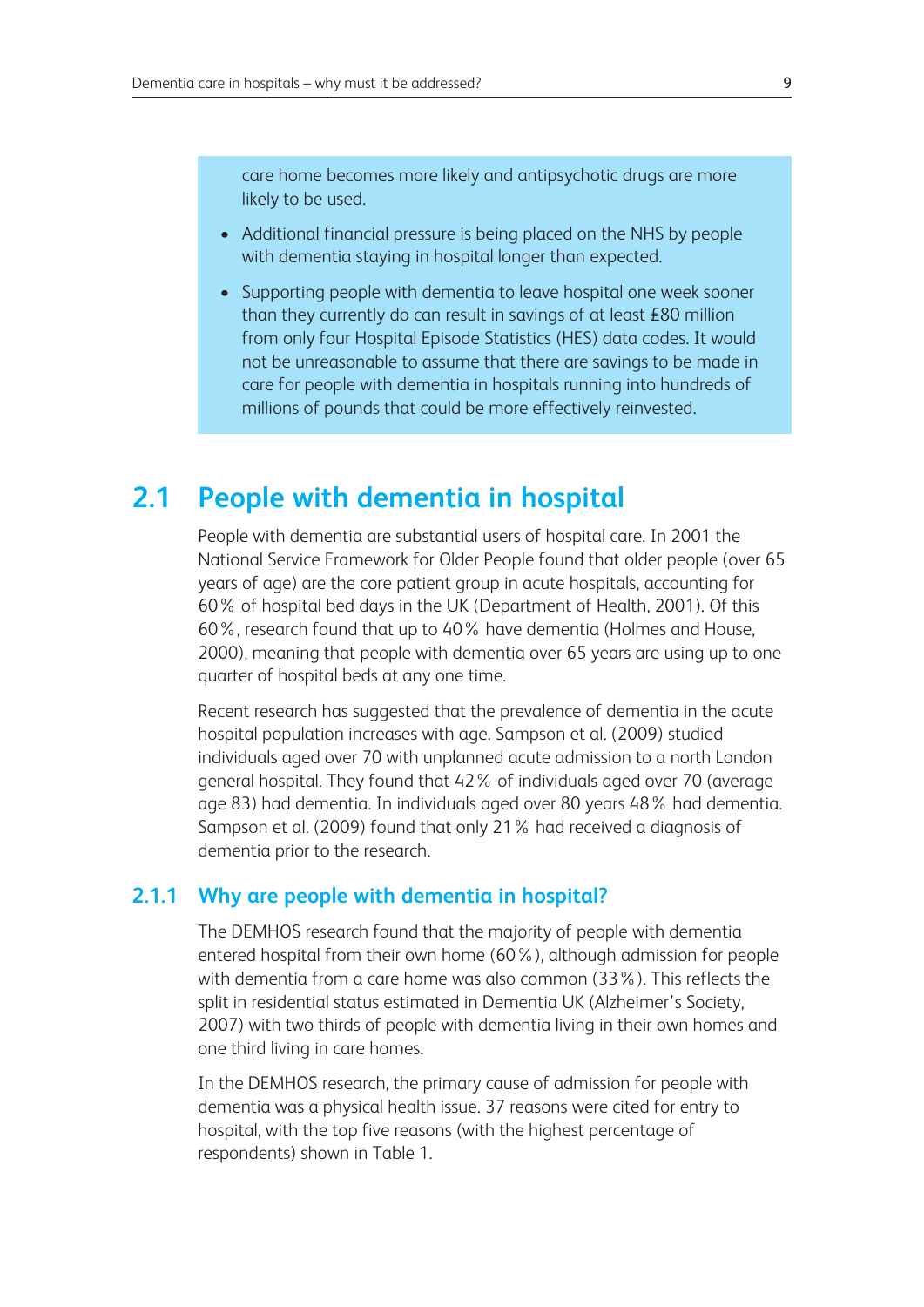#### Table 1

**Proportion of people with dementia admitted to hospital by primary diagnosis (the top five reasons with highest percentage of respondents)**

| <b>Reason for admission</b>                            | <b>Proportion of total number of carer</b><br>respondents reporting reason for<br>admission for the person with dementia |
|--------------------------------------------------------|--------------------------------------------------------------------------------------------------------------------------|
| Following a fall                                       | 14%                                                                                                                      |
| Broken/fractured hip or<br>hip replacement             | 12%                                                                                                                      |
| Urine infection (including<br>urinary tract infection) | 9%                                                                                                                       |
| Chest infection                                        | $7\%$                                                                                                                    |
| Stroke/minor stroke                                    | 7%                                                                                                                       |

These results are supported by the research literature. For example, a Birmingham-based study (Natalwala et al., 2008) explored the lack of evidence to explain why people with dementia are admitted to a general hospital. The results found that more people with dementia were admitted as emergency cases and that the proportion of patients admitted for dementia as their primary diagnosis was small. Primary diagnoses included syncope (loss of consciousness) and collapse, bronchopneumonia, urinary tract infection and dehydration. Sampson et al. (2009) found that 43% of admissions of people with dementia were for pneumonia and urinary tract infection.

#### **2.1.2 What wards are people with dementia being admitted to?**

The DEMHOS research looked at the type of ward that people with dementia are admitted to. As expected, with a range of acute physical conditions being the cause of admission, people with dementia are prevalent in a variety of general medical and surgical wards. Indeed, 97% of nursing staff and nurse managers who responded to the DEMHOS research reported that they always or sometimes cared for someone with dementia.

The research also found that the prevalence of people with dementia varies by type of ward, as estimated by nursing staff. For example, 10% of nursing staff respondents said that they currently worked on an elderly care/acute medical ward. Of these respondents, 25% estimated that around one in three people on the ward is a person with dementia at any given time and 50% estimated that at least one in five people on the ward is a person with dementia. Table 2 shows estimated prevalence across five different ward types with the highest percentage of nursing staff currently working on them (out of 24 different types of ward logged in the research).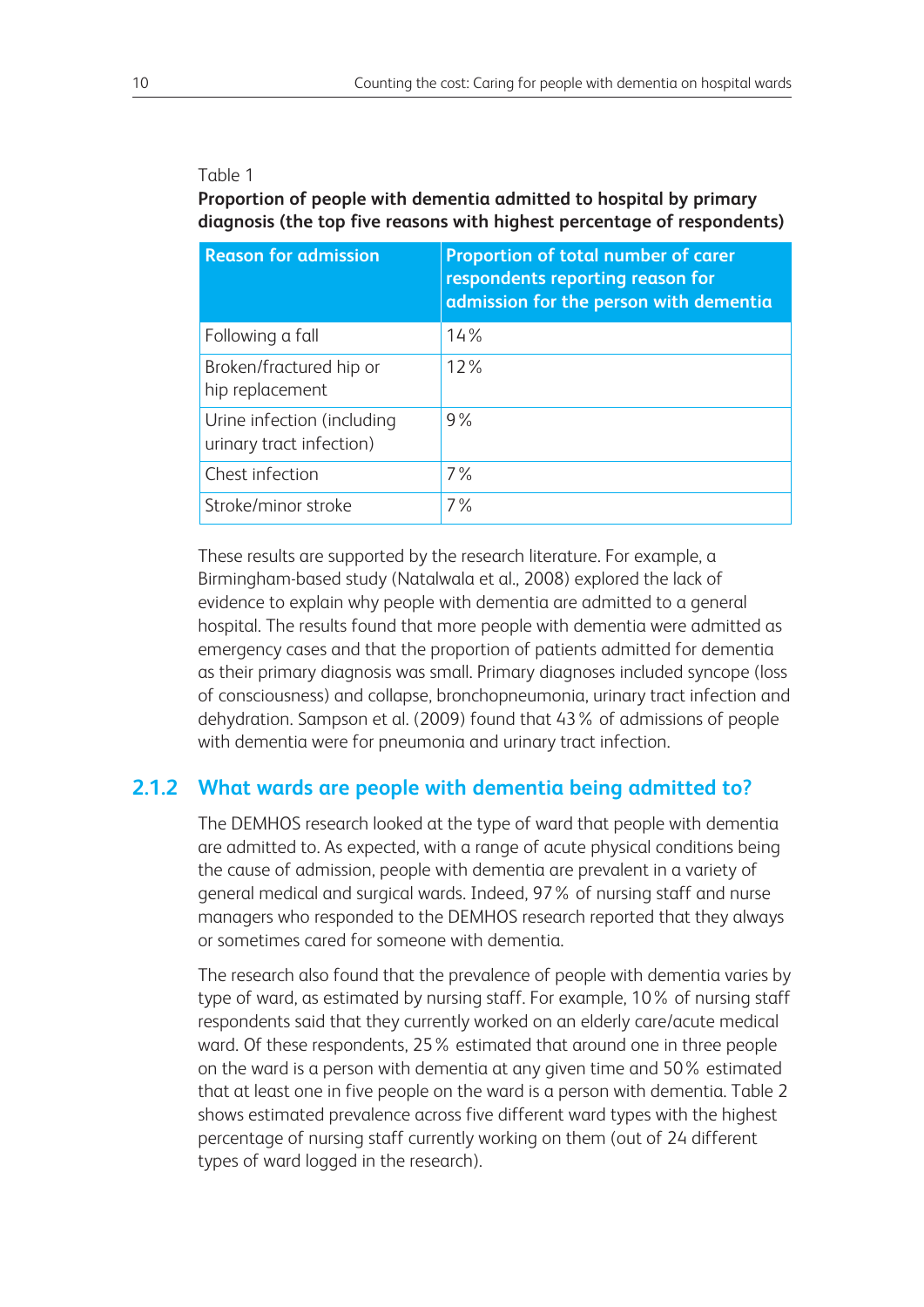#### Table 2

**Breakdown of nursing staff respondents by type of ward and their estimated prevalence of people with dementia on the ward**

| <b>Type of ward and</b><br>percentage of nursing | <b>Nursing staff estimated prevalence of people</b><br>with dementia by type of ward |                 |                |                |               |              |              |
|--------------------------------------------------|--------------------------------------------------------------------------------------|-----------------|----------------|----------------|---------------|--------------|--------------|
| respondents working on<br>that ward              |                                                                                      | One in<br>three | One in<br>four | One<br>in five | One<br>in ten | One<br>in 15 | <b>Other</b> |
| <b>Elderly care/</b><br>acute medical            | 10%                                                                                  | 25%             | 20%            | 5%             | $1\%$         | $1\%$        | 5%           |
| <b>Surgical</b>                                  | 9%                                                                                   | 3%              | 3%             | 8%             | 15%           | 13%          | 17%          |
| <b>General medical</b><br>ward                   | 9%                                                                                   | $8\%$           | $11\%$         | 16%            | $7\%$         | 2%           | 2%           |
| Orthopaedic                                      | 8%                                                                                   | $7\%$           | 12%            | 13%            | 8%            | 5%           | 2%           |
| Rehabilitation<br>unit                           | 6%                                                                                   | 4%              | 15%            | $7\%$          | 5%            | 3%           | $0\%$        |
| Other ward/no<br>ward mentioned                  | 58%                                                                                  | 53%             | 39%            | 51%            | 64%           | 76%          | 74%          |

### **2.2 Outcomes of being in hospital**

Research literature has found that poorer outcomes result from a person with dementia being admitted to a general hospital ward for a medical procedure than a person without dementia being admitted for the same procedure.

For example, Holmes and House (2000) found that presence of dementia had an effect on several important outcomes when elderly people were admitted to hospital with a hip fracture compared to those without dementia. Including increased length of stay, decreased chance of survival after six months, an increased chance of discharge to a residential or nursing home, and an increased likelihood of physical dependence (and increased physical dependence was significantly related to residence in institutional care).

Many of these reported poor outcomes are supported by the DEMHOS research findings.

#### **2.2.1 Effect on physical and mental health of the person with dementia**

Carer respondents to the DEMHOS research reported that people with dementia are deteriorating whilst in hospital; they experience a worsening of the symptoms of dementia and the development of physical health problems.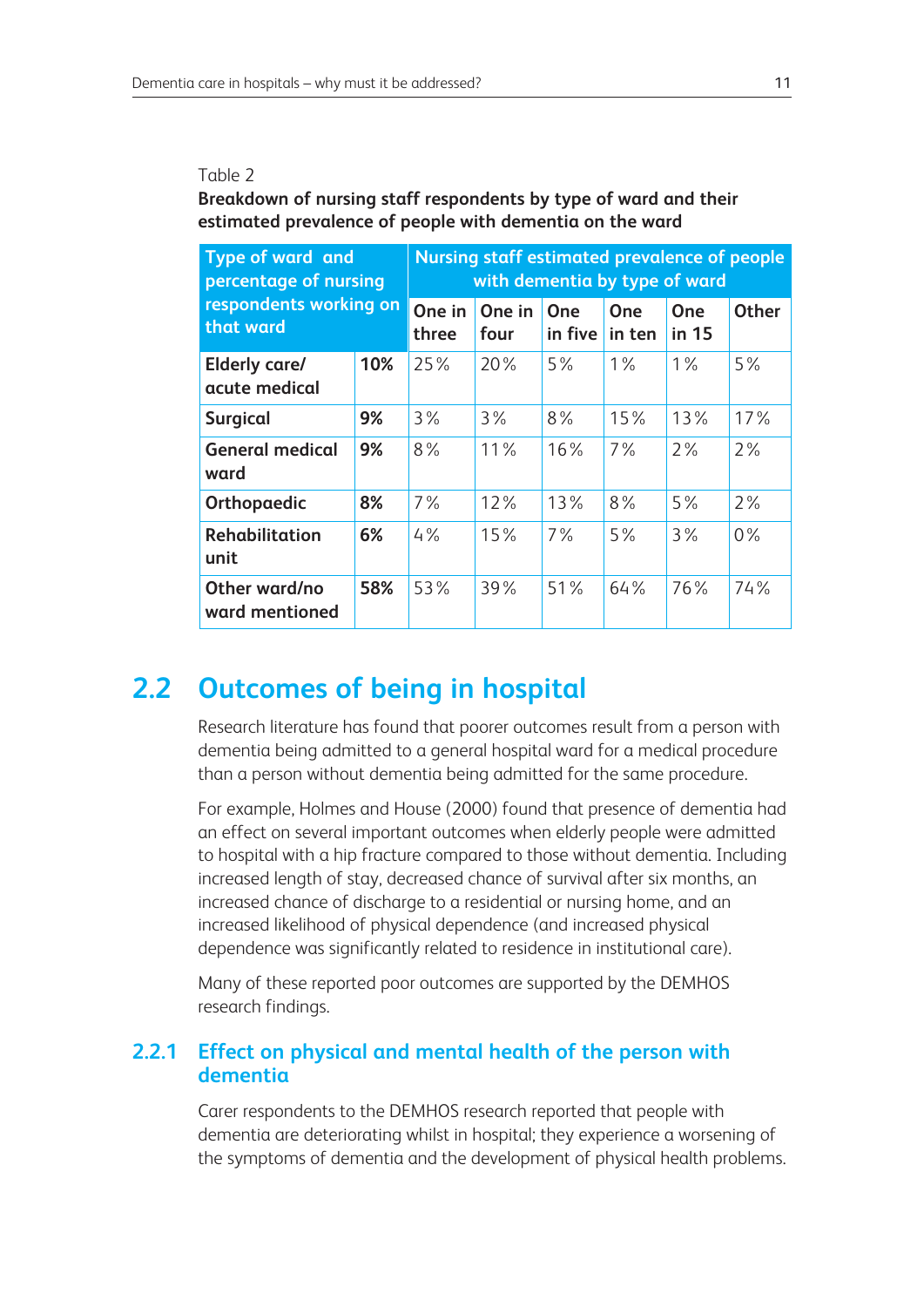In terms of physical health, in the DEMHOS research:

- 47% of carer respondents said that being in hospital had a significant negative effect on the general physical health of the person with dementia, which wasn't a direct result of the medical condition. A further 21% said it had a little effect (68% in total), 23% said no and 5% didn't know.
- Physical effects reported included perceived weight loss, malnutrition and dehydration. In addition, constipation, incontinence, exhaustion, pressure sores, bruising and a worsening of mobility were frequently mentioned.

'Weight loss, generally looked more dishevelled than when she was in the care home'.

'Confined to bed and not allowed to walk. The use of cot sides. Catheterized which promoted incontinence (previously continent)'.

'Sores from incontinence pads not being changed. Diabetes unbalanced'.

'My wife was bedridden for two weeks. After leaving hospital, she was unable to walk although the discharging doctor said she was satisfied with my wife's mobility'.

This finding is supported by the research literature. For example, Mecocci et al., (2005) looked at physical health problems that developed in elderly patients admitted to medical or elderly acute wards during a 20 month period in Italy. They found that people aged 85+ had a significant increased risk of several health issues during the stay in hospital, particularly if the person was cognitively impaired and the stay was long (over three weeks). The most common issues were pressure sores, urinary and faecal incontinence, and falls.

In terms of an individual's dementia, in the DEMHOS research:

- 54% of carer respondents said that being in hospital had a significant negative effect on the symptoms of dementia and a further 25% said it deteriorated a little (79% in total), 15% said no and 5% didn't know.
- Reported effects included the person becoming more confused, less independent and more distressed which resulted in the worsening of behavioural and psychological symptoms such as shouting out. In addition, other effects frequently mentioned included loss of communication skills, depression and loss of confidence.

'She was definitely more confused in hospital; when she returned to the care home she seemed more content and gained a few pounds'.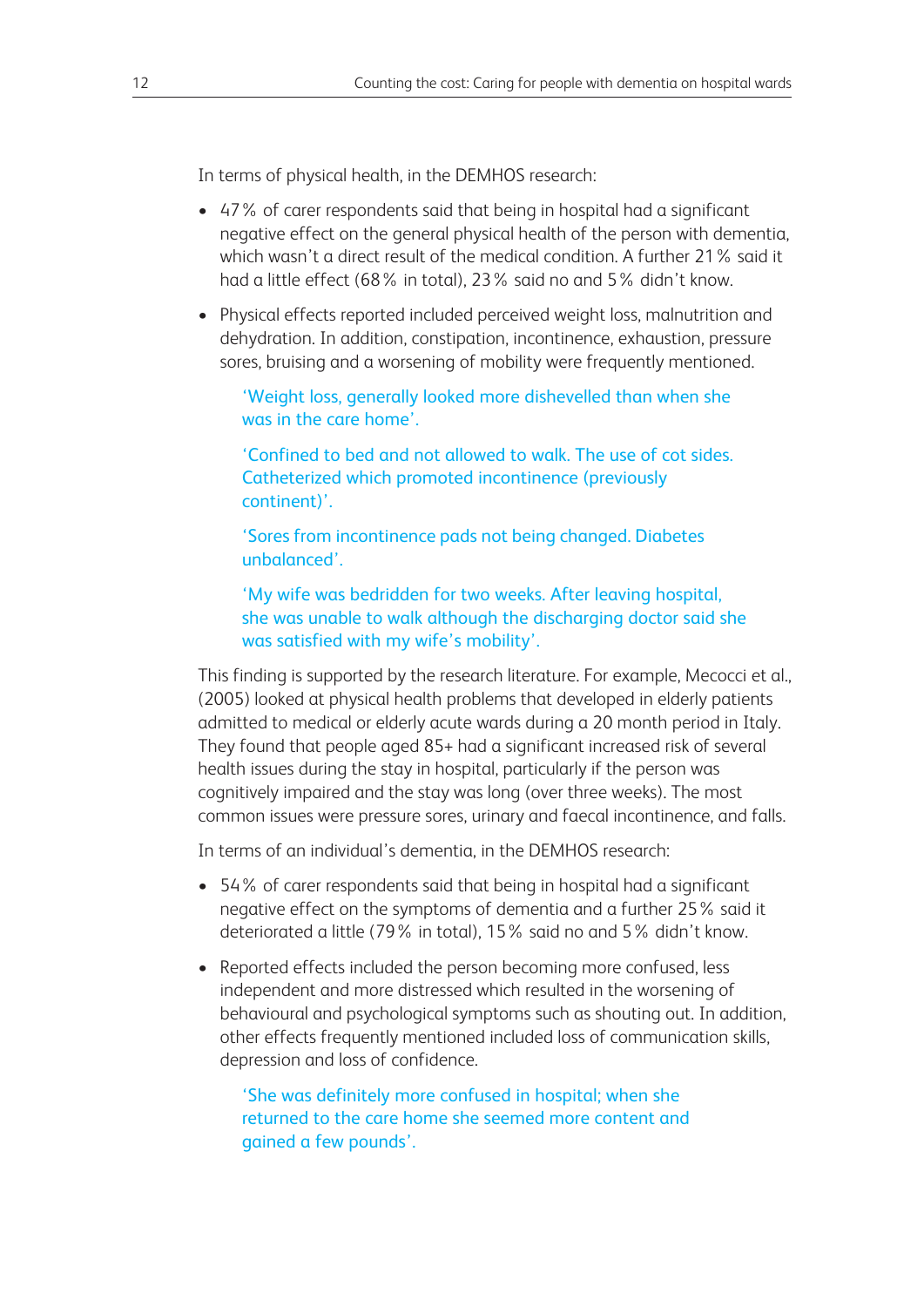'Became more confused, stopped talking in sentences, became afraid, became upset/emotional'.

'His condition got far worse. He cannot speak now'.

'From a happy, carefree personality to a virtual drone'.

'My wife has Alzheimer's and when she came out of hospital she just seemed to be another step down'.

The effect on physical health and the symptoms of dementia are reported by carer respondents to become worse the longer the stay in hospital (see Tables 3 and 4).

#### Table 3

**Breakdown of carer responses to the question 'Do you think that being in hospital had a negative effect on the general physical health of the person with dementia (which wasn't a direct result of the medical condition)?' according to length of stay**

| <b>Responses</b> |                      | Proportion of carer respondents giving response broken<br>down by length of stay |                       |                                         |                       |  |  |
|------------------|----------------------|----------------------------------------------------------------------------------|-----------------------|-----------------------------------------|-----------------------|--|--|
|                  | Up to<br>one<br>week | Up to<br>two<br>weeks                                                            | Up to<br>one<br>month | <b>Between</b><br>one and<br>two months | Over<br>two<br>months |  |  |
| Yes, a lot       | 31%                  | 44%                                                                              | 55%                   | 63%                                     | 63%                   |  |  |
| Yes, a little    | 21%                  | 23%                                                                              | 21%                   | 18%                                     | 22%                   |  |  |
| <b>No</b>        | 39%                  | 23%                                                                              | 15%                   | 13%                                     | 10%                   |  |  |
| Don't know       | $6\%$                | 6%                                                                               | 4%                    | 2%                                      | 4%                    |  |  |

#### Table 4

**Breakdown of carer responses to the question 'Do you think that being in hospital had a negative effect on the person's dementia and the symptoms of dementia?' according to length of stay**

| <b>Responses</b> | Proportion of carer respondents giving response broken<br>down by length of stay |                       |                       |                                         |                       |  |
|------------------|----------------------------------------------------------------------------------|-----------------------|-----------------------|-----------------------------------------|-----------------------|--|
|                  | Up to<br>one<br>week                                                             | Up to<br>two<br>weeks | Up to<br>one<br>month | <b>Between</b><br>one and<br>two months | Over<br>two<br>months |  |
| Yes, a lot       | 44%                                                                              | 47%                   | 57%                   | 66%                                     | 69%                   |  |
| Yes, a little    | 30%                                                                              | 25%                   | 24%                   | 19%                                     | 20%                   |  |
| <b>No</b>        | 19%                                                                              | 18%                   | 10%                   | 10%                                     | 10%                   |  |
| Don't know       | 4%                                                                               | 6%                    | 5%                    | 5%                                      | $1\%$                 |  |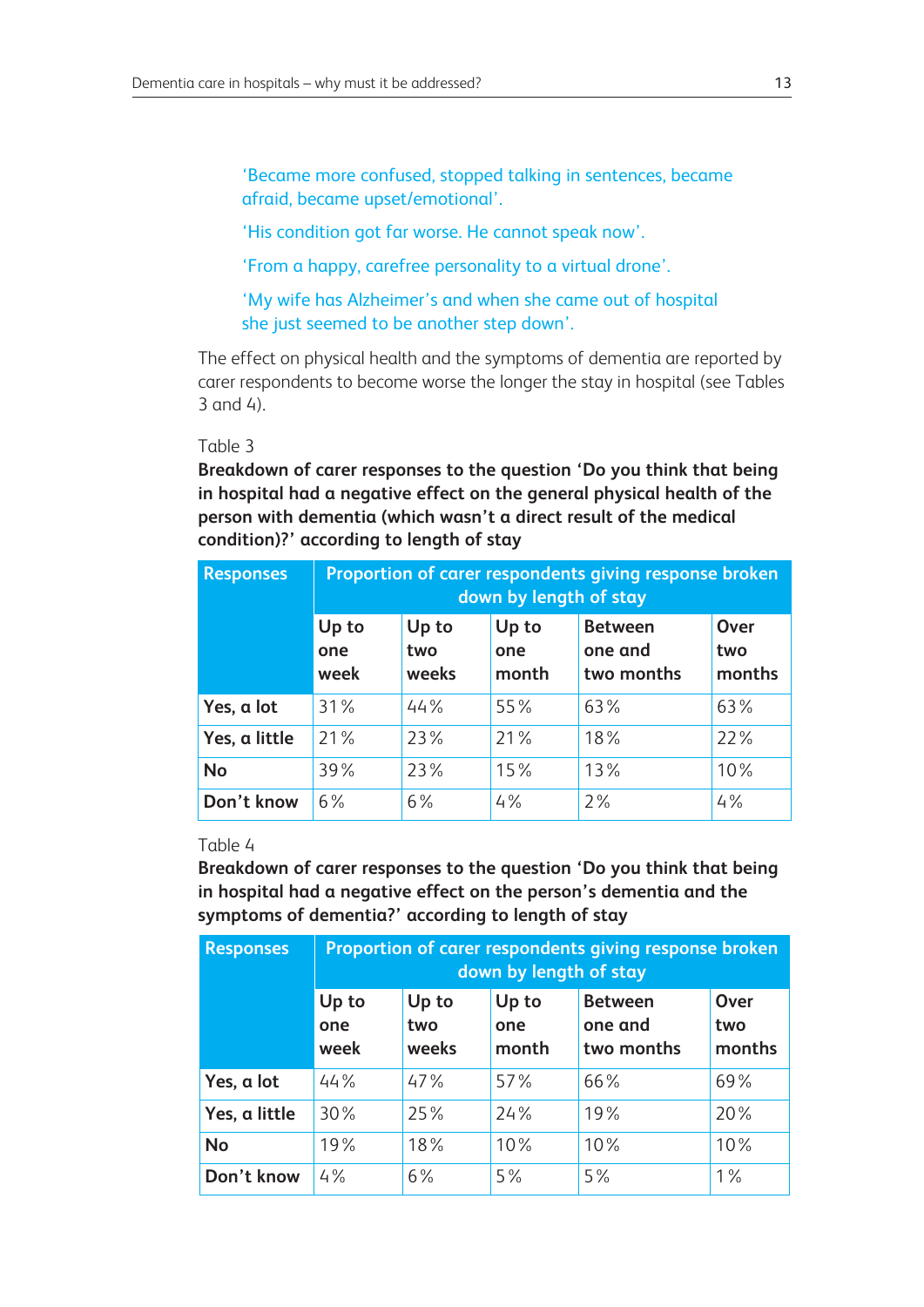#### **2.2.2 Increased likelihood of discharge to residential care setting**

The DEMHOS research shows that there is an increased likelihood of being discharged to a care home following a stay in hospital. Table 5 gives an overall breakdown of results and shows that the likelihood of entering a care home after a stay in hospital is very high. The data shows that over a third of people who enter hospital from their own home go into a care home. 60% of people with dementia in the DEMHOS research entered hospital from their own home and this was reduced to 36% returning to their own home.

#### Table 5

#### **Person with dementia's place of residence before and after entering hospital as reported by carer respondent**

| <b>Place of residence</b> | Proportion of carer respondents giving response |                                      |  |  |  |
|---------------------------|-------------------------------------------------|--------------------------------------|--|--|--|
| response options          | Place of residence<br>before hospital           | Place of residence<br>after hospital |  |  |  |
| <b>Care home</b>          | $33\%$                                          | 42%                                  |  |  |  |
| Own home                  | 60%                                             | 36%                                  |  |  |  |
| <b>Other</b>              | $1\%$                                           | 6%                                   |  |  |  |
| Not applicable            |                                                 | $9%$ *                               |  |  |  |

This 9% can be explained by situations where the person with dementia has not yet been discharged from hospital or where the person with dementia died whilst in hospital.

The DEMHOS research also shows a possible correlation between discharge to a care home with length of stay in hospital (Table 6).

#### Table 6

**Proportion of total number of people with dementia discharged to care home and own home according to length of stay as reported by carer respondents**

| <b>Where the</b><br>person with of people<br>dementia is | <b>Total number</b><br>discharged to                  | Proportion of total number of people with<br>dementia discharged to care setting<br>according to length of stay |              |                             |                                         |                       |  |
|----------------------------------------------------------|-------------------------------------------------------|-----------------------------------------------------------------------------------------------------------------|--------------|-----------------------------|-----------------------------------------|-----------------------|--|
| discharged<br>to                                         | care setting<br>as reported<br>by carer<br>respondent | Up to<br>one<br>week                                                                                            | Up to<br>two | Up to<br>one<br>weeks month | <b>Between</b><br>one and<br>two months | Over<br>two<br>months |  |
| <b>Care home</b>                                         | 42%                                                   | 38%                                                                                                             | 44%          | 37%                         | 45%                                     | 52%                   |  |
| Own home                                                 | 36%                                                   | 48%                                                                                                             | 39%          | 37%                         | 26%                                     | 17%                   |  |
| <b>Other</b>                                             | 6%                                                    | 6%                                                                                                              | 6%           | $7\%$                       | $7\%$                                   | 6%                    |  |
| <b>Not</b><br>applicable                                 | 9%                                                    | 4%                                                                                                              | 8%           | $11\%$                      | 10%                                     | 15%                   |  |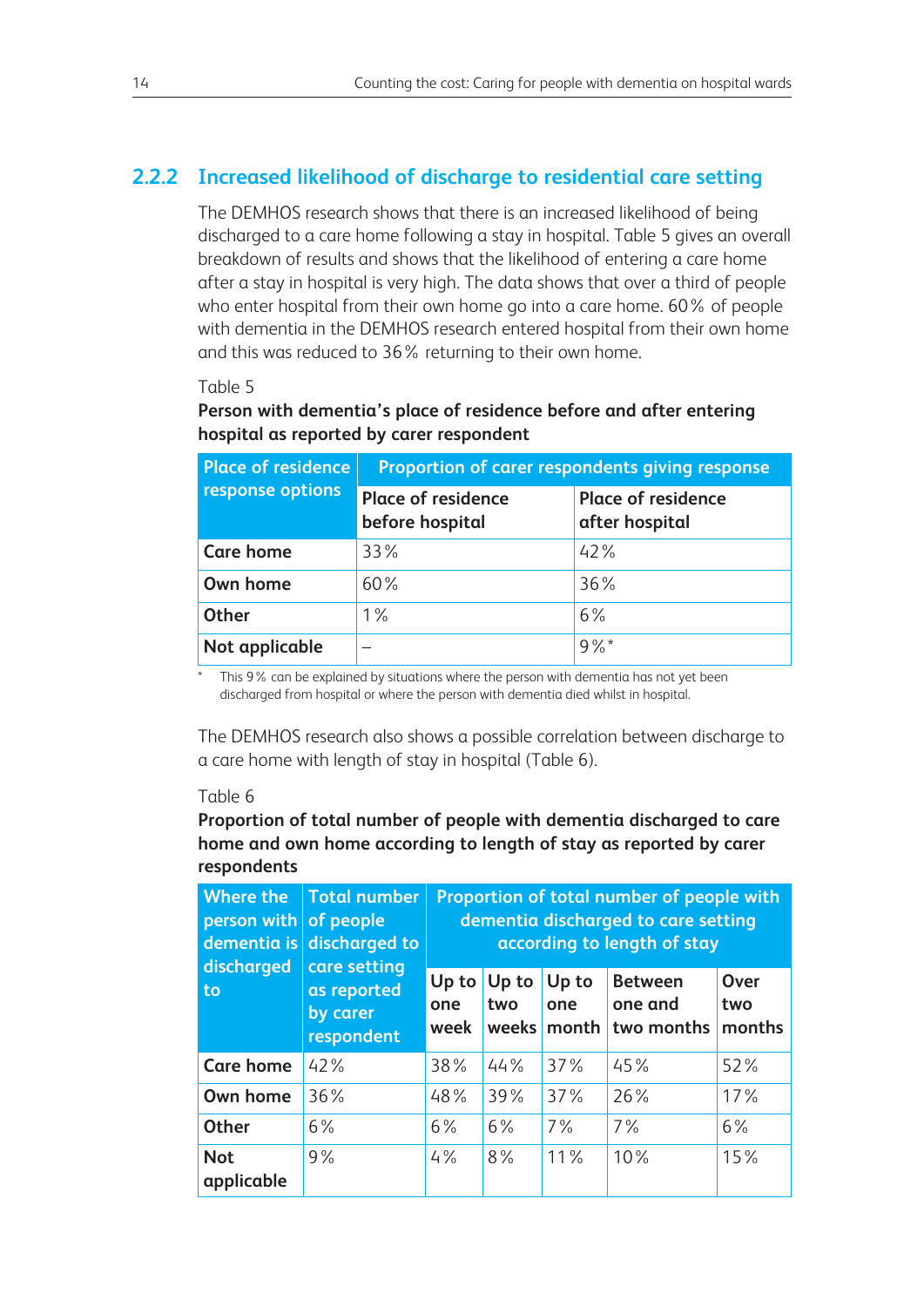#### **2.2.3 Overuse of antipsychotic drugs in the hospital environment**

The DEMHOS research has identified that antipsychotic drugs are often used to treat people with dementia in the hospital environment as reported by nursing staff and nurse managers. It is however unclear from the nurses' responses what proportion of people with dementia are on antipsychotic medication or whether medication is initiated while the person was in hospital or prior to admission.

The data also shows that both nurse and carer respondents perceive that antipsychotic prescriptions are not always appropriate. Antipsychotics are prescribed to people with dementia to treat the behavioural and psychological symptoms of the disease. According to the NICE-SCIE guideline on supporting people with dementia and their carers in health and social care (2007) the use of the drugs is only appropriate in very specific circumstances and many prescriptions are inappropriate. See section 3.3.3 of this report for further detail.

#### **Nurses**

There was strong agreement between nursing staff and nurse managers on the prevalence of use, which adds validity to the data presented:

• 77% of nurse managers and 77% of nursing staff said that antipsychotic drugs were used always or sometimes to treat people with dementia in the hospital environment showing that use is widespread.

Of the 77% of nursing staff and nurse managers who said that the drugs were used always or sometimes:

- 6% of nursing staff thought that antipsychotic drugs are always appropriately prescribed; 48% thought that they are appropriately prescribed sometimes and 24% thought that antipsychotic drugs are not appropriately prescribed to people with dementia (21% didn't know).
- 7% of nurse mangers thought that antipsychotic drugs are always appropriately prescribed; 49% thought that they are appropriately prescribed sometimes and 20% thought that antipsychotic drugs are not appropriately prescribed to people with dementia (24% didn't know).

#### **Carers**

When carers were asked whether the person with dementia was prescribed an antipsychotic drug while in hospital:

• 12% said yes they were prescribed; 57% said no and 29% said that they didn't know. The low percentage of carers reporting that antipsychotic drugs were prescribed may in part be explained by the fact that, in Alzheimer's Society's experience, many carers do not know what 'antipsychotic drugs' are and this may have reduced the numbers responding to this question in the survey.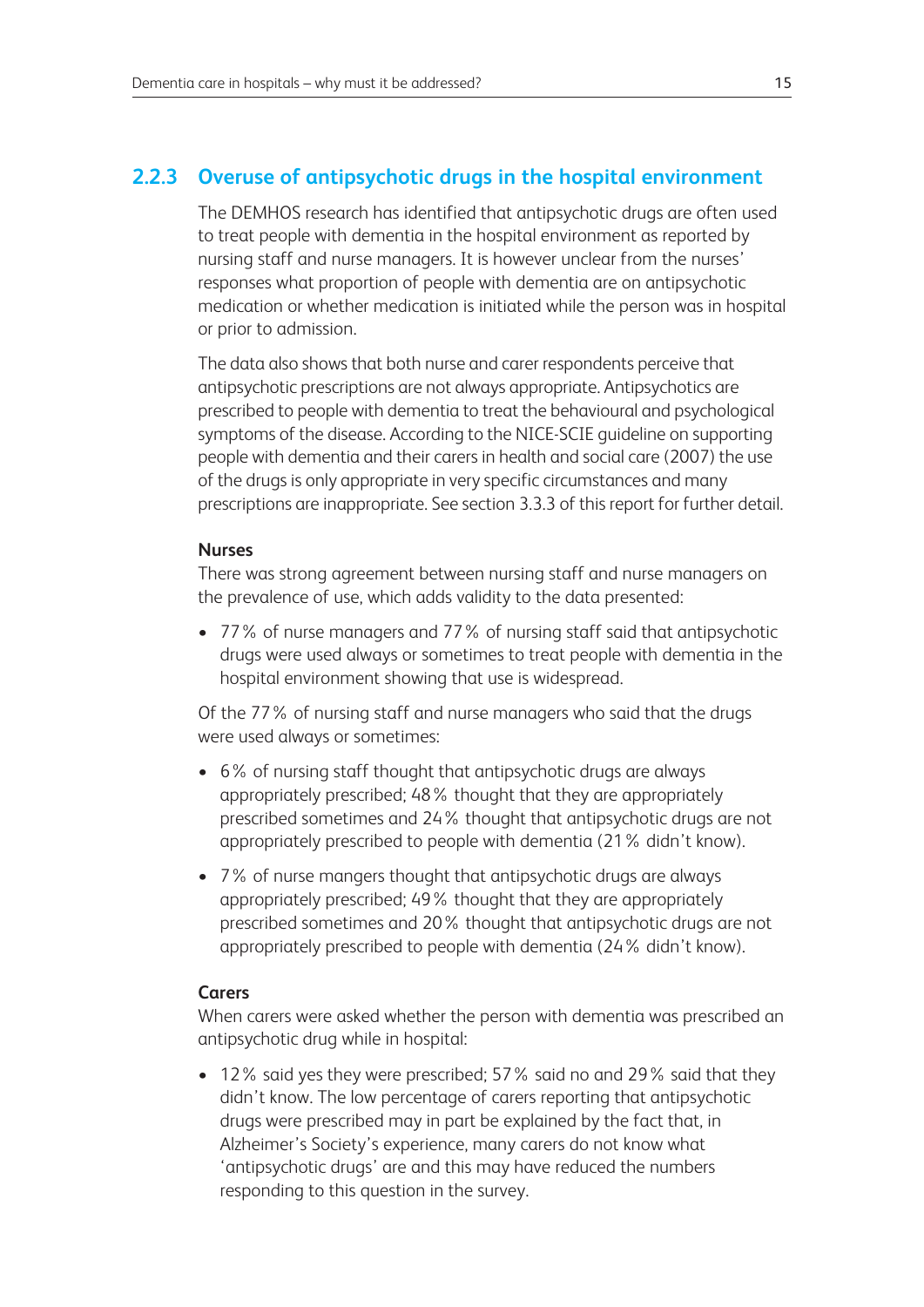• Of those carers who did think the drugs were prescribed, 29% thought this was appropriate but 49% didn't (19% didn't know).

Importantly, an analysis of the 12% of carers who identified that antipsychotics were used reveals that use appears to increase with length of stay (Table 7).

#### Table 7

#### **Analysis of carers' perception of use of antipsychotic drugs by length of stay**

| <b>Was person</b><br>with<br>dementia on<br>antipsychotic | <b>Total</b><br>percentage<br>of people<br>with |                      | length of stay        |              | Proportion of total number of people with<br>dementia on antipsychotics according to |                       |
|-----------------------------------------------------------|-------------------------------------------------|----------------------|-----------------------|--------------|--------------------------------------------------------------------------------------|-----------------------|
| drugs?                                                    | dementia<br>as reported<br>by carer             | Up to<br>one<br>week | Up to<br>two<br>weeks | Up to<br>one | <b>Between</b><br>one and<br>month two months                                        | Over<br>two<br>months |
| Yes                                                       | 12%                                             | 8%                   | $8\%$                 | 10%          | 20%                                                                                  | 25%                   |
| <b>No</b>                                                 | 57%                                             | 64%                  | 59%                   | 56%          | 53%                                                                                  | 46%                   |
| Don't know                                                | 29%                                             | 27%                  | 31%                   | 33%          | 26%                                                                                  | 28%                   |

There is a lack of research in the UK on the use of antipsychotic drugs for people with dementia in the acute care environment. However, there is research from other countries that highlights a link. For example, Pitkala et al. (2004) explored the prevalence of various behavioural and psychological symptoms among people with dementia in nursing homes and acute geriatric wards in Finland and the administration of various psychotropic medications (including antipsychotics) to these people. They found that symptoms were very common among people with dementia in both settings and the use of antipsychotics was also common, with 55% being prescribed these drugs across the two settings.

#### **2.2.4 Increased mortality**

Although the DEMHOS research was not able to investigate mortality, it is important to recognise this outcome as it has been highlighted in previous research. Freedberg et al. (2008) explored the link between cognitive impairment and mortality in hospital stays. They found that hospitalised patients over age 85 with cognitive impairment had an increased mortality rate (increased risk of death within the hospital, in the first year after hospitalisation and cumulatively). Sampson et al. (2009) found that 24% of acute medical inpatients with severe cognitive impairment died during admission.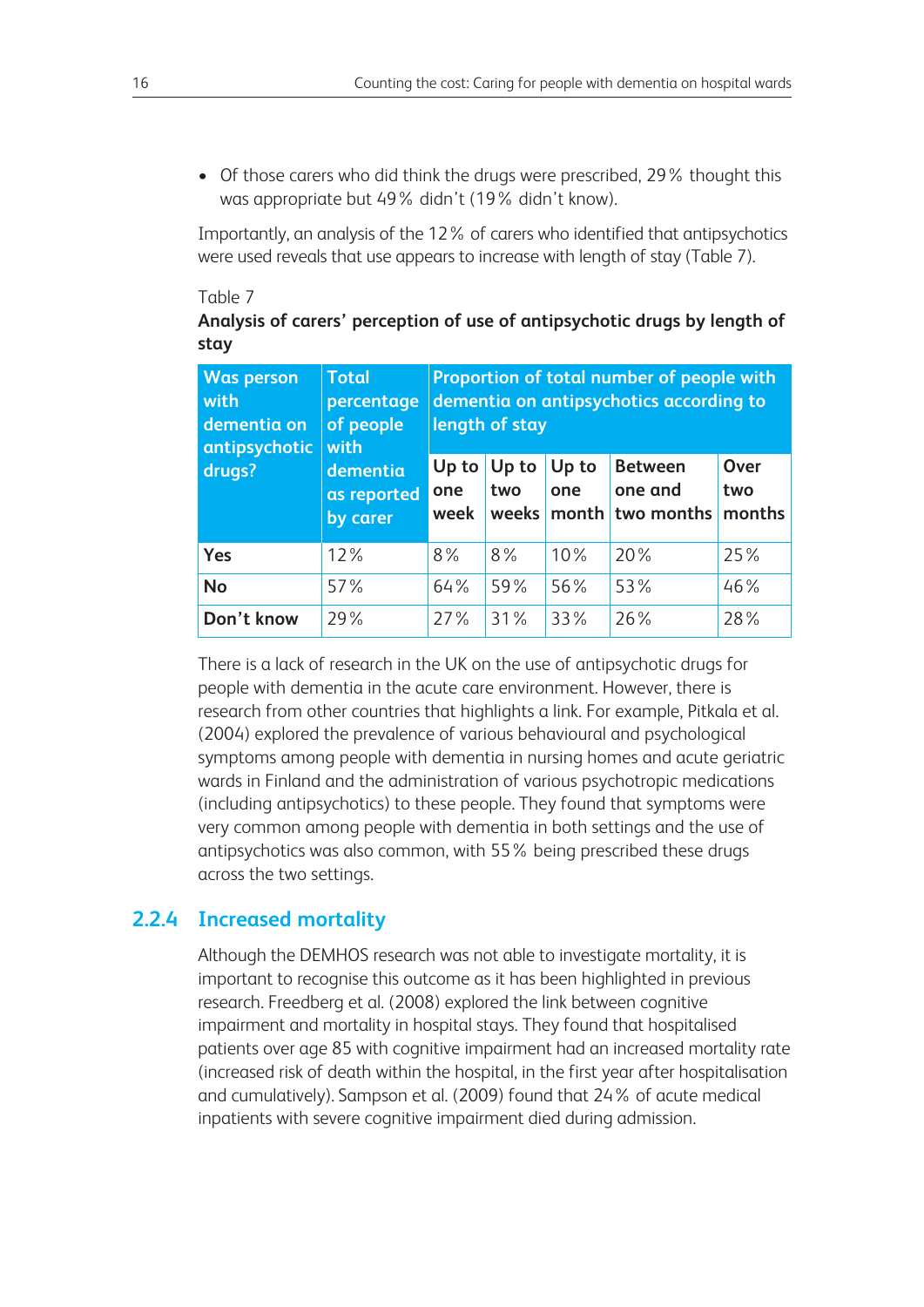#### **2.2.5 Increased length of stay**

Both the research literature and the DEMHOS research have found that people with dementia are staying in hospital for longer than is often expected and longer than other people who go in for the same procedures.

#### **Nurse manager respondents**

- 86% of all nurse managers felt that people with dementia either always or sometimes have a longer stay in hospital than people without dementia admitted with the same medical condition (7% of nurse manager respondents said that people with dementia did not have a longer stay and 6% didn't know).
- Nurse managers who always or sometimes worked with people with dementia were more likely to state that people with dementia always or sometimes have a longer stay. See Table 8 for a breakdown of results.

#### Table 8

**Proportion of total number of nurse managers describing the length of stay for the person with dementia as always, sometimes or not longer than the length of stay for other patients with the same medical condition according to whether the respondent works with people with dementia**

| Does the person<br>with dementia<br>have a longer<br>stay in hospital<br>than other<br>patients with the<br>same medical |                                                      | Proportion of total number of nurse managers<br>describing the length of stay for the person with<br>medical condition according to whether the<br>respondent works with people with dementia | dementia as always, sometimes or not longer than<br>the length of stay for other patients with the same |  |  |  |
|--------------------------------------------------------------------------------------------------------------------------|------------------------------------------------------|-----------------------------------------------------------------------------------------------------------------------------------------------------------------------------------------------|---------------------------------------------------------------------------------------------------------|--|--|--|
| condition?                                                                                                               | Yes, always<br>works with<br>people with<br>dementia | Yes, sometimes<br>works with<br>people with<br>dementia                                                                                                                                       |                                                                                                         |  |  |  |
| <b>Yes always</b>                                                                                                        | 33%                                                  | $20\%$                                                                                                                                                                                        | 20%                                                                                                     |  |  |  |
| <b>Yes sometimes</b>                                                                                                     | 59%                                                  | 65%                                                                                                                                                                                           | 40%                                                                                                     |  |  |  |
| <b>No</b>                                                                                                                | $6\%$                                                | 7%                                                                                                                                                                                            | 13%                                                                                                     |  |  |  |
| Don't know                                                                                                               | $1\%$                                                | 7%                                                                                                                                                                                            | 27%                                                                                                     |  |  |  |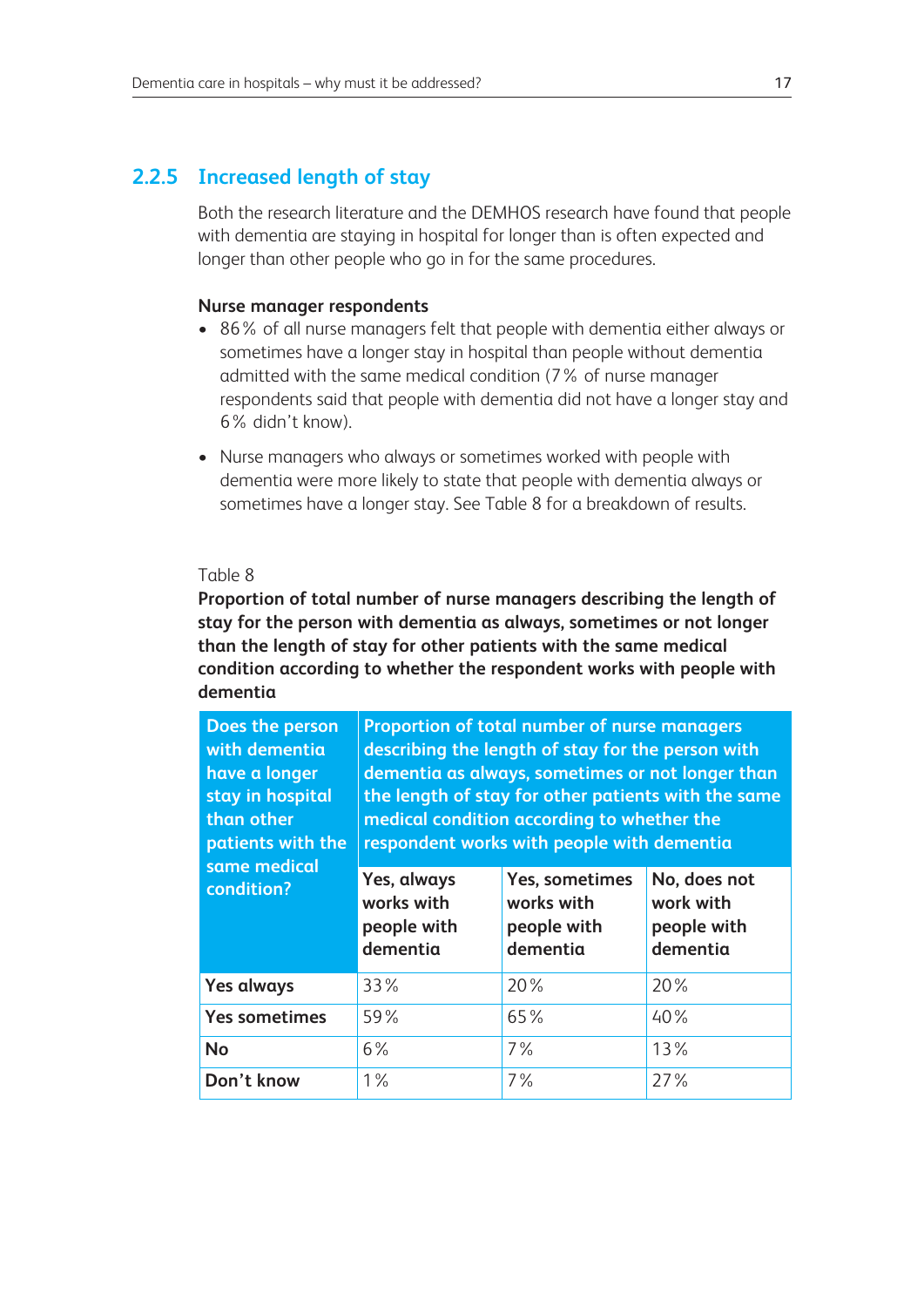#### **Carer respondents**

- 49% of carer respondents said that the hospital stay was overall longer than they expected it to be suggesting that a large proportion of people are staying longer than people are being told to expect. 34% said it wasn't longer than expected and 15% didn't know.
- The longer the person with dementia was reported to be in hospital, the larger the proportion of carer respondents saying that the stay was longer than expected. Table 9 gives a breakdown of results according to length of stay.

#### Table 9

**Proportion of total number of carer respondents describing the length of stay for the person with dementia as longer than expected or not longer than expected according to length of stay**

| <b>Responses</b>            | Proportion of total number of carer respondents<br>describing the length of stay as longer than<br>expected or not longer than expected according to<br>length of stay |                       |                       |                                         |                       |  |
|-----------------------------|------------------------------------------------------------------------------------------------------------------------------------------------------------------------|-----------------------|-----------------------|-----------------------------------------|-----------------------|--|
|                             | Up to<br>one<br>week                                                                                                                                                   | Up to<br>two<br>weeks | Up to<br>one<br>month | <b>Between</b><br>one and<br>two months | Over<br>two<br>months |  |
| Longer than<br>expected     | 18%                                                                                                                                                                    | 39%                   | 65%                   | 74%                                     | 84%                   |  |
| Not longer than<br>expected | 65%                                                                                                                                                                    | 40%                   | 16%                   | 10%                                     | $7\%$                 |  |
| Don't know                  | 13%                                                                                                                                                                    | 19%                   | 16%                   | 15%                                     | 8%                    |  |

People with dementia having longer lengths of stay in hospital than expected is supported in the research literature (for example, Holmes and House, 2000; Savaray et al 2004; King et al. 2006).

The DEMHOS research also highlights that the length of stay is dependent on the primary cause of admission to hospital. The two most common reasons for a person with dementia being admitted to hospital in the DEMHOS research (following a fall and a hip-related condition) are also the conditions found to have the longest reported length of stay. See Table 10 for a further breakdown of the results for the top five reasons for admission to hospital (out of 37 different reported reasons for admission).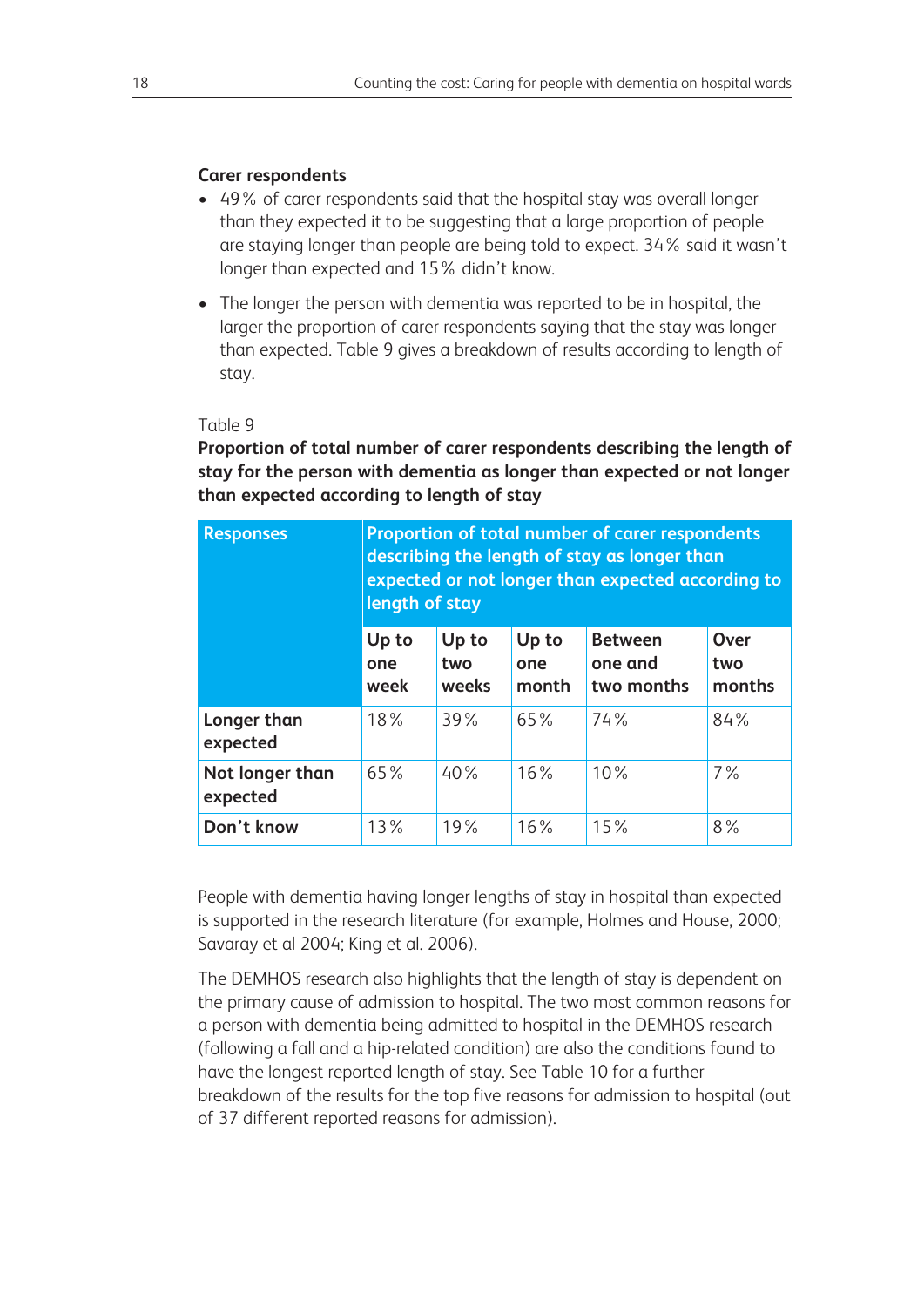#### Table 10

#### **Length of stay according to reason for admission to hospital as reported by carer respondents**

| <b>Reason for</b><br>admission<br>according to                  | Proportion of people with dementia in hospital for<br>the top five reasons for admission broken down by<br>length of stay |                                              |                                              |                                                |                                              |  |
|-----------------------------------------------------------------|---------------------------------------------------------------------------------------------------------------------------|----------------------------------------------|----------------------------------------------|------------------------------------------------|----------------------------------------------|--|
| <b>DEMHOS research</b><br>(number of<br>respondents)            | Up to<br>one week<br>(seven<br>days)                                                                                      | Up to<br>two<br>weeks<br>$(14 \text{ days})$ | Up to<br>one<br>month<br>$(30 \text{ days})$ | One to<br>two<br>months<br>$(60 \text{ days})$ | Over two<br>months<br>$(61$ days<br>or more) |  |
| A fall (184)                                                    | 27%                                                                                                                       | 16%                                          | 23%                                          | 21%                                            | 12%                                          |  |
| Broken/fractured<br>hip or hip<br>replacement (154)             | 14%                                                                                                                       | 28%                                          | 23%                                          | 18%                                            | 16%                                          |  |
| Urine infection<br>(including urinary<br>tract infection) (111) | 16%                                                                                                                       | 30%                                          | 23%                                          | 20%                                            | 10%                                          |  |
| Chest infection (92)                                            | 28%                                                                                                                       | 28%                                          | 15%                                          | 13%                                            | 12%                                          |  |
| Stroke/minor stroke<br>(91)                                     | 24%                                                                                                                       | 16%                                          | 22%                                          | 26%                                            | 9%                                           |  |

The DEMHOS research, based on the perceptions of carer and nurse respondents, also suggests that the longer people with dementia are in hospital:

- the worse the effect on the symptoms of dementia and physical health (section 2.2.1)
- discharge to a care home becomes more likely (section 2.2.2)
- the more antipsychotics are likely to be used (section 2.2.3).

#### **2.2.6 Comparing length of stay for people with dementia with length of stay for all NHS patients by reason for admission**

If we directly compare length of stay for people with dementia and length of stay for all NHS patients, by reason for admission for which data is available, we can see how much longer stays tend to be (Table 11).

Table 11 compares respondents to the DEMHOS research with Hospital Episode Statistics (HES) data from 2007/8, the most recent year available. HES provides data on all admissions to NHS hospitals in England and aims to collect a detailed record for each 'episode' of admitted patient care delivered in England by NHS hospitals or delivered in the independent sector but commissioned by the NHS.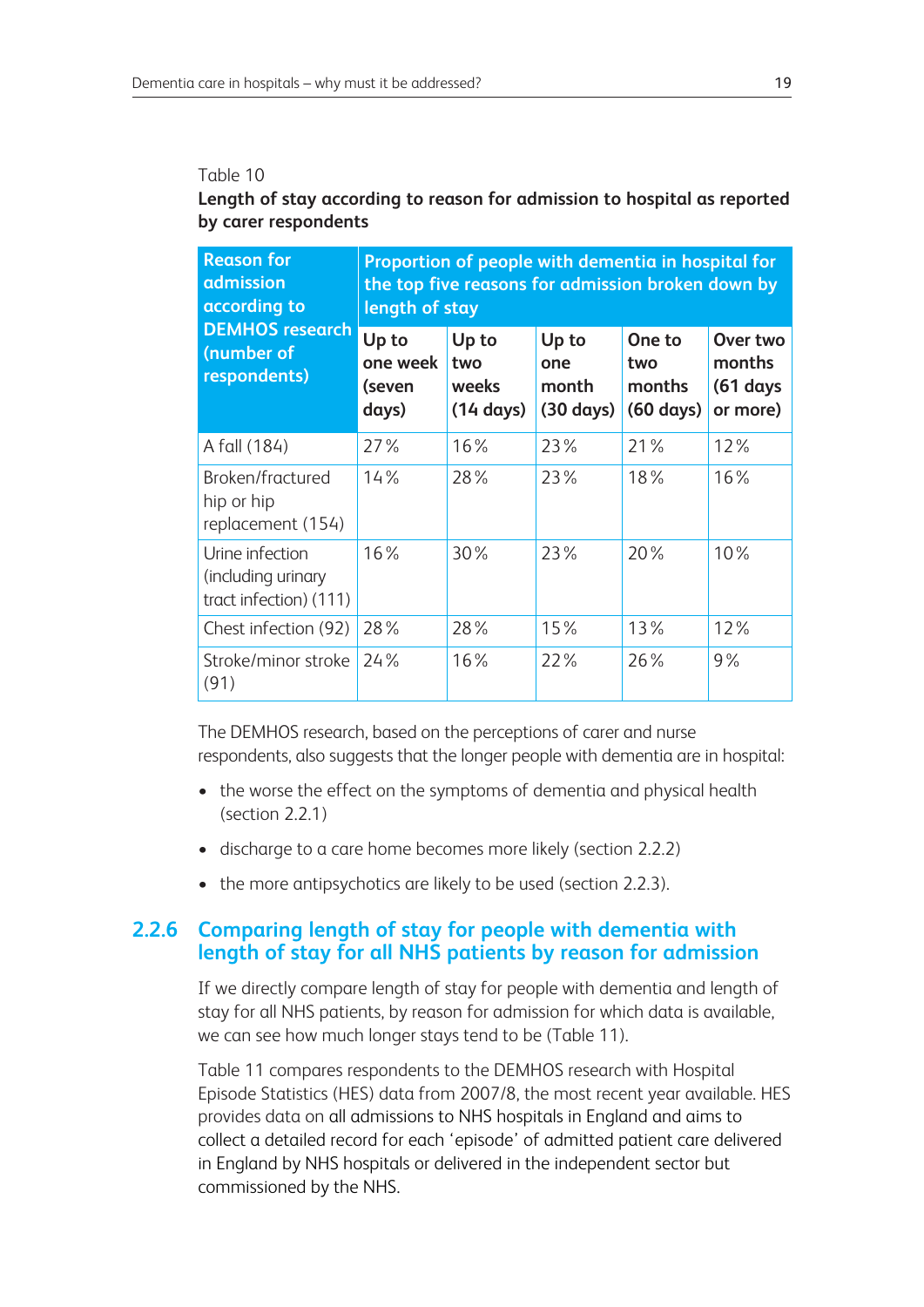#### Table 11

#### **Length of stay for DEMHOS respondents and median length of stay for all NHS patients (including people with dementia) from Hospital Episode Statistics (HES) data**

| <b>Reason for</b><br>admission -<br><b>DEMHOS</b><br>response   | <b>Reason for</b><br>admission -<br><b>HES</b> data<br>code -<br>comparator | <b>HES median</b><br>length of stay<br>in days (and<br>the length of<br>stay it<br>corresponds<br>with in the<br><b>DEMHOS</b><br>research) | <b>Mean age</b><br>of patient<br>according<br>to HES<br>data | <b>Percentage of DEMHOS</b><br>respondents staying longer<br>than the median (based on<br>the results from Table 10)                                                                                        |
|-----------------------------------------------------------------|-----------------------------------------------------------------------------|---------------------------------------------------------------------------------------------------------------------------------------------|--------------------------------------------------------------|-------------------------------------------------------------------------------------------------------------------------------------------------------------------------------------------------------------|
| Broken/<br>fractured hip<br>or hip<br>replacement               | Total<br>prosthetic<br>replacement<br>of hip joint<br>using cement          | Six (up to one<br>week/seven<br>days)                                                                                                       | 72                                                           | 85% staying one week or more<br>57% staying two weeks or more<br>(at least median plus eight days)<br>34% staying one month or<br>more (at least median plus 24<br>days)                                    |
| Broken/<br>fractured hip<br>or hip<br>replacement               | Fracture of<br>femur                                                        | 16 (up to one<br>month/30<br>days)                                                                                                          | 78                                                           | 34% staying one month or<br>more (at least median plus<br>$14 \text{ days}$                                                                                                                                 |
| Urine<br>infection<br>(including<br>urinary tract<br>infection) | Urinary tract<br>infection, site<br>not specified                           | Four (up to<br>one week/<br>seven days)                                                                                                     | 67                                                           | 86% staying one week or more<br>(at least median plus three days)<br>53% staying two weeks or more<br>(at least median plus ten days)<br>30% staying one month or<br>more (at least median plus 26<br>days) |
| Stroke/minor<br>stroke                                          | Cerebral<br>infarction                                                      | 14 (up to two<br>weeks/14<br>days)                                                                                                          | 75                                                           | 35% staying one month or<br>more (at least median plus 16<br>days)                                                                                                                                          |
| Stroke/minor<br>stroke                                          | Transitory<br>Ischemic<br>Attack (TIA)                                      | One (up to one<br>week/seven<br>days)                                                                                                       | 73                                                           | 73% staying one week or more<br>(at least median plus six days)<br>57% staying two weeks or more<br>(at least median plus 13 days)<br>35% staying one month or<br>more (at least median plus 29<br>days     |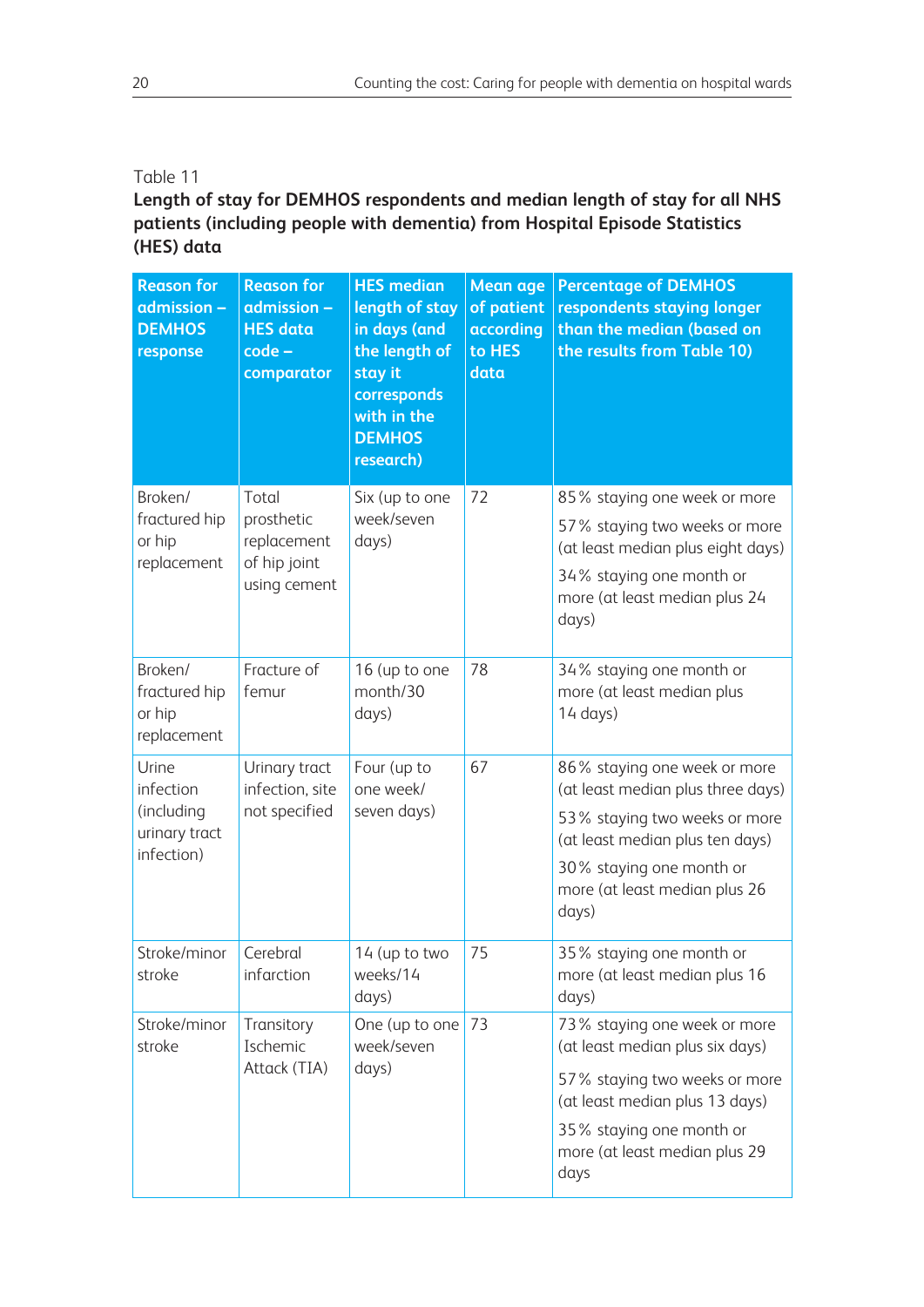Because the categories used in the DEMHOS research are broad they have been compared with available and relevant HES codes. This has allowed three reasons for admission in the DEMHOS research to be looked at in detail: broken/fractured hip or hip replacement, urinary tract infection and stroke. The comparisons used here are not exact and are only indicators.

The HES data provides the median length of stay for all patient groups and the figures will include people with dementia. As the DEMHOS research shows that people with dementia are staying longer in hospital than people without dementia, the inclusion of people with dementia in the HES data median will have already have inflated the median. It is therefore important to note that a comparison between the HES median excluding people with dementia and the DEMHOS research would show an even greater difference in length of stay.

### **2.3 The effect of length of stay on cost**

People with dementia staying in hospital longer than expected will undoubtedly place additional financial pressure on the NHS. In Table 12 the additional cost to the NHS of people with dementia staying in hospital is estimated.

Table 12 is based on length of stay as reported by carer respondents in the DEMHOS research (and outlined in Table 11). A factor of the excess day tariff has been used for the calculations, which is used by the NHS when calculating clinical productivity. The median has been chosen to calculate excess cost, rather than a higher threshold. This is because the HES median includes people with dementia, who have a longer length of stay than people without dementia. Secondly, there is no reason why people with dementia should remain in hospital longer than other patients of the same age. As such, it is not unreasonable to use the median as the base for calculating additional costs.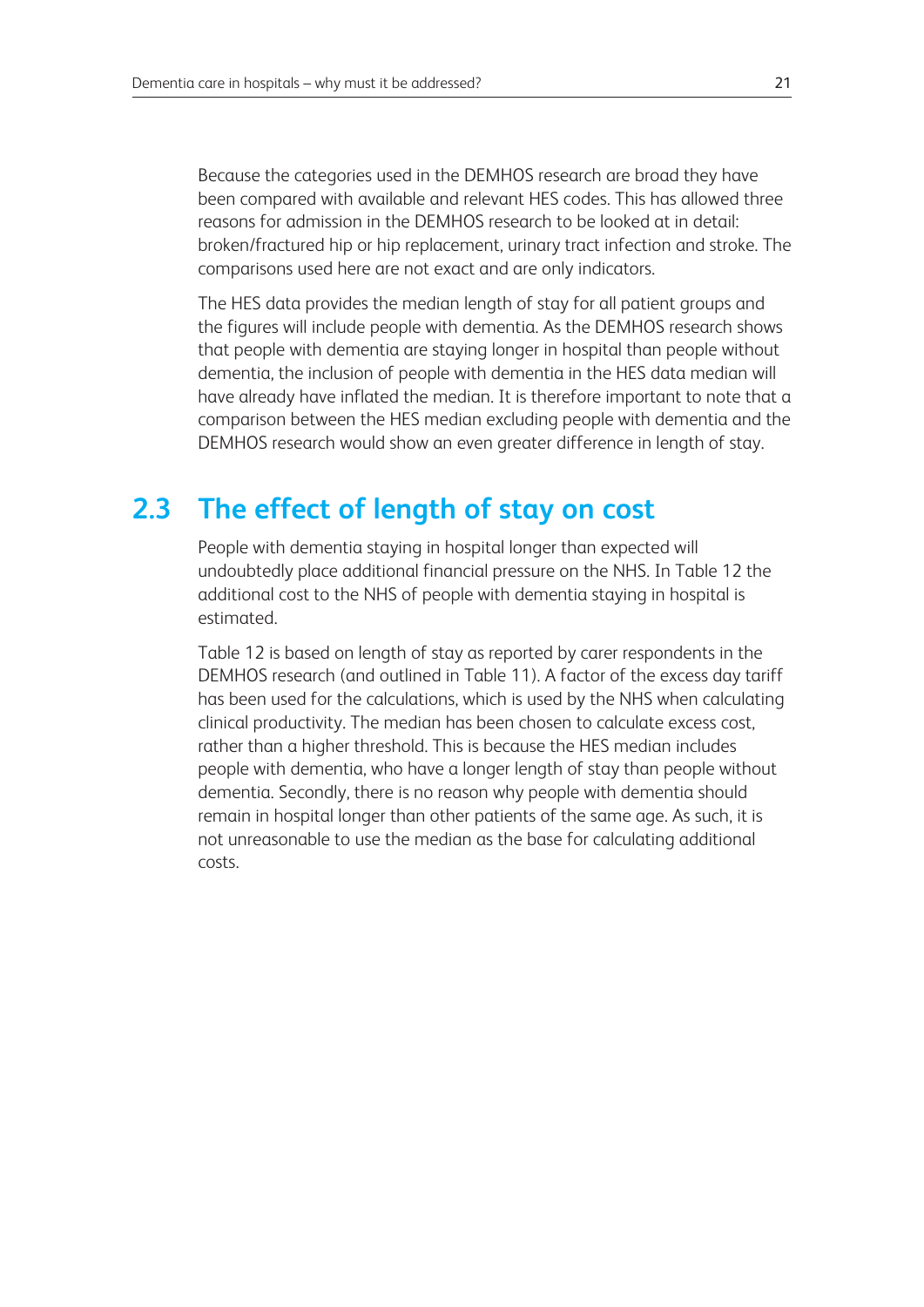#### Table 12

**Cost of a patient remaining in hospital one month or more beyond the median, taken as a multiple of the excess day tariff**

| <b>Reason for</b><br>admission -<br><b>DEMHOS</b><br>response  | <b>Reason for</b><br>admission -<br><b>HES</b> data<br>code           | <b>Applicable PbR</b><br>tariff*                                                                         | <b>Excess</b><br>day<br>tariff* | <b>Additional cost for</b><br>patient staying one<br>month or more longer<br>than the median based<br>on multiple of excess<br>day tariff |
|----------------------------------------------------------------|-----------------------------------------------------------------------|----------------------------------------------------------------------------------------------------------|---------------------------------|-------------------------------------------------------------------------------------------------------------------------------------------|
| Broken/<br>fractured hip<br>or hip<br>replacement              | Total<br>prosthetic<br>replacement<br>of hip joint<br>using<br>cement | Primary hip<br>replacement -<br>cemented<br>Elective tariff:<br>£5,220<br>Non-elective tariff:<br>£7,304 | £248                            | Cost of patient staying<br>one month or more<br>(median plus 24 days):<br>£5,952                                                          |
| Broken/<br>fractured hip<br>or hip<br>replacement              | Fracture of<br>femur                                                  | Extracapsular neck<br>of femur fracture<br>with fixation<br>w cc**: £7,265                               | £219                            | Cost of staying one<br>month or more (median<br>plus 14 days): £3,066                                                                     |
| Broken/<br>fractured hip<br>or hip<br>replacement              | Fracture of<br>femur                                                  | Neck of Femur<br>Fracture with hip<br>replacement<br>w cc**: £7,815                                      | £216                            | Cost of staying one<br>month or more (median<br>plus 14 days): £3,024                                                                     |
| Urine<br>infection<br>(including<br>urinary tract<br>infection | Urinary tract<br>infection,<br>site not<br>specified                  | Kidney or urinary<br>tract infection<br>Non-elective tariff:<br>£2,638                                   | £176                            | Cost of patient staying<br>one month or more<br>(median plus 26 days):<br>£4,576                                                          |
| Stroke/minor<br>stroke                                         | Cerebral<br>infarction                                                | Non-transient<br>stroke:<br>£4,102                                                                       | £171                            | Cost of patient staying<br>one month or more<br>(median plus 16 days):<br>£2,736                                                          |
| Stroke/minor<br>stroke                                         | Transitory<br>Ischemic<br>Attack (TIA)                                | Transitory<br>Ischemic Attack<br>(TIA): £1,628                                                           | £178                            | Cost of patient staying<br>one month or more<br>(median plus 29 days):<br>£5,162                                                          |

\* Tariff data from 08/09 as data from 2007/8 not available. Where relevant the tariff used for comparative purposes is that which applies to people over 69 as the majority of people with dementia will fall into this age bracket. The non-elective (not from a waiting list) tariff is used except where highlighted.

\*\* w cc = with complications or pre-existing conditions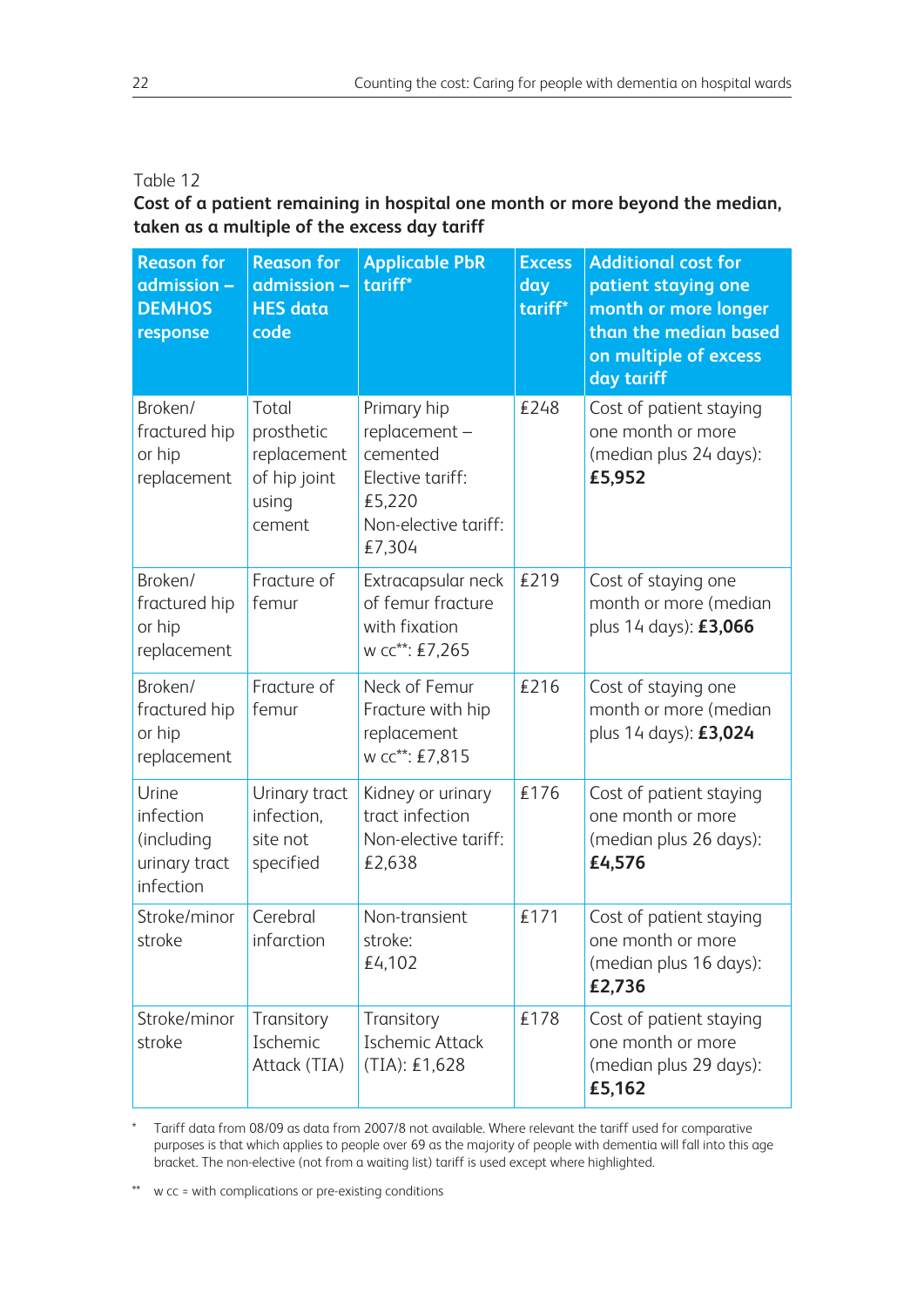#### **2.3.1 Estimated savings by reducing the length of stay for people with dementia by one week**

The data comparison between HES data and the DEMHOS research shows clearly that people with dementia are routinely staying longer than other people who go into hospital for the same procedures. This is supported by the views of nurse managers and carers in the DEMHOS research. The data also shows that a significant number of people with dementia are staying in hospital for many weeks longer that other people who go in for similar procedures.

Alzheimer's Society believes that as a starting point it would be reasonable for hospitals to work towards supporting people with dementia to leave hospital one week sooner than they currently do. Based on the understanding that up to a quarter of people in hospital have dementia (25%) (see section 2.1), Table 13 shows estimated savings which could be made in one year from only four HES data codes.

As can be seen from Table 13, savings in excess of £80 million are estimated for four HES codes. These four codes represent only a very small fraction of the range of reasons for admission found in the DEMHOS research. For example the DEMHOS research found that the most common reason for admission for

| <b>Diagnosis/</b><br>operation                                  | <b>HES</b> total<br>number of<br>admitted<br>cases in<br>07/08 | <b>Estimated number of</b><br>admitted cases with<br>dementia (based on<br>25% of the total<br>number of people<br>admitted being people | <b>Excess</b><br>day tariff<br>(08/09) | <b>Estimated</b><br>savings<br>(England<br>wide) in<br>one year |
|-----------------------------------------------------------------|----------------------------------------------------------------|------------------------------------------------------------------------------------------------------------------------------------------|----------------------------------------|-----------------------------------------------------------------|
| Fracture of femur                                               | 74,111                                                         | with dementia)<br>18,500                                                                                                                 | £216                                   | £28 million                                                     |
| Total prosthetic<br>replacement of<br>hip joint using<br>cement | 32,836                                                         | 8,200                                                                                                                                    | £248                                   | $£14$ million                                                   |
| Urinary tract<br>infection, site not<br>specified               | 123,273                                                        | 30,800                                                                                                                                   | £176                                   | £38 million                                                     |
| Transitory<br>Ischemic Attack<br>(TIA)                          | 19,163                                                         | 4,800                                                                                                                                    | £178                                   | $£6$ million                                                    |

#### Table 13

#### **Estimated savings which could be made by reducing the length of stay of people with dementia in hospital by one week**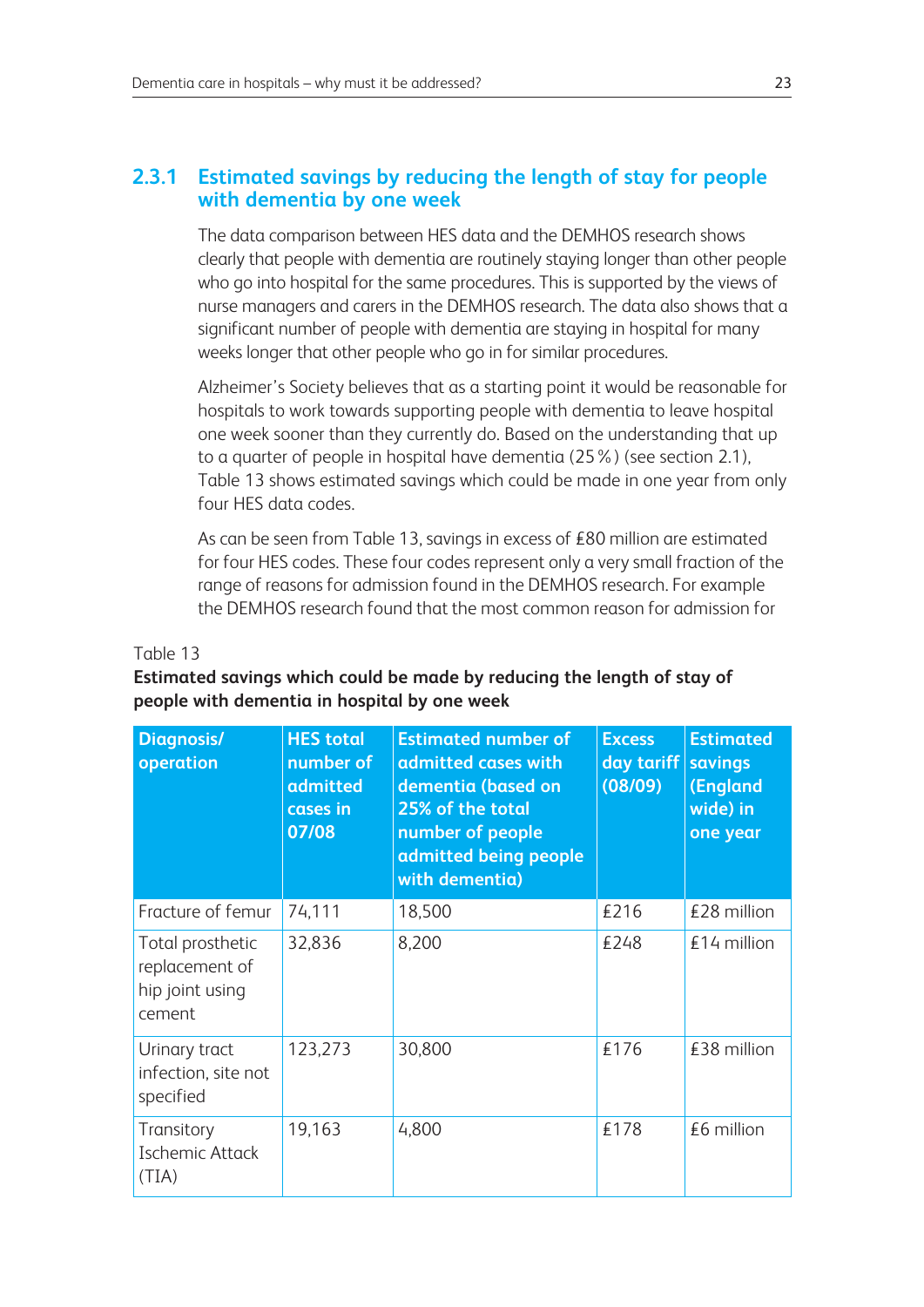people with dementia was following a fall. This does not have a comparable code in the HES data. The overall saving if people with dementia are supported to leave hospital one week sooner is therefore likely to be much higher than £80 million. It would not be unreasonable to assume that there are savings to be made in care for people with dementia in hospitals running into hundreds of millions of pounds. These figures are supported by the NAO (2007) finding that in just one condition (fractured hip), more effective identification, management of care and discharge could produce savings of between £64 and £102 million a year nationally. These savings could be more effectively reinvested in workforce capacity and development, and community services outside hospitals.

# **2.4 Summary**

The DEMHOS research highlights that there are a range of poor outcomes that can result from a person with dementia being admitted to hospital. In particular, nurse managers reported that people with dementia have longer stays in hospital than a person without dementia with the same medical condition. The DEMHOS research also suggests that the longer people with dementia are in hospital:

- the worse the effect on the symptoms of dementia and physical health
- discharge to a care home becomes more likely
- the more antipsychotics are likely to be used.

Chapter 2 compared the length of stay for people with dementia in the DEMHOS research and length of stay for all NHS patients based on Hospital Episode Statistics (HES) data. This clearly demonstrates that DEMHOS respondents are staying in hospital longer than would be expected according to HES data.

People with dementia staying in hospital longer than expected will undoubtedly place financial pressure on the NHS. An analysis of available cost data suggests that the care of people with dementia on a hospital ward is more costly than the average cost for people who are admitted to hospital for a similar medical condition. Reducing length of stay in hospital is therefore a key issue to address, as this will save costs and could ultimately result in the acute ward becoming more efficient.

Chapter 3 will now explore the factors that have been highlighted by the DEMHOS research as contributing to the outcomes of a stay in hospital for a person with dementia. We must understand what factors are contributing to the outcomes described – such as increased length of stay and deterioration in physical health and the symptoms of dementia – before we can begin to suggest solutions that will work to move people out of the hospital quicker and support rehabilitation in the community.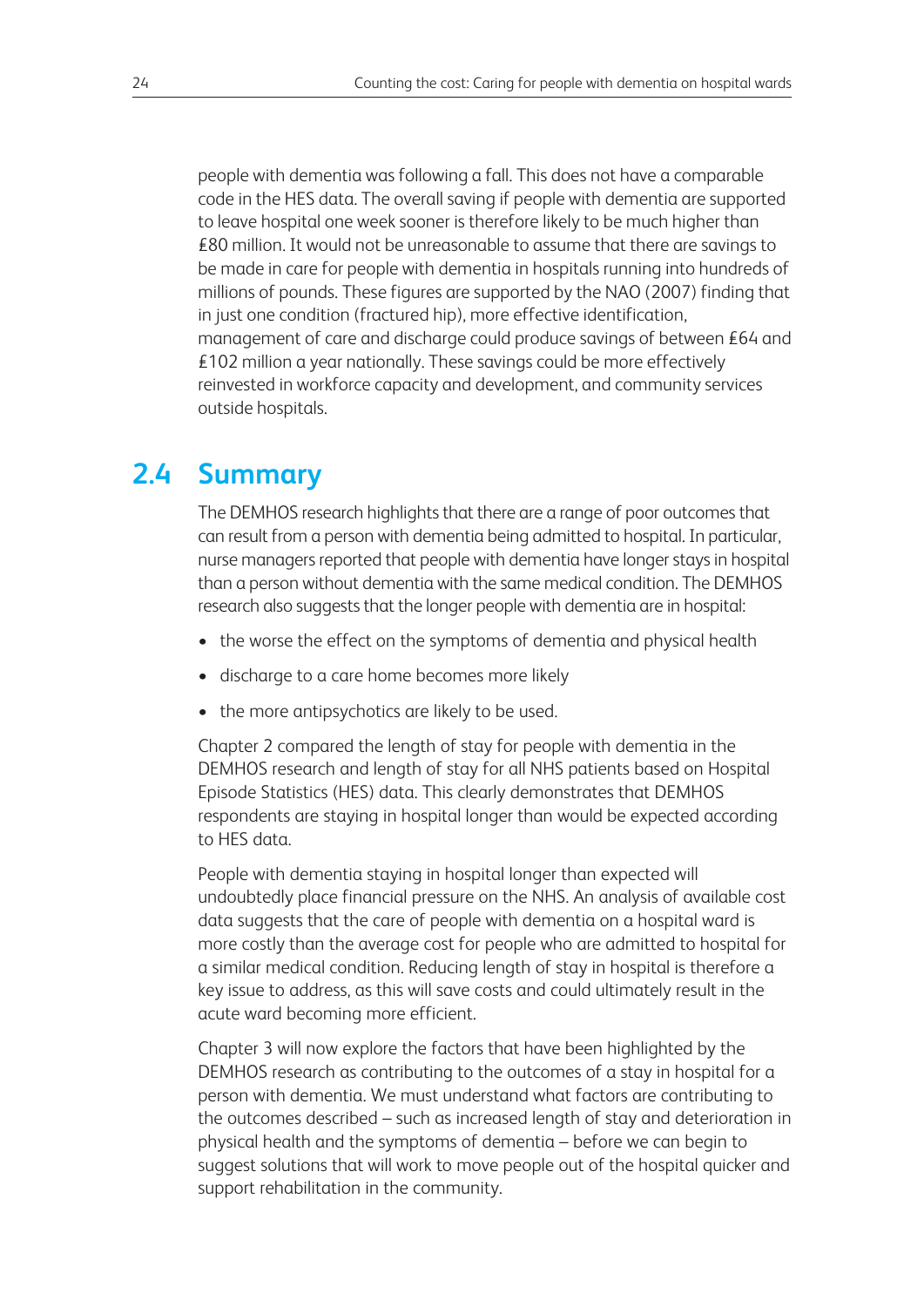# **3 What is going wrong? Evidence from people with dementia, their carers and nurses**

#### **Summary**

- 77% of carer respondents were dissatisfied with the overall quality of dementia care provided.
- 89% of nursing staff respondents identified working with people with dementia as very or quite challenging.
- Key areas of dissatisfaction as identified by carer respondents were: nurses not recognising or understanding dementia; a lack of personcentred care; not being helped to eat and drink; a lack of opportunity for social interaction; not as much involvement in decision-making as wished for (for both the person with dementia and carer); and the person with dementia being treated with a lack of dignity and respect.
- Key areas of concern as identified by nursing staff respondents were: managing difficult/unpredictable behaviour; communicating; not having enough time to spend with patients and provide one-to-one care; wandering/keeping people on the ward and ensuring patient safety.
- Problems with the discharge process, including lack of access to additional support such as a physiotherapist, were also identified by carer and nurse respondents.
- There are similarities between the concerns of nurses and the unmet needs of people with dementia that carer respondents have identified. However, nurses do not focus as strongly on personcentred care as a key challenge or as a training need, and the majority think that people with dementia are being treated with dignity and respect.
- Nurses are responsible for providing, or supervising healthcare assistants in providing, much of the day-to-day care of people with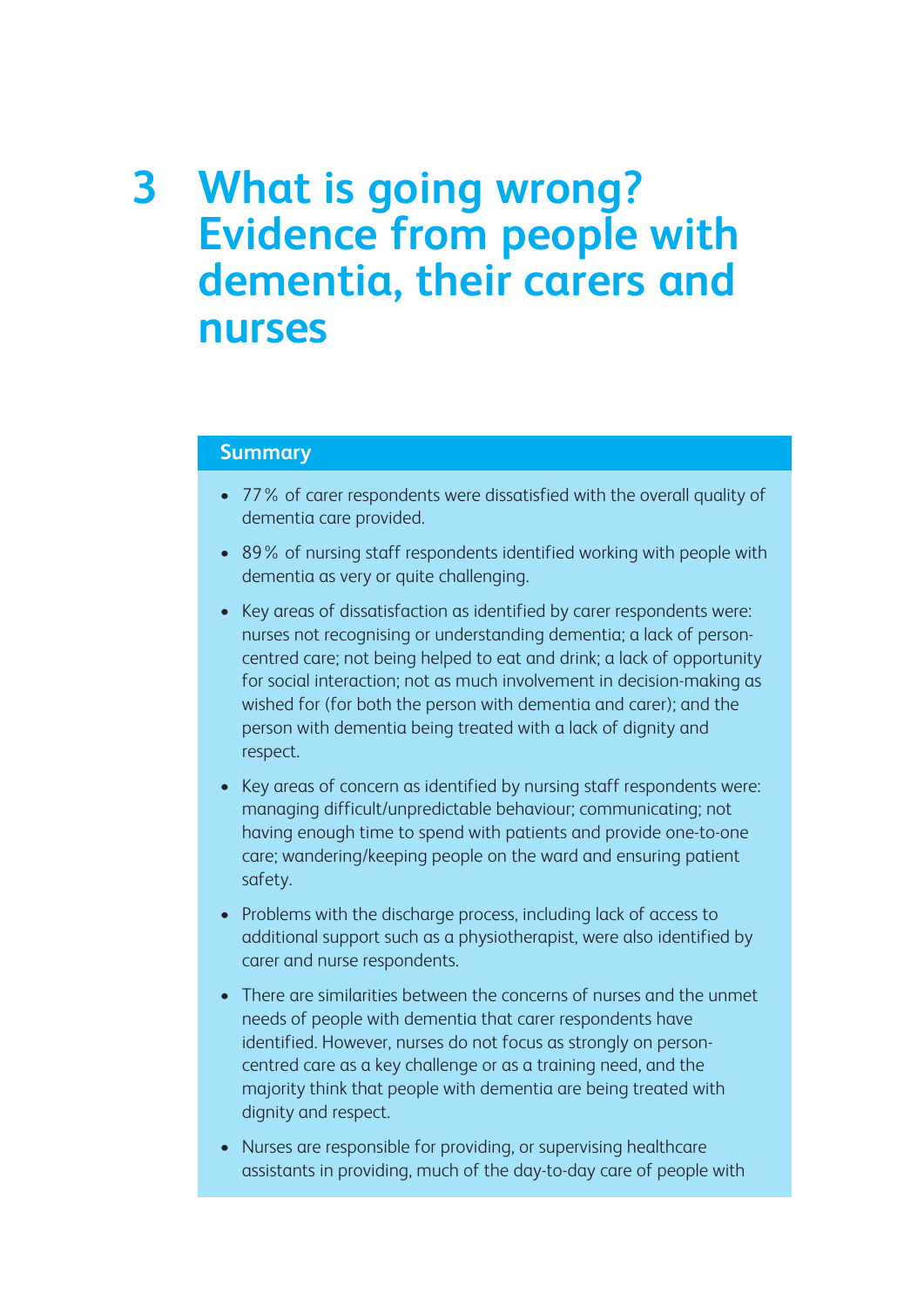dementia. They can play a key role in improving dementia care by being supported to place more focus and prominence on personcentred care. Training that addresses the concerns of nurses within the context of person-centred care for people with dementia, and raises awareness of the unmet needs of people with dementia as identified by carers in the DEMHOS research, is vital.

### **3.1 Introduction**

The DEMHOS research found that people with dementia are receiving poor quality dementia care when admitted to a general ward for a physical health problem. This study found that:

- 77% of carer respondents were dissatisfied with the overall quality of dementia care provided and 20% were satisfied.
- The longer people with dementia are in hospital the more dissatisfied the carer became.

#### 'I was told more than once, patient is here for fracture and pain relief – other care can pick up again when patient moves'.

This dissatisfaction has resulted in over a third of respondents going through the complaints system. 35% of people had made a complaint; 38% would have liked to make a complaint but didn't and 25% did not make a complaint. Of those who had made a complaint, only 7% were happy with the outcome, with 44% not at all happy and 45% only partly happy.

Many people praise individual members of staff for their help and patience and believe that the difference this can make to an individual's overall experience is dramatic. When asked what was most positive about the person with dementia's stay, people said:

'I was quite satisfied with the care in the ward; the staff were friendly and helpful'.

'One or two staff members were not as yet beaten down by the lack in the NHS system and continued to try to respond to questions and requests promptly'.

'My wife was well looked after and the staff generally were very kind and helpful'.

'Nursing staff work very hard'.

Indeed, the high number of responses to this study shows that nurses are aware that providing care to people with dementia is an important aspect of their work, want to engage with it and want to do a good job. However, the majority find it extremely challenging.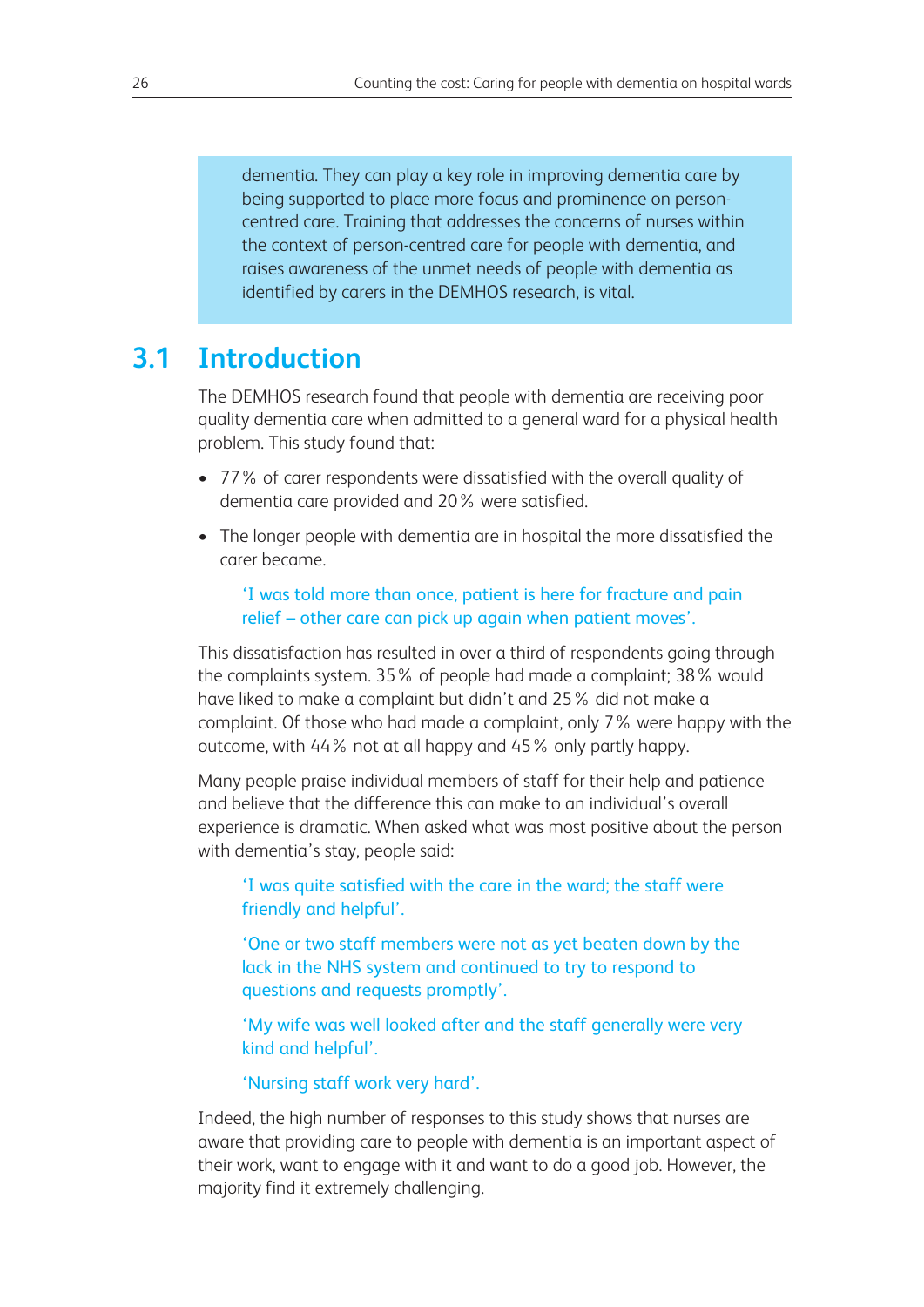When nursing staff were asked how challenging do you find working with people with dementia:

- 89% identified it as very or quite challenging (31% very challenging).
- 10% did not find it challenging (1% not at all challenging).
- Interestingly, this response doesn't vary much when you look across length of service and so cannot be described as just a lack of experience.

#### **3.1.1 Overview of the areas of concern in dementia care for carer and nurse respondents**

The DEMHOS research highlights the key ways in which carers have identified that general wards are not meeting the needs of people with dementia. Looking at the percentage of respondents who are dissatisfied (very or quite dissatisfied) with particular aspects of care shows that the following five areas are of particular concern:

- 1 Understanding of dementia 76% dissatisfied versus 20% satisfied.
- 2 Being helped to eat and drink 68% dissatisfied versus 23% satisfied.
- 3 Person-centred care (recognising that each person with dementia is an individual with likes, dislikes, routines and needs that are unique to them and delivering care that acts on this) – 68% dissatisfied versus 21% satisfied.
- 4 Recognition of dementia 67% dissatisfied versus 30% satisfied.
- 5 Opportunities for social interaction 62% dissatisfied versus 23% satisfied.

In addition, people with dementia and carers are not being involved in decisions on the ward. Carer respondents perceive that people with dementia are not involved in decisions about their care and treatment as much as they would like to be. Only 9% of carers said that the person with dementia was involved as much as they wanted to be, 19% said they were sometimes involved as much as they wanted to be and 42% said the person with dementia was not involved as much as they wanted to be. When reporting on their own involvement, 17% of carers said they were always involved as much as they wanted to be in decision-making; 33% were sometimes involved as much as they wanted to be and 43% were not involved as much as they wanted to be.

The importance of not being treated with dignity and respect was also highlighted by carer respondents. 19% of carers said the person with dementia was always treated with respect and dignity, 41% said that they were sometimes and over one third (36%) said the person with dementia was never treated with respect and dignity.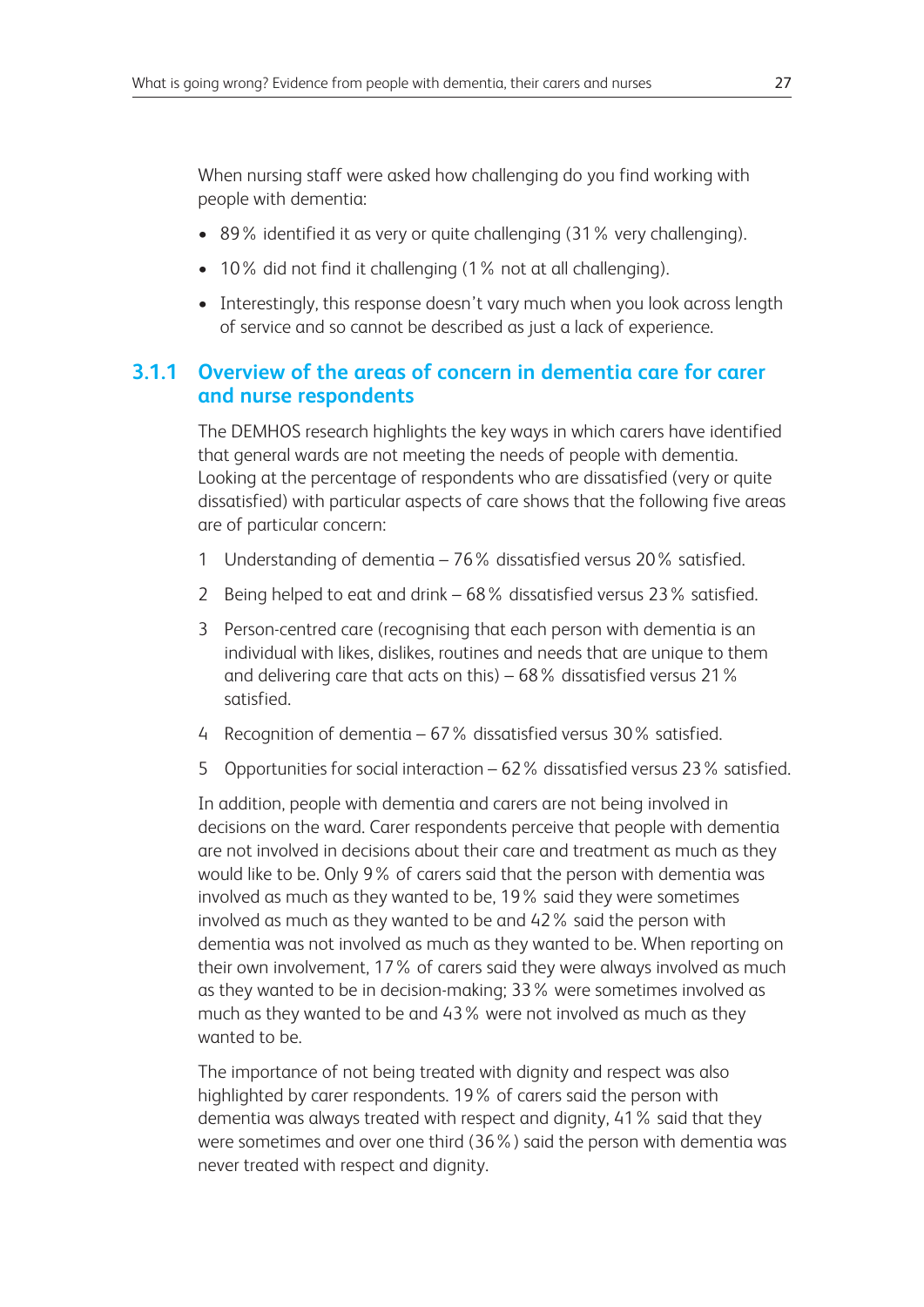Other results, which are also important to acknowledge, but will not be covered in this report were:

- help with continence needs 60% dissatisfied versus 30% satisfied
- maintaining personal hygiene 60% dissatisfied versus 32% satisfied
- pain recognition 51% dissatisfied versus 38% satisfied
- being helped to take medication 44% dissatisfied versus 46% satisfied.

In the DEMHOS research nursing staff were asked what two things they found the most challenging when working with people with dementia. This was an open-ended question and the following were cited by the highest percentage of respondents as the main challenge:

- 1 Managing difficult/unpredictable behaviour 27%
- 2 Communicating 23%
- 3 Not enough time to spend with patients/not enough time for one-to-one 11%
- 4 Wandering/keeping people on the ward 8%
- 5 Ensuring patient safety 7%

Other responses included: managing the needs of people with dementia alongside the needs of other patients (5%), administering medication (5%), managing nutrition and hydration needs (4%) and dealing with families  $(4\%).$ 

In addition, the DEMHOS research highlights that problems with the discharge process are perceived as a key difficulty by both carer and nurse respondents.

This chapter will look at each of these concerns in some detail, to build a picture of the issues affecting the quality of care provided on a general ward.

## **3.2 Understanding and recognition of dementia**

'One staff nurse told us that, "He shouldn't be in here" and that they were not trained to look after people with his illness'.

'Some staff were lovely. It was mostly clean but they just couldn't cope with dementia'.

Carer respondents identify that at the heart of the problem is a failure to identify dementia or understand the needs of the person with a diagnosis of dementia, with the result that the patient can be treated for the physical condition for which they were admitted, but not for the additional needs arising from their dementia.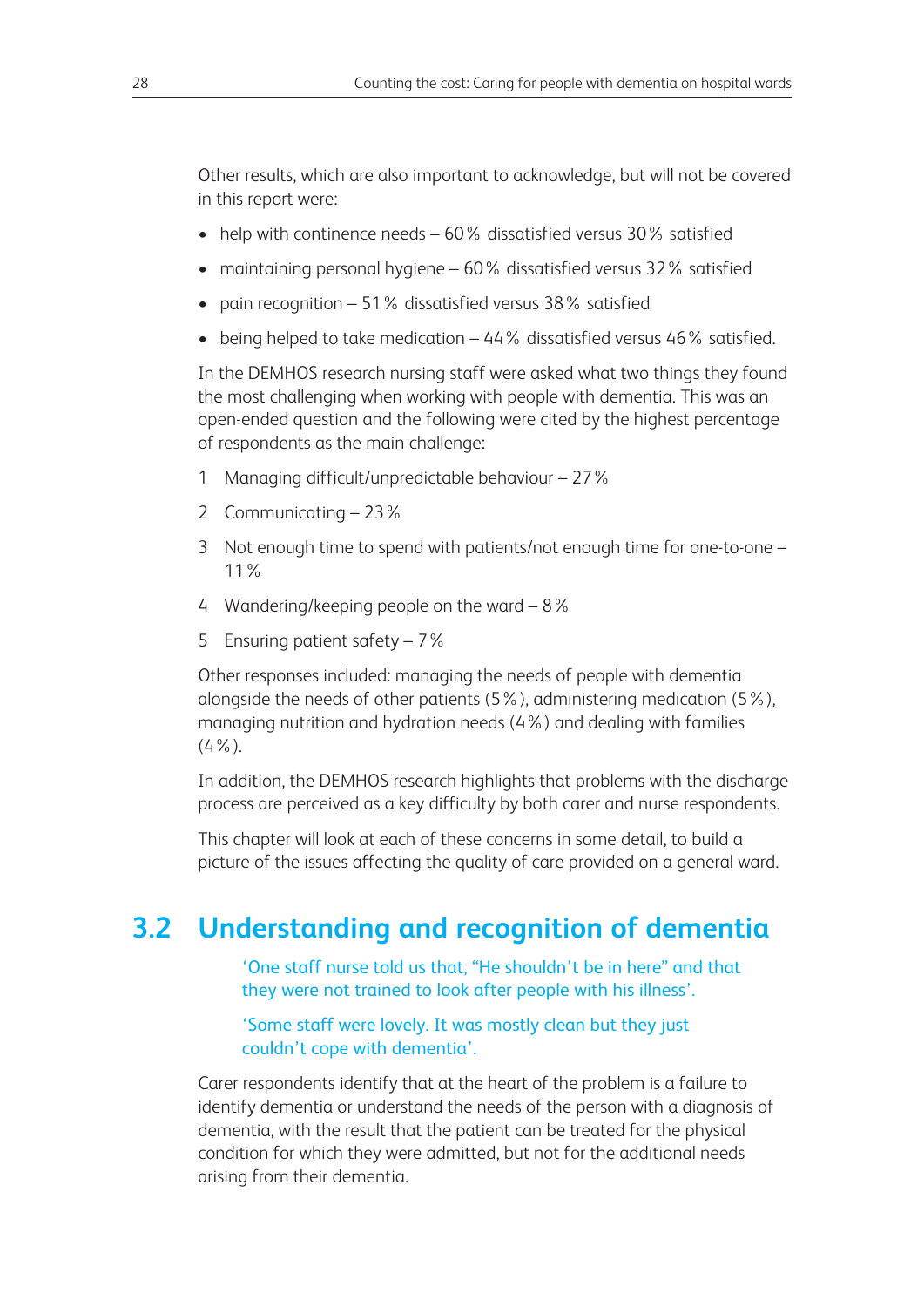Caring for people with dementia requires a trained workforce with the right knowledge, skills and understanding to offer the best quality care and support. This study highlighted that the training needs of nursing staff working in hospitals with people with dementia are not being met.

The DEMHOS research found that in terms of pre-registration training:

- 54% of nursing staff said that they have not received any pre-registration training in dementia;
- 33% said they had received some training but not enough and only 12% said they have received enough training.

It is important to note that the majority of nursing staff (72%) had been working for over seven years. However, dementia is not currently identified by the Nursing and Midwifery Council (NMC) as mandatory content within either the common foundation programme, or in any of the four branches of the preregistration nursing programmes. This is because the NMC sets broad overarching programme requirements, the detail being for universities to determine in the development of each local programme. Therefore the inclusion of dementia varies according to institution but as each provider uses current evidence-based practice and policy drivers in the development of their curriculum dementia should increasingly become a major component of current programmes. The Nursing and Midwifery Council are currently consulting on preregistration training and this is discussed in section 4.2, recommendation 5.2.

The DEMHOS research also explored work-based development and learning opportunities and found that:

- 52% of nursing staff have not received any work-based development or learning opportunities in dementia care, 34% have received some but not enough and only 14% have received all they need.
- When asked about the challenges faced in providing dementia care on a general ward, nurse managers stated that staff not having pre-registration training (76% found this challenging/quite challenging) and lack of work-based learning (73% found this challenging/quite challenging) were problems.
- 83% of nursing staff felt that learning and development opportunities would help them to provide care.

These results fit with other research findings. For example, the Healthcare Commission report Equality in later life: A national study of older people's mental health services (2009) found that carers expressed general dissatisfaction with the care their relatives received on the general wards in acute hospitals. In particular, they referred to staff in hospitals not being trained or equipped to deal with patients with mental health problems, especially dementia.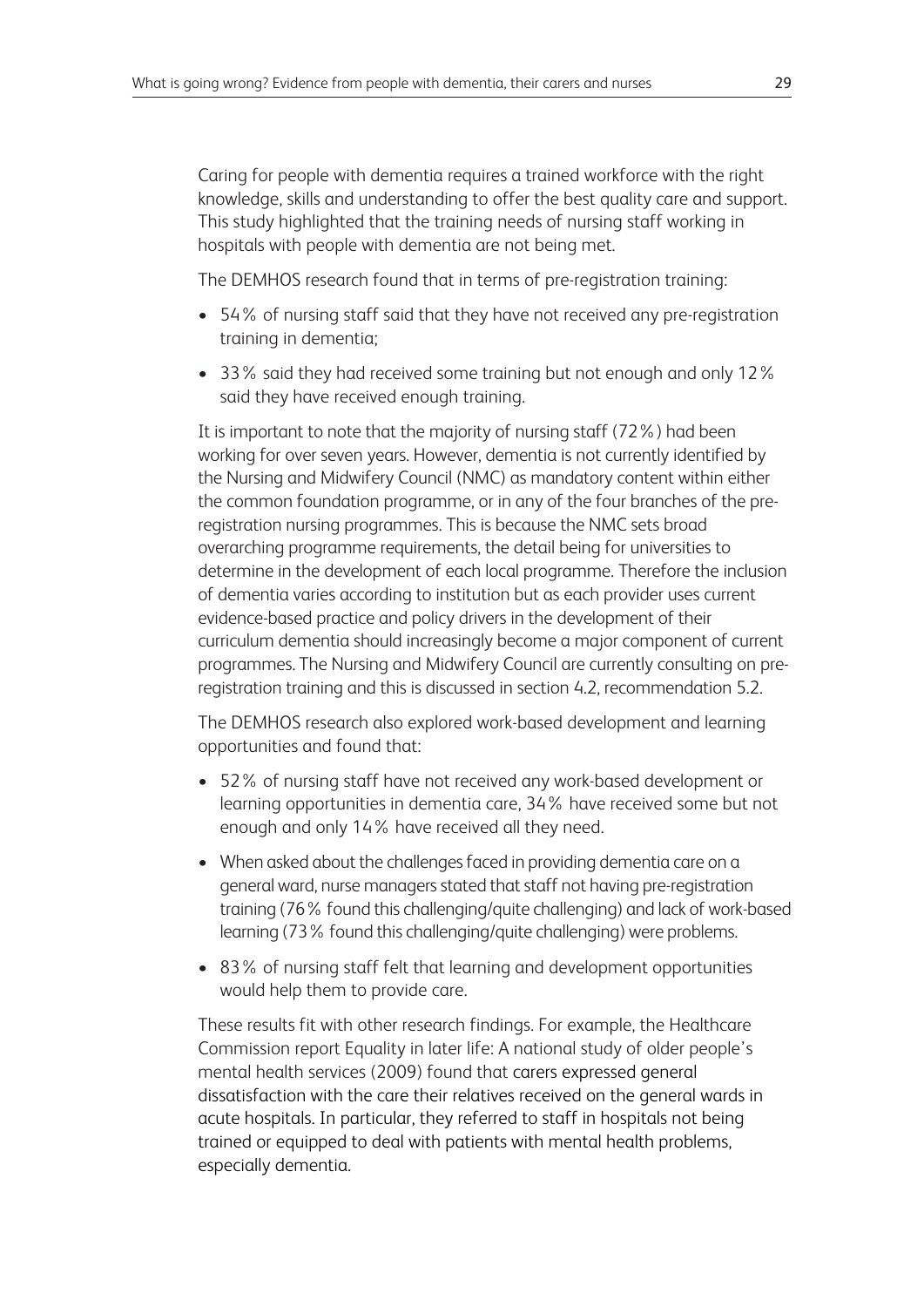In the NAO report (2007) over half of community mental health teams felt that acute hospital nurses were inadequately trained in dementia needs. Fessey (2007) researched the perceptions of nurses on working with people with dementia and found that 85% felt they only partly have the required knowledge and skills.

#### **3.2.1 Content of training**

The DEMHOS research found that nursing staff would like more training in the following top five areas:

- Responding to the behavioural and psychological symptoms of dementia 77% found this was needed/vital versus 14% who thought it would be quite useful/not needed.
- Communicating with the person with dementia 72% needed/vital versus 20% quite useful/not needed.
- Being able to recognise pain in people with dementia 71% versus 20%.
- The use of antipsychotic drugs 71% versus 20%.
- The use of restraint  $-67\%$  versus 22%.

The next two areas identified were Mental Capacity Act/decision-making and benefits of social interaction, followed by continence needs, administering medicine, nutrition and hydration, recognising the symptoms of dementia and providing person-centred care. There were no topics where more people said training was quite useful/not needed than said training was needed/vital indicating the strength of opinion about the role of all topics in dementia care training. However, nursing staff place less emphasis on the need for training in areas identified as critical to improve by carer respondents (for example nutrition and hydration and person-centred care). Therefore these must be included in training (see section 3.7 for further explanation).

# **3.3 The provision of person-centred care**

People with dementia experience a lack of person-centred care, with 68% of respondents being disssatisfied overall with this aspect of care.

Person-centred care is a key factor in providing effective care for people with dementia. Whilst an understanding of dementia and its symptoms is equally important, it must also be recognised that each person with dementia is an individual with likes, dislikes, routines and needs that are unique to them. It is essential to get to know the person and then think about how their dementia is affecting them.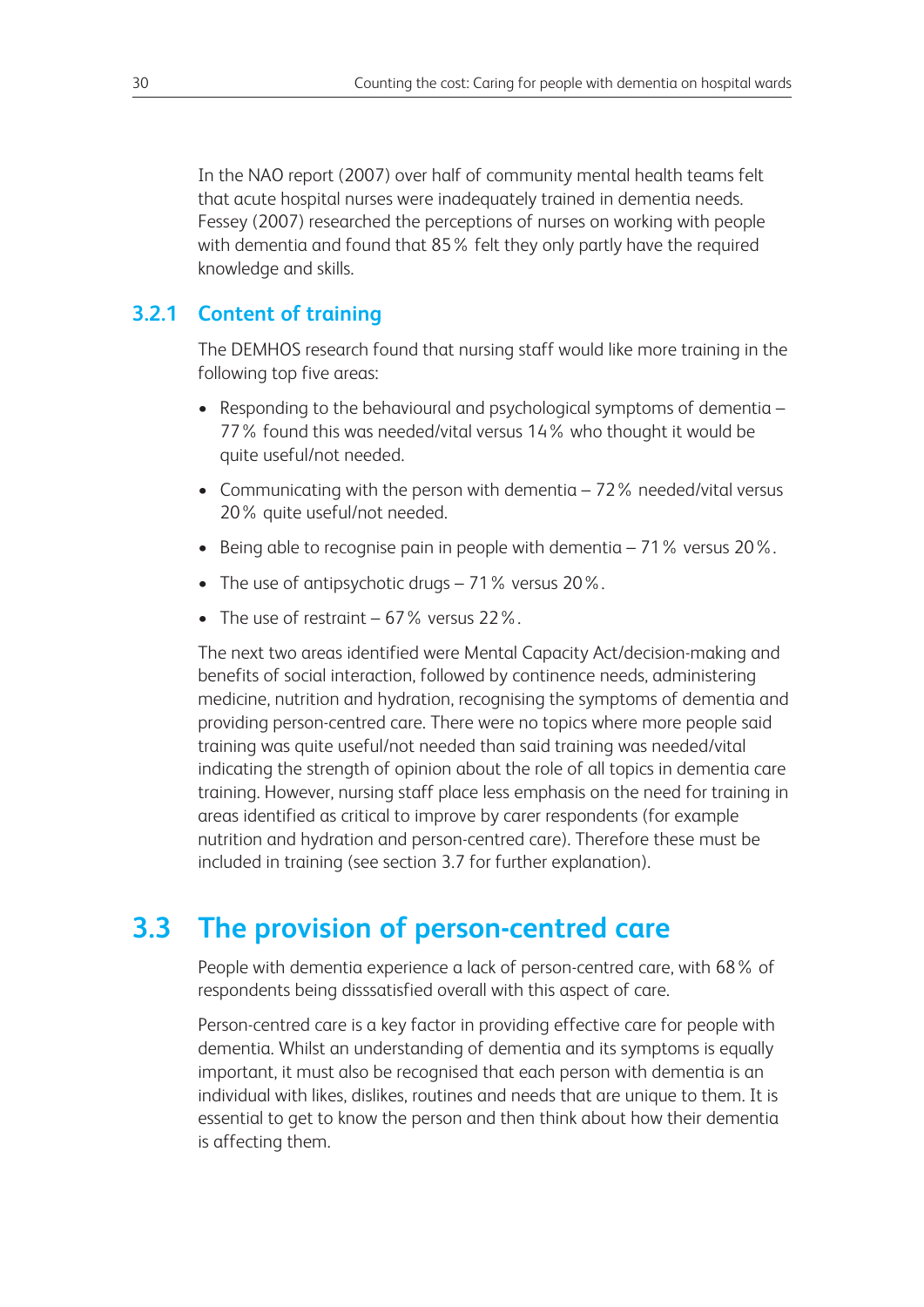Person-centred care underpins two areas identified in the DEMHOS research as vital to address:

- 1 Eating and drinking is a major concern reported by carer respondents. Food for thought (Alzheimer's Society, 2004) emphasises the importance of a person-centred care approach at mealtimes. Knowledge of the person and an understanding of how dementia affects them is an important aspect of ensuring that people with dementia eat and drink well.
- 2 The behavioural and psychological symptoms of dementia, identified as particularly challenging by nurse respondents. For example, knowing an individual's routine can help to reduce anxiety at mealtimes (Alzheimer's Society, Food for thought, 2004).

#### **3.3.1 Lack of help with eating and drinking**

'Mum needs to be prompted to eat, either meals went back untouched, or other patients tried to help her! I explained her needs at every visit, because they kept complaining that she wouldn't eat'.

'My mother is in the later stages of Alzheimer's and needs help and encouragement to eat and drink, this help was lacking on the ward and often her food/drink was taken away uneaten or with very little eaten'.

Lack of help with eating and drinking is one of the biggest areas of dissatisfaction for carers, with 68% of respondents being dissatisfied with this area of care, compared with 23% who were satisfied.

There is much evidence on the impact of admission to a general ward on the risk of malnutrition and dehydration and there has been significant work undertaken to improve nutritional care and practice.

A report in 2006 from the charity Age Concern (Hungry to be heard: the scandal of malnourished older people in hospital) revealed that 60% of older patients are at risk of becoming malnourished or seeing their health get worse. A Care Quality Commission survey (2009) found that one in five hospital patients who have trouble feeding themselves do not get help with meals.

A poll in 2007 from the Royal College of Nursing found that hospital patients are at risk of malnutrition because there are insufficient nurses to provide assistance to eat. <sup>6</sup> Almost half (46%) of nurses said there were not enough staff to help patients who may need help with eating and drinking. A similar number (42%) said they did not have enough time to make sure patients ate properly.

<sup>6</sup> www.rcn.org.uk/development/communities/rcn\_forum\_communities/management\_and\_leadership/ news\_stories/lack\_of\_nurses\_raises\_nutrition\_fear\_23\_april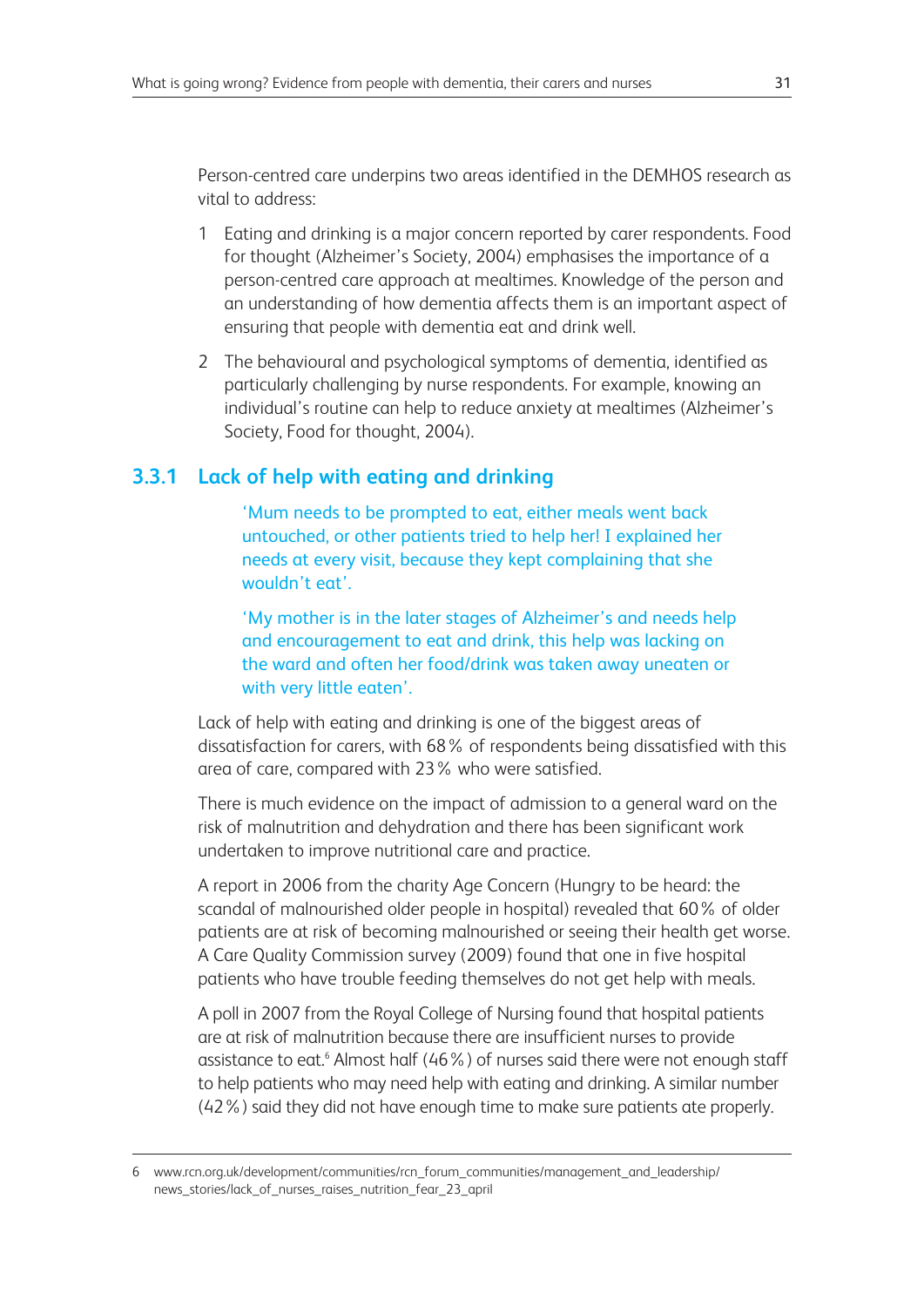The research literature has also linked a lack of education about dementia to problems with malnutrition. For example, Archibald (2006) recognises that one of the main difficulties in preventing dehydration and inadequate nutrition in people with dementia is the lack of dementia education and training provided for nurses.

Carer respondents in the DEMHOS research perceived that being in hospital has a negative effect on the physical health of people with dementia, and dehydration and malnutrition are key manifestations of this (see section 2.2.1). Alzheimer's Society (Food for thought, 2004) suggests that providing nutritious food for people with dementia that is actually eaten does not have to be a complex or expensive task. Often a few inexpensive measures, combined with knowledge of the person and an understanding of how dementia affects them, are all that is needed.

#### **3.3.2 The behavioural and psychological symptoms of dementia**

The data from the DEMHOS research shows that the key challenges that nursing staff perceive they face and the training needs that they have fall largely under the issue of the behavioural and psychological symptoms of dementia (BPSD) – responding to the behavioural and psychological symptoms of dementia, managing difficult/unpredictable behaviour, wandering/keeping people on the ward and ensuring patient safety.

More than half of all people with dementia experience behavioural and psychological symptoms at any one time as part of their condition (Ballard, Waite and Birks, 2006). Symptoms may include becoming more prone to aggression, depression, psychosis, or loss of inhibitions. For example, an individual may hit out at staff trying to provide care, or they may shout repeatedly. Restlessness or 'wandering' is also common and is estimated to occur in 15 – 60% of people with dementia (Robinson et al., 2007), although prevalence is difficult to assess. The finding that nurses are concerned about ensuring patient safety can be partly related to this wandering behaviour.

It is important not to trivialise the challenging behaviour that can be shown by people with dementia, and the complications that this can cause on a general ward. These symptoms can be distressing for people with dementia and professionals, and can potentially put both at risk. For example, a survey by Alzheimer's Society of nearly 200 care homes across the UK found a high level of aggression over a three month period. 137 care homes (73%) had recorded incidents of verbal or physical aggression from a person with dementia, and 71 (35%) had recorded an injury to a member of staff as a result of this aggression (Berry, 2006). Although not in a directly comparable care setting, this highlights the problems that can result from BPSD.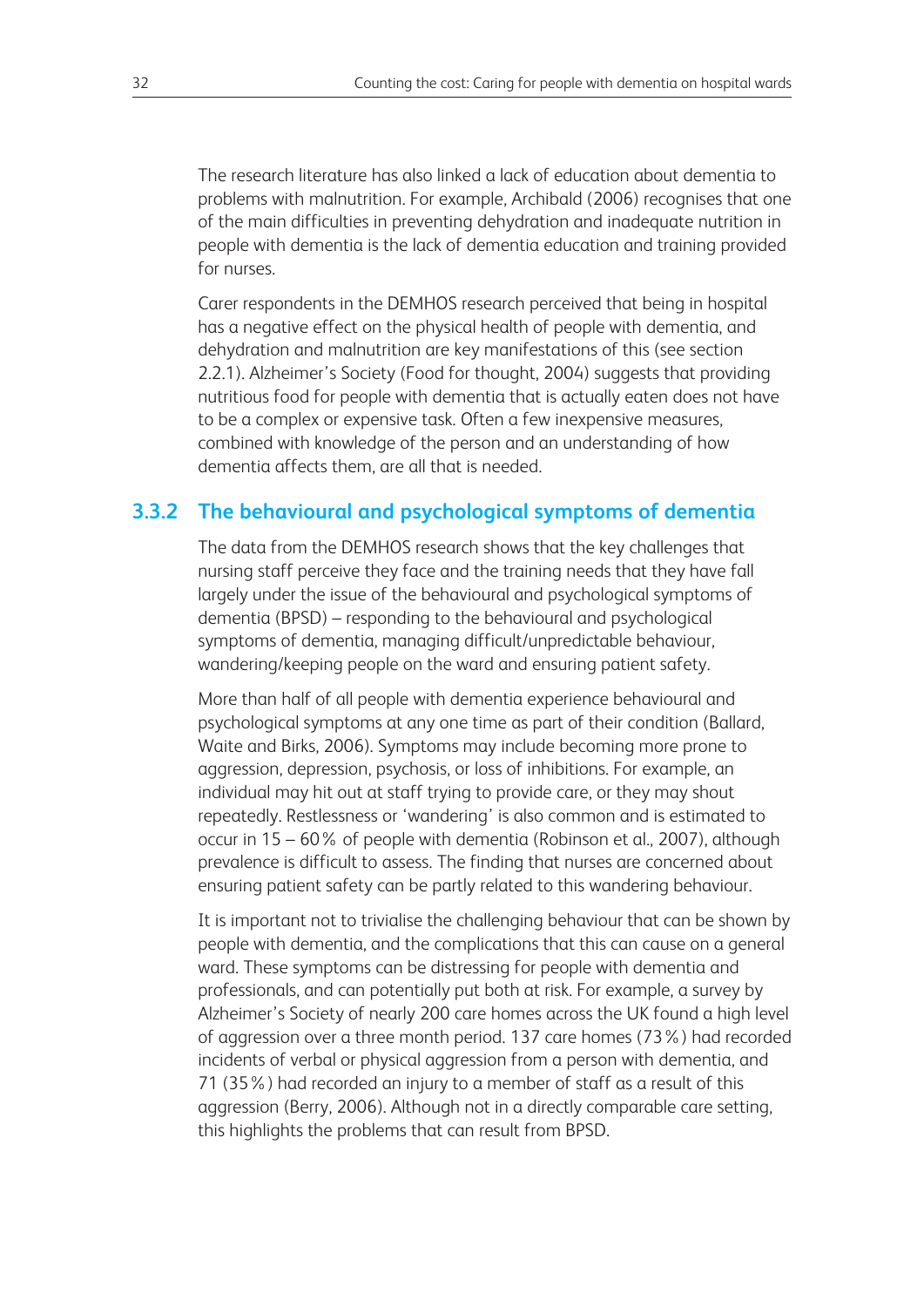However, evidence shows that BPSD is not only a symptom of dementia, but is also an expression of the unmet needs of an individual (All-Party Parliamentary Group on dementia, 2008). Unmet needs can result from boredom, discomfort, fear, pain or environmental factors and can cause or exacerbate BPSD.

This is highlighted by the results from this study, with carers highlighting that symptoms such as aggression and shouting out actually became worse after being admitted to hospital. This suggests a vicious cycle, with nurses viewing the behaviour as a challenging symptom of dementia, without perhaps understanding the link with unmet need. It is vital that this is addressed.

#### 'She was confused with a happy disposition when admitted, but became unhappy, aggressive and very demented by the time of her discharge'.

This is supported by the research literature. Burgess and Page (2003) carried out a survey in 1999 and found that 77% of nurses found considerable stress in trying to respond to challenging behaviour. However, the authors highlight that a person with dementia when admitted to a ward will experience feelings of trauma, extreme stress and insecurity. An inability to articulate this can lead to a change in behaviour generally regarded as problematic by nurses.

Cunningham (2006) noted that aspects of the environment and care practice can lead to problems for the person with dementia which may then be misinterpreted and lead to challenging behaviour, including the stress of hospitalisation, transfer trauma (for example when being transferred from A&E to the ward), being around unfamiliar people and in an unfamiliar environment. Cunningham (2006) also notes that pain, dehydration and delirium are potential triggers for challenging behaviour. Nurses need to understand the causes of any behaviour and use strategies to reinforce familiarity and minimise any distress.

The NICE-SCIE guideline (2007) states that treatment approaches would need to reflect the range of possible causes of the behaviour and that professionals should always ask the vital question of whether the behaviour is a serious problem, and if so, for whom. To simply see such behaviour as a symptom of dementia would be to miss psychosocial factors, which interact with biological factors and influence greatly the presenting picture.

It is vital that the exacerbation of BPSD by a range of factors found in the hospital environment is acknowledged and addressed. Section 2.2.1 showed that carer respondents perceive a key outcome of being in hospital for a person with dementia is a worsening of their dementia symptoms and increased BPSD is one manifestation of this deterioration.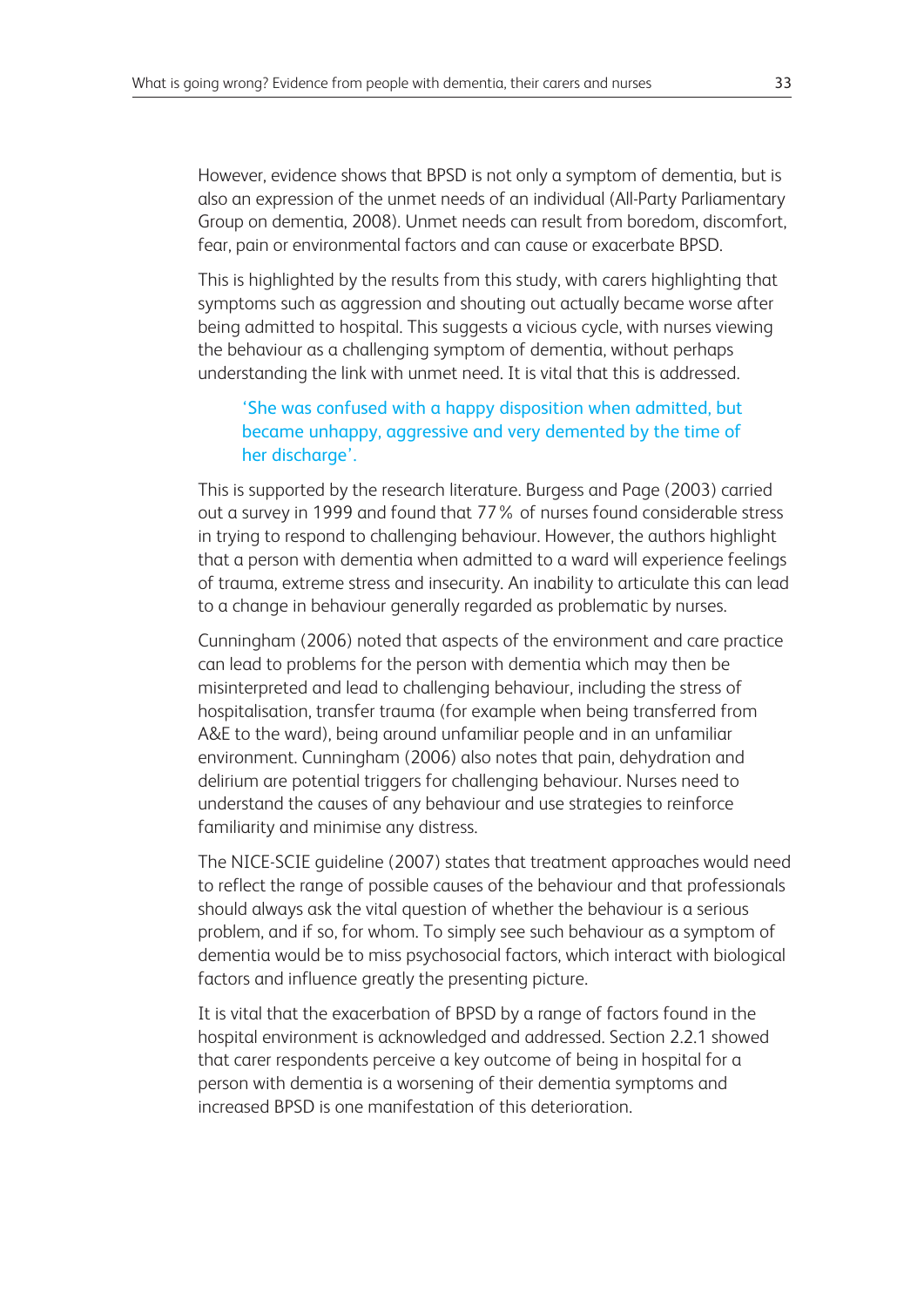#### **3.3.3 The behavioural and psychological symptoms of dementia and antipsychotics**

'They gave her sedatives because she wandered and got upset'.

'The reason (I think) for these drugs was to keep the patient (my mum) in a comatose state so she was no trouble to the nurses'.

It is very important to link BPSD with the finding that antipsychotics are widely used to treat people with dementia in a hospital environment.

Whilst our findings do not allow us to know whether the medication was initiated in hospital, some responses from carers suggest that antipsychotics can be prescribed as a response to BPSD. However, as discussed, these symptoms are experienced not only as a result of the condition but also as a result of a wider and more complex set of problems. These problems include being in a new environment, a change in familiar routine and a lack of personcentred care.

The finding that there is widespread use of antipsychotic drugs in a hospital environment, and that up to a quarter of these are thought by nursing staff to be inappropriate (see section 2.2.3) is of serious concern. Side-effects include excessive sedation, dizziness and unsteadiness, which can lead to increased falls and injuries, as well as body rigidity and tremors. Research also shows that there is almost a doubling in the risk of mortality (Food and Drug Administration, 2005) and an increase in the risk of stroke by up to three times (Committee on Safety of Medicines, 2004).

#### **3.3.4 Staffing issues impacting on person-centred care**

Nurse respondents raised staffing issues as a key challenge in providing good dementia care, which were also noted by many carers in their responses. The key issues are:

- staff not having enough time on wards 89% of nurse managers identified this is a key challenge in providing dementia care on the ward
- not enough staff 86% of nurse managers identified this is a key challenge. Carer respondents also identified this as a problem, with 70% identifying it as a problem
- 70% of carer respondents also identified a lack of consistency in staff as a large problem.

A key result of these issues is that nurses on the ward perceive that they do not have enough time to provide the one-to-one person-centred care that people with dementia need. Nursing staff identified lack of time to provide one-to-one care as the third biggest challenge to providing dementia care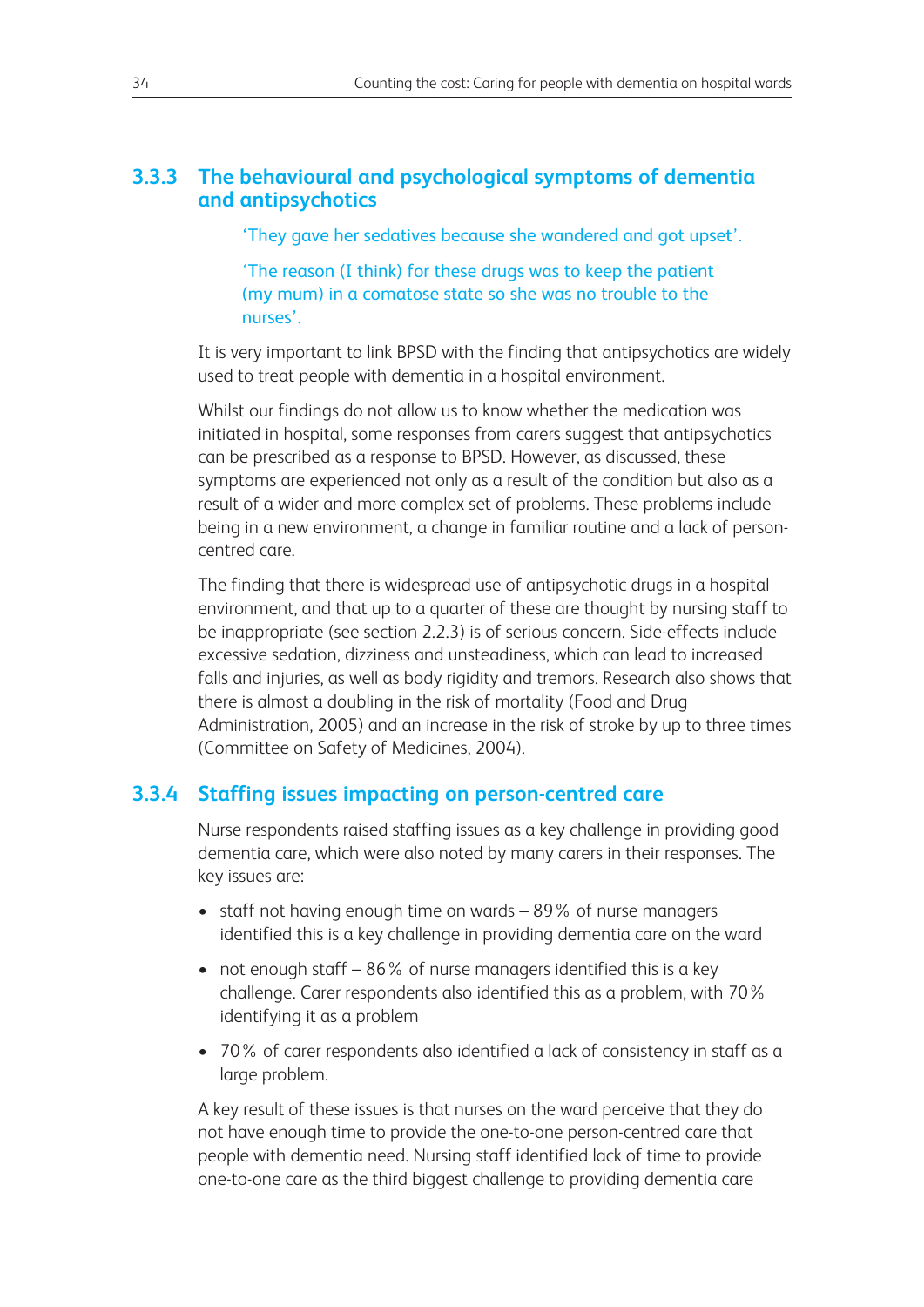(after BPSD). The issue of lack of consistency in staff can also be said to be linked to person-centred care, where an understanding of the individual is paramount.

The research literature has shown that dementia can raise issues for nurses who may be faced with the smooth running of the ward taking precedence over the individual needs of the patient with dementia (Burgess and Page, 2003). Therefore, tensions can develop for nurses between giving individualised care and other priorities on the ward (Pritchard and Dewing, 2001; Marshall, 1999).

It is vital that hospitals consider staff capacity for delivery of high quality dementia care. It is also important to link staff capacity to the fact that people with dementia are staying longer in hospital. This will reduce the throughput and capacity of wards and staff, and actions to reduce length of stay are therefore a vital part of any solution.

### **3.4 Issues with communication**

'A senior nurse told me that the NHS did very well with general patients but could not deal with dementia patients because of communication problems'.

'As he could not make staff understand he was just left except when I tried to get help.'

Both carers and nurses identified problems with communication in the DEMHOS research. Nurses recognise that communication with people with dementia requires particular skills, which they do not have:

- 23% of nursing staff respondents found this a challenge (second most challenging after BPSD).
- 72% of nursing staff said that training was vital or needed in this area.

Nursing staff lacking the skills to communicate with people with dementia contributes to the lack of person-centred care, which carers have identified as not being provided, including not being helped to eat and drink. Communication would facilitate the provision of person-centred care through helping nurses to understand people's needs and preferences.

Enabling nurses to communicate with people with dementia would also help to meet two further areas that carers reported being particularly dissatisfied with in the DEMHOS research – a lack of social interaction and a lack of involving people with dementia in decision-making. These are discussed in sections 3.4.1 and 3.4.2.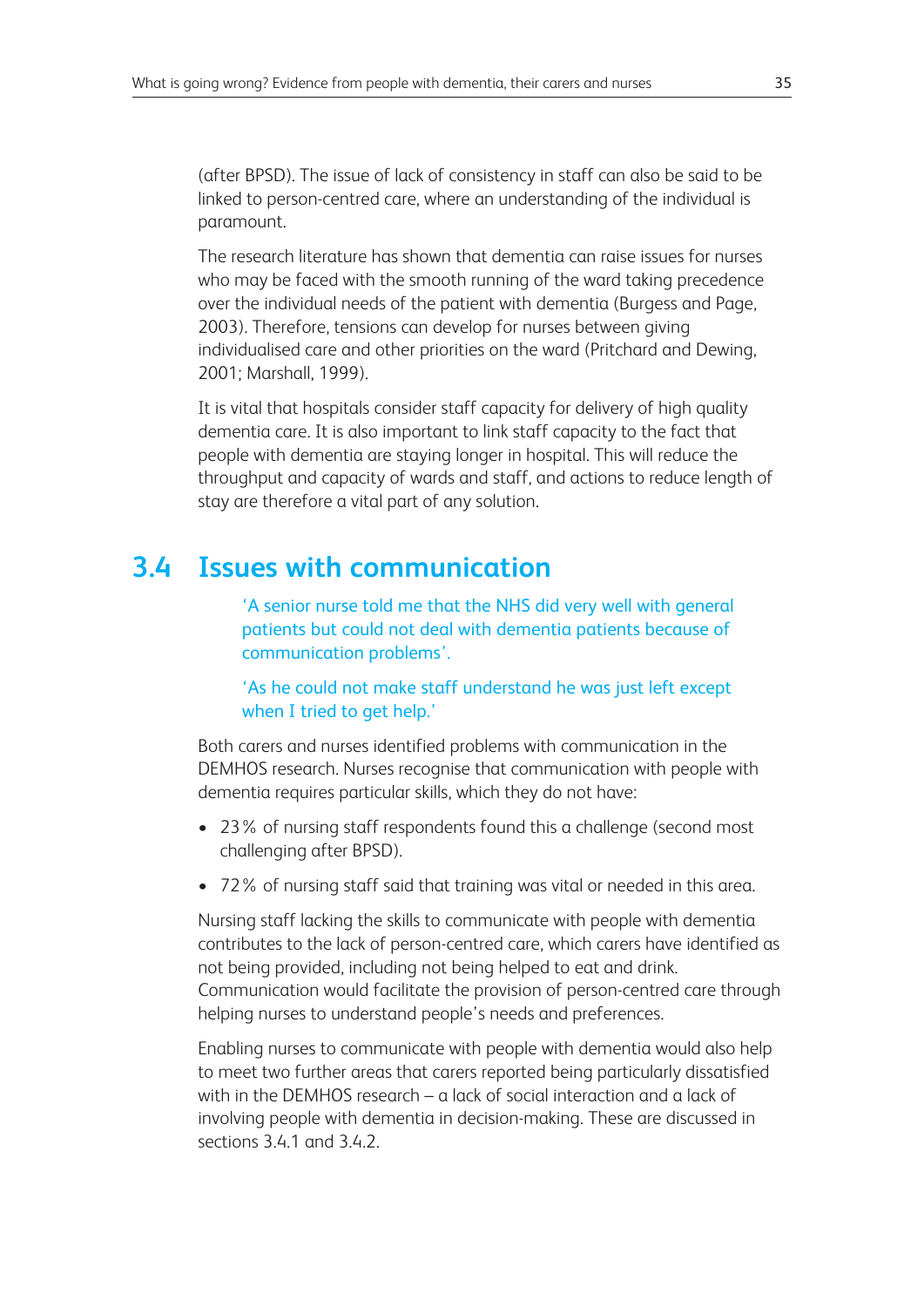#### **3.4.1 Involvement in decision-making**

'Talk to carers please, or family members! Don't assume you (hospital staff) know it all. You don't!'

'I feel staff should realise that talking to the carer and giving the carer daily information is vital when the patient has dementia as they cannot relay this'.

The DEMHOS research found that people with dementia and carers are not being involved in decisions on the ward.

- Carer respondents perceive that people with dementia are not involved in decisions about their care and treatment as much as they would like to be. Carers said that only 9% of people with dementia were involved as much as they wanted to be. 19% of carers said that people with dementia were sometimes involved as much as they wanted to be and 42% said that people with dementia were not involved as much as they would have liked.
- When reporting on their own involvement, 17% of carers said they were always involved in decision-making as much as they wanted to be. 33% said that they were sometimes involved as much as they wanted and 43% said that they were not involved as much as they wanted to be.

The research literature confirms this issue as a problem and also highlights why it is so important that this is addressed. The literature focuses on the importance of carers being involved, but it must not be forgotten that every effort must be made to involve people with dementia in decisions concerning their own care and treatment.

Douglas-Dunbar and Gardiner (2007) addressed the relationship between nursing staff and carers in an acute setting and highlighted the need for nursing staff to develop a therapeutic relationship with the carer as well as the person with dementia. They suggested that the nurse should be proactive in making contact and recognise the carer – not themselves – as the expert on the personal care of the person with dementia. Walker and Dewar (2000) suggested that nurses can find the relationship with carers a source of stress and anxiety, with complaints taken as personal criticism, creating a barrier to effective communication.

#### **3.4.2 Opportunities for social interaction**

'Get people out of bed, help them walk, radio, books, magazines. Get them more involved in social surroundings'.

The evidence from this study suggests that opportunities for social interaction is an area for concern for carer respondents, with 62% of carers dissatisfied with the opportunities available.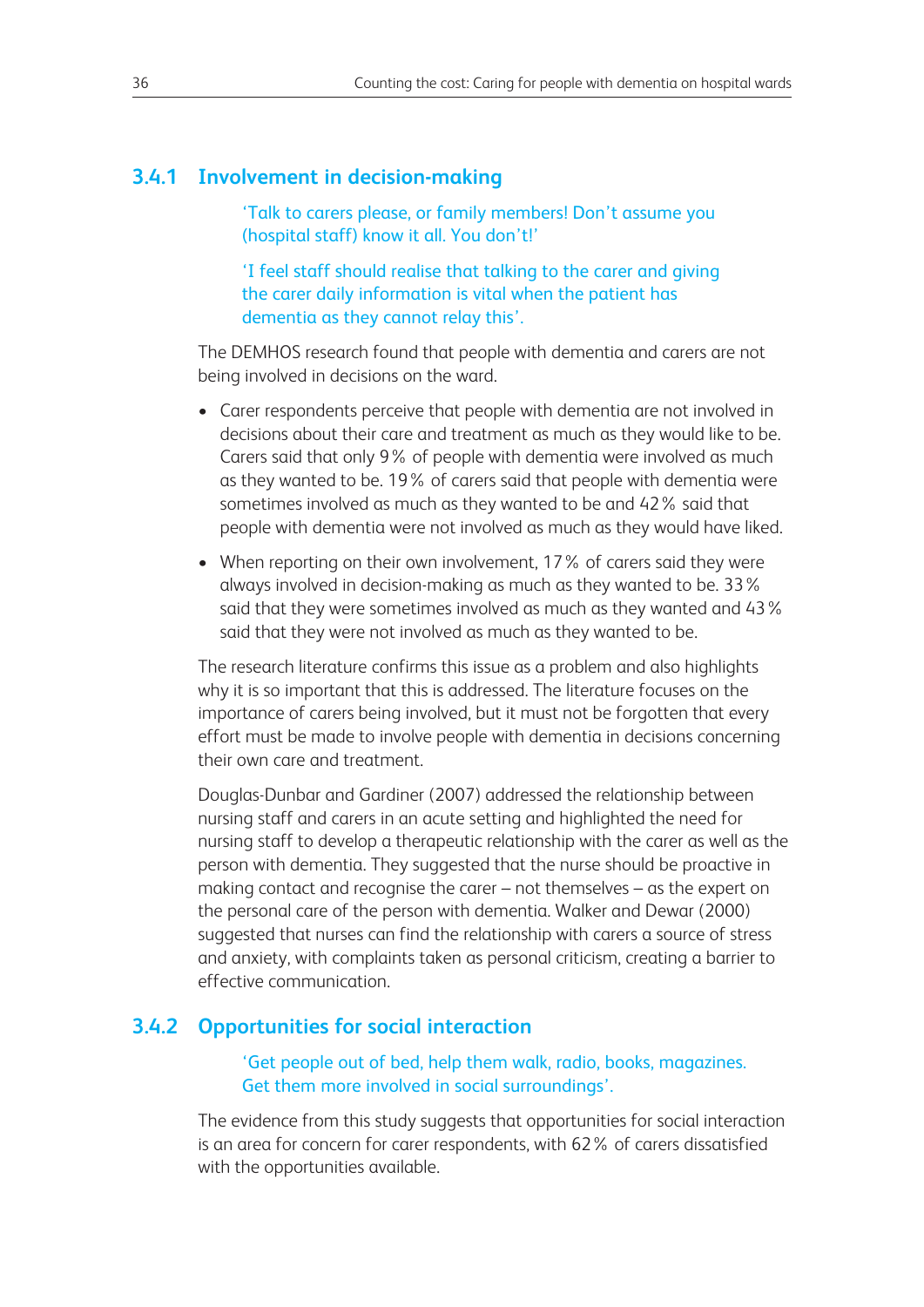This appears to be an area that has not been explored to any great degree in the research literature in an acute care setting, with research particularly focusing on the importance of occupation and engagement in a care home setting. Research in care homes has clearly identified that opportunities for occupation and pleasure significantly improve outcomes for residents (Home from home, Alzheimer's Society, 2008).

Kitwood, Buckland and Petre (1995) highlight that 'doing activity' is only one way of creating engagement. They note that 'All that is required for engagement is that the person's mind is consciously active or mindful'. Having opportunities to engage in conversation and interaction with staff and other patients, or time simply spent connecting with another person and being comforted, can make a huge difference to quality of life.

# **3.5 Dignity and respect**

'I can think of nothing positive from the moment my mother arrived. She was treated like a drunk on a Saturday night'.

'When we came to visit he had no bed and was lying on a mattress on the floor wearing nothing but an incontinence pad and a unbuttoned pyjama top. The door to the room was wide open and he was in full view of other patients and their visitors. When we enquired as to why this was, we were told that he had fallen out of bed the previous night and because of a shortage of special low beds he was on the floor for health and safety reasons. We found this very undignified and distressing'.

'Typical of the circumstances was illustrated when on three occasions when I visited my wife, she was sitting in the corridor, half dressed sometimes, and nobody seemed concerned or aware!'

'Completely disgusted. If animals were treated in the same way as Ida they would have been prosecuted'.

Underpinning the care of people with dementia is the issue of dignity and respect. Over one third of carers perceive that people with dementia are not being treated with dignity and respect (36%). 19% of carers said the person with dementia was always treated with respect and dignity and 41% said 'sometimes'.

Crucially, nurses were asked whether they felt people with dementia are treated with respect and dignity and they responded differently to carers. 31% of nurses said they thought people with dementia were always treated with respect and dignity while in hospital. 58% said they thought people with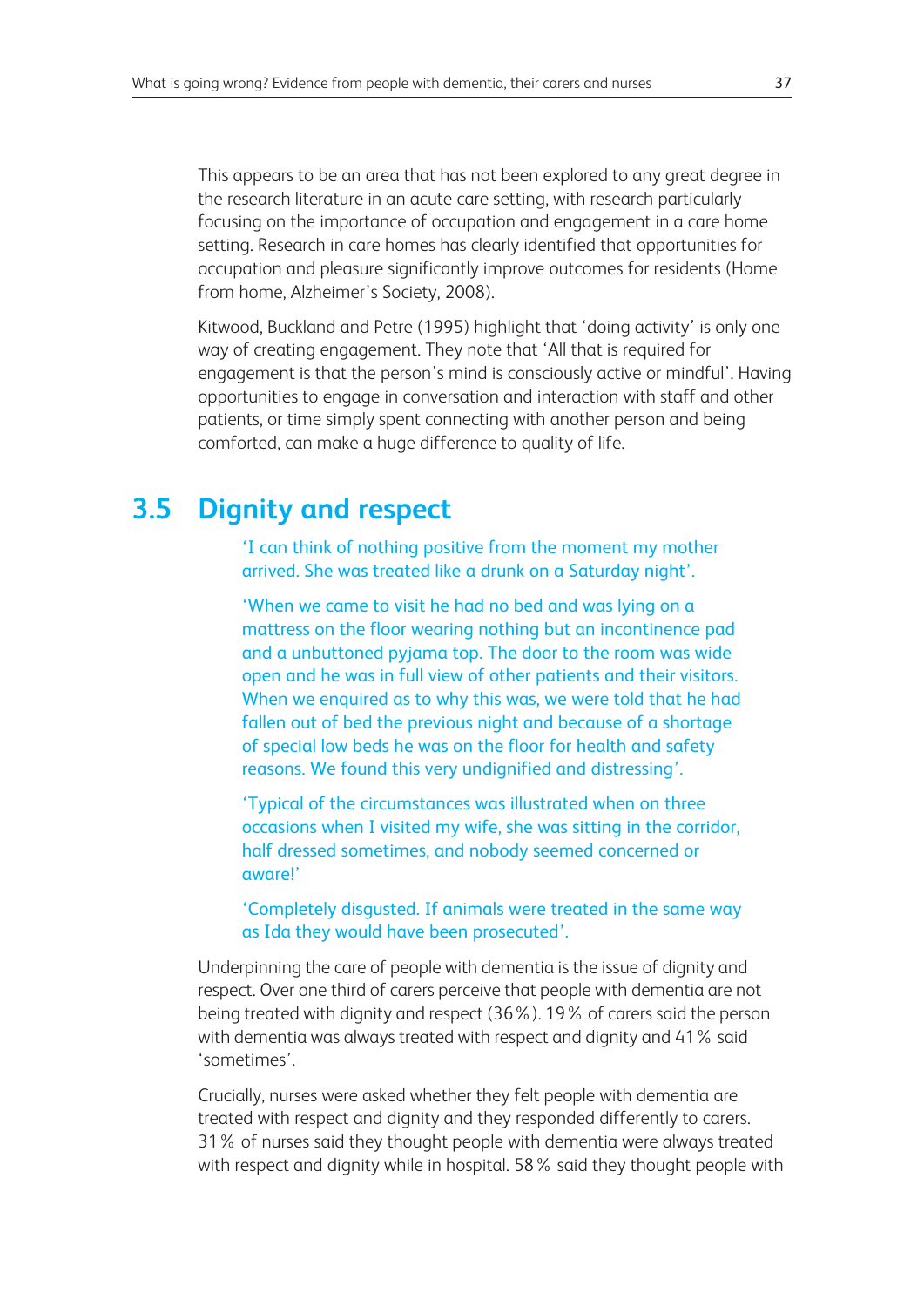dementia were sometimes treated with respect and dignity, and only 7% said that they thought people were not (and 2% did not know).

It is important to note that nurses are not saying dignity and respect isn't important. Both are addressed very strongly in a hospital environment through the Dignity in Care campaign and there is some excellent material available which supports the emphasis on dignity and respect. For example, the Royal College of Nursing guidance Defending Dignity – challenges and opportunities for nursing (2008) and the Royal College of Nursing Dignity campaign pack, which is a resource for promoting dignity in the workforce.

Two possible reasons for these DEMHOS findings are that there is a discrepancy between what people with dementia and carers, and nurses, think dignity means. Alternatively, it could be that nurses (and other professionals) are not aware of their hidden attitudes towards people with dementia. In either case, it would be helpful for the dignity in care agenda to understand and address what dignity means to people with dementia in particular.

## **3.6 Problems with discharge**

Carer responses highlight that people with dementia are likely to be discharged to a residential setting and that this is more likely as length of stay increases (see section 2.2.2). The DEMHOS research also looked at whether respondents were offered additional support on leaving hospital to help them recover, such as help from a physiotherapist or occupational therapist:

- Only 18% were offered additional support to help them recover.
- 53% were not being offered support.
- 20% thought this was not applicable to them and 4% didn't know.

If the 20% reflects instances where additional support is not required or already in place, the results suggest that over half of carer respondents perceive that they were not offered support. This suggests a lack of access to intermediate care for the person with dementia, such as a physiotherapist, once they are discharged. The National Audit Office (NAO) report (2007) noted that intermediate care services can be reluctant to admit people with dementia, making discharge from hospital difficult (NAO, 2007).

The issue of people with dementia being able to access intermediate care services was also addressed in the National Dementia Strategy for England (2009). Objective 9 stated that intermediate care should be accessible to people with dementia and meet their needs, with the recommendation that the Department of Health's 2001 guidance on intermediate care should be revised to explicitly include and address the needs of people with dementia. This revised guidance was published in July 2009. The guidance now includes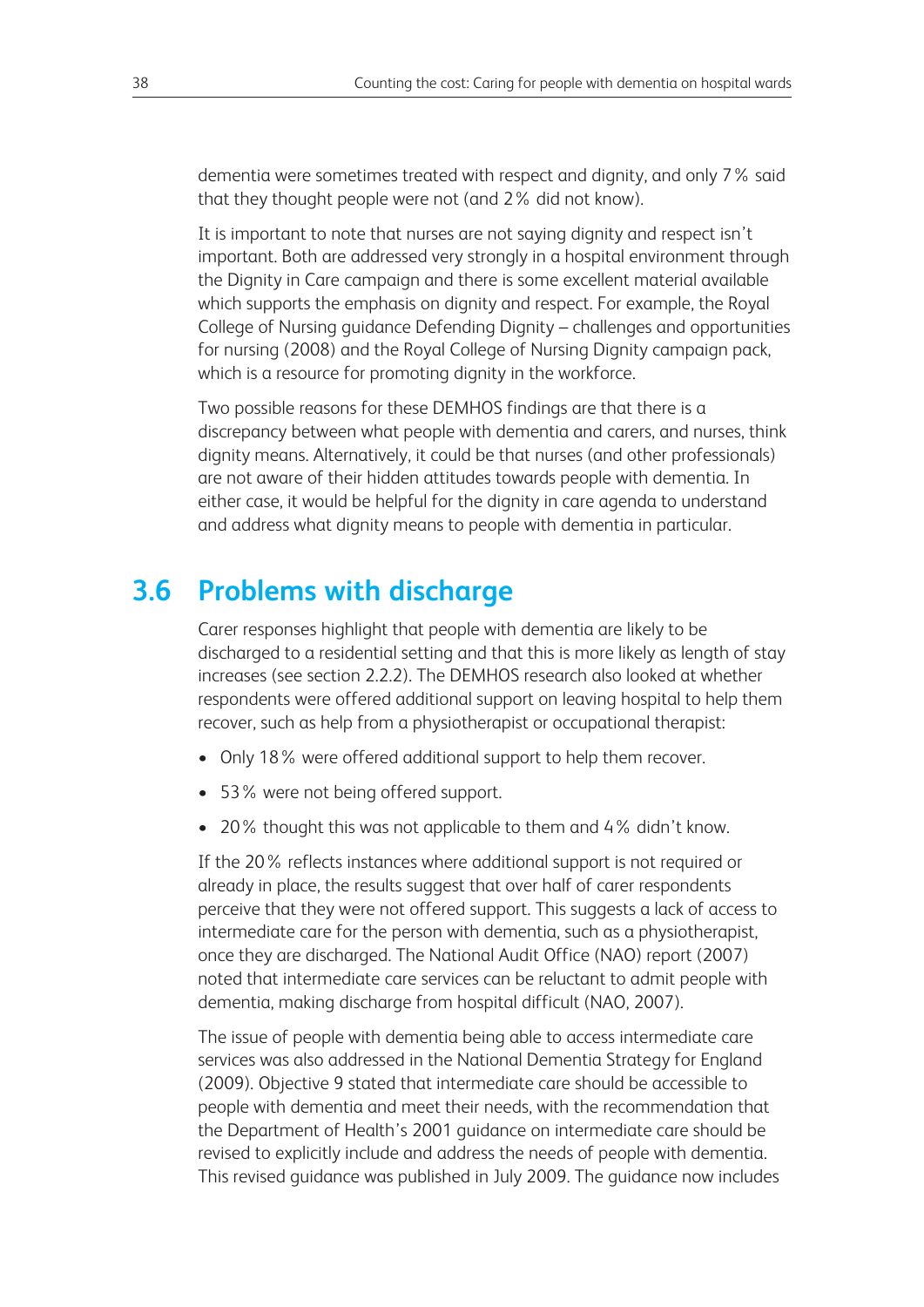people with dementia, highlighting that without specialist help people with dementia are likely to have a prolonged stay in hospital and that appropriate rehabilitation therapies have been successful in enabling people with dementia to return home and remain out of institutional care.

Nursing staff were also asked what they felt were the key challenges in discharging a person with dementia. They describe problems which may result in delayed discharge, an increase in the likelihood that an individual is discharged to a care home and which highlight the lack of support available:

- Ensuring safety/discharge to safe environment 20% of respondents identified this as a key challenge.
- Ensuring appropriate care package/organising care package 18%.
- Finding placement/lack of EMI nursing places 15%.
- Adequate support for carers/family support 11%.
- Ensuring support at home  $-10\%$ .

Other responses included lack of available support in the community, lack of an appropriate environment for discharging to, no support/involvement from family and funding/financial issues.

The nursing staff responses highlight a wide range of problems in the discharge system that must be considered. Problems with the discharge system have also previously been highlighted by the National Audit Office. In 2007 they noted that, whilst delayed discharges overall have reduced significantly following the introduction of legislation to charge social services for delays – where delayed discharge is still a problem, around half of those affected are people with dementia.

# **3.7 Summary**

The key problems that carers reported show why a focus on nurses is so essential. Nurses are responsible for providing, or supervising healthcare assistants in providing, much of the day-to-day care of people with dementia such as help with eating and drinking. This is where carers perceive people with dementia to have unmet needs and is where such a difference can be made to the overall experience of a person with dementia.

The unmet needs of people with dementia that carer respondents have identified can be said to fall under the issues of a lack of training and a lack of person-centred care. There are similarities between the concerns of nurses and the unmet needs of people with dementia. For example, nurses have identified that communication with people with dementia is something that they find particularly challenging and need training in. This very closely links with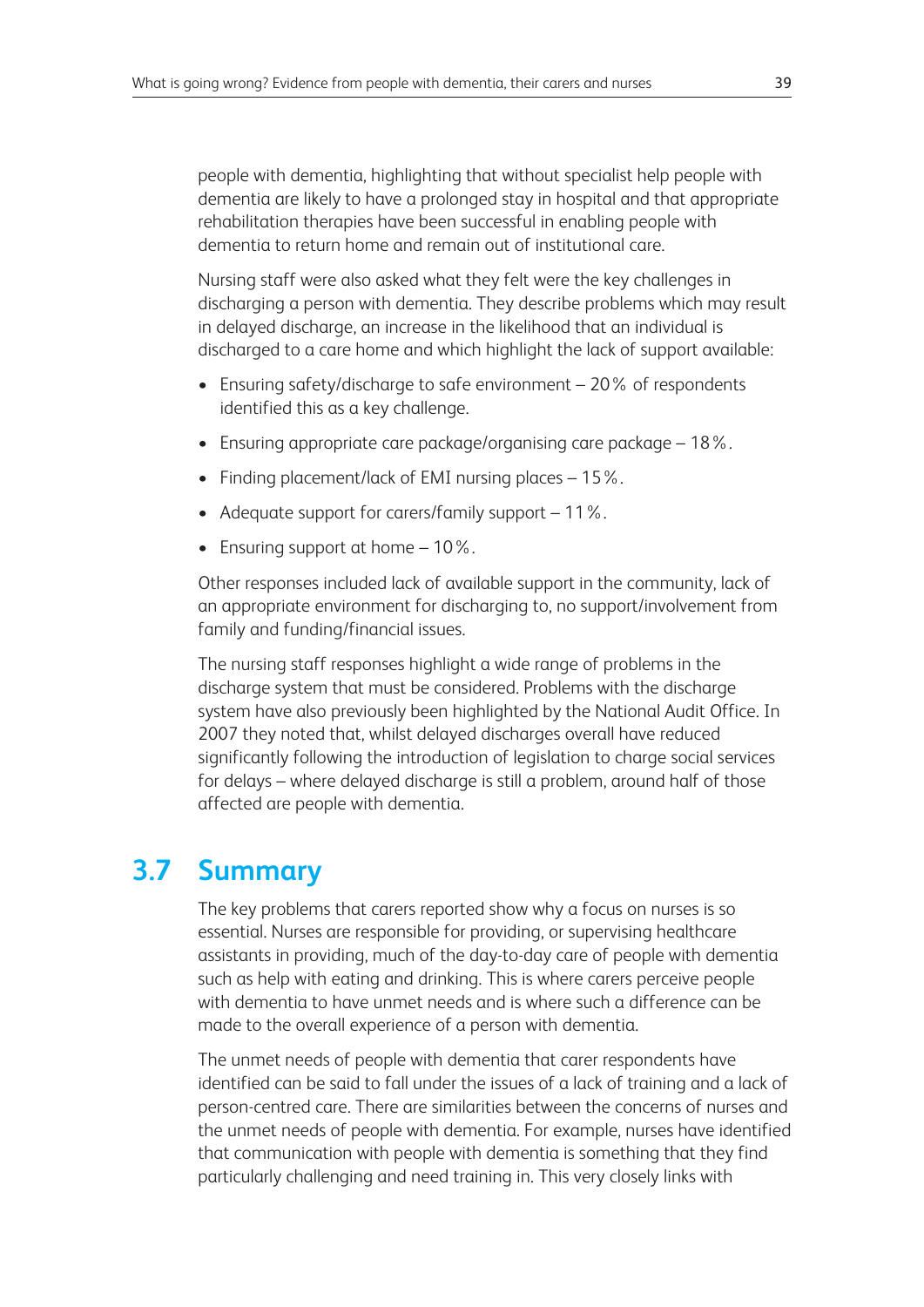person-centred care – if a nurse cannot communicate with a person with dementia then they cannot understand that individual's needs, preferences and concerns, and so cannot address these (for example individual needs around eating and drinking). Communication also underpins involvement in decision-making for carers and people with dementia, and social interaction, which have both been identified as areas of concern by carers. Nurses and carers also strongly identify the need for training in dementia and perceive that there is not enough staff or time to provide one-to-one care.

However, nurses do not identify person-centred care per se as a key challenge or a training need, for example they do not name person-centred care as a challenge, do not focus as strongly on aspects of person-centred care such as eating and drinking and do not see the link between this and the behavioural and psychological symptoms of dementia. The majority also think that people with dementia are being treated with dignity and respect.

Nursing staff can play a key role in improving dementia care by being supported to place more focus and prominence on person-centred care. Training that addresses the concerns of nurses within the context of personcentred care for people with dementia, and raises awareness of the unmet needs of people with dementia as identified by carers in the DEMHOS research, is vital.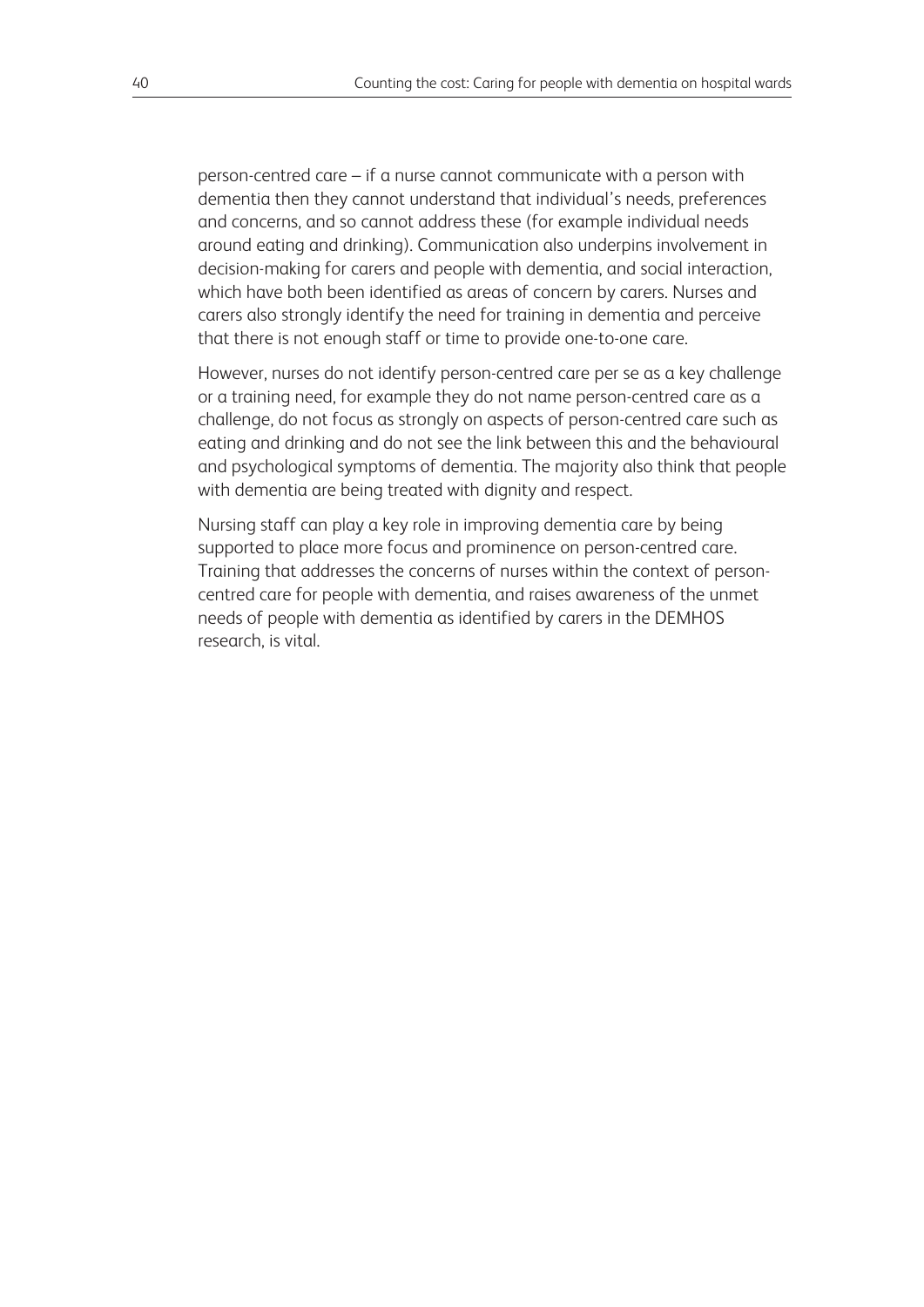# **4 Recommendations: improving dementia care, shortening length of stay and reducing costs**

# **4.1 Introduction**

Much progress has been secured in the NHS in recent years through the reduction in waiting times for treatment and this is in large part down to the hard work of people working across the service. There is evidence of some good practice in hospitals in relation to the care of people with dementia and many respondents in the research for this report talked about how helpful hospital staff had been. However, what is clear is that nurses as a whole (and presumably others) do not yet feel equipped to provide high quality dementia care. As the eye of the NHS moves from access to services to quality, innovation and improved efficiency it is clear from the evidence presented in this report that improving the experience of the large number of people with dementia in hospitals will be key to delivering the reform agenda.

The previous chapter explored the factors that nurse and carer respondents highlighted as key areas of concern about hospital care for people with dementia. This chapter explores how these factors can be best addressed to improve quality of dementia care, reduce length of stay and support the workforce. It is vital to identify opportunities to meet the scale of the dementia challenge and in doing so to create a more cost-effective system that provides good quality care to people with dementia and carers.

# **4.2 Discussion of recommendations**

In this section, recommendations for change are set out which identify some of the biggest opportunities to deliver on dementia in hospitals. Some recommendations are simple solutions that can be implemented immediately. Others will require planning by commissioners to begin to meet the challenge of dementia by commissioning appropriate services to improve the overall dementia care pathway. All recommendations will work towards improving the quality of dementia care, shortening the length of stay, supporting the workforce and making the care of people with dementia in hospitals more cost-effective.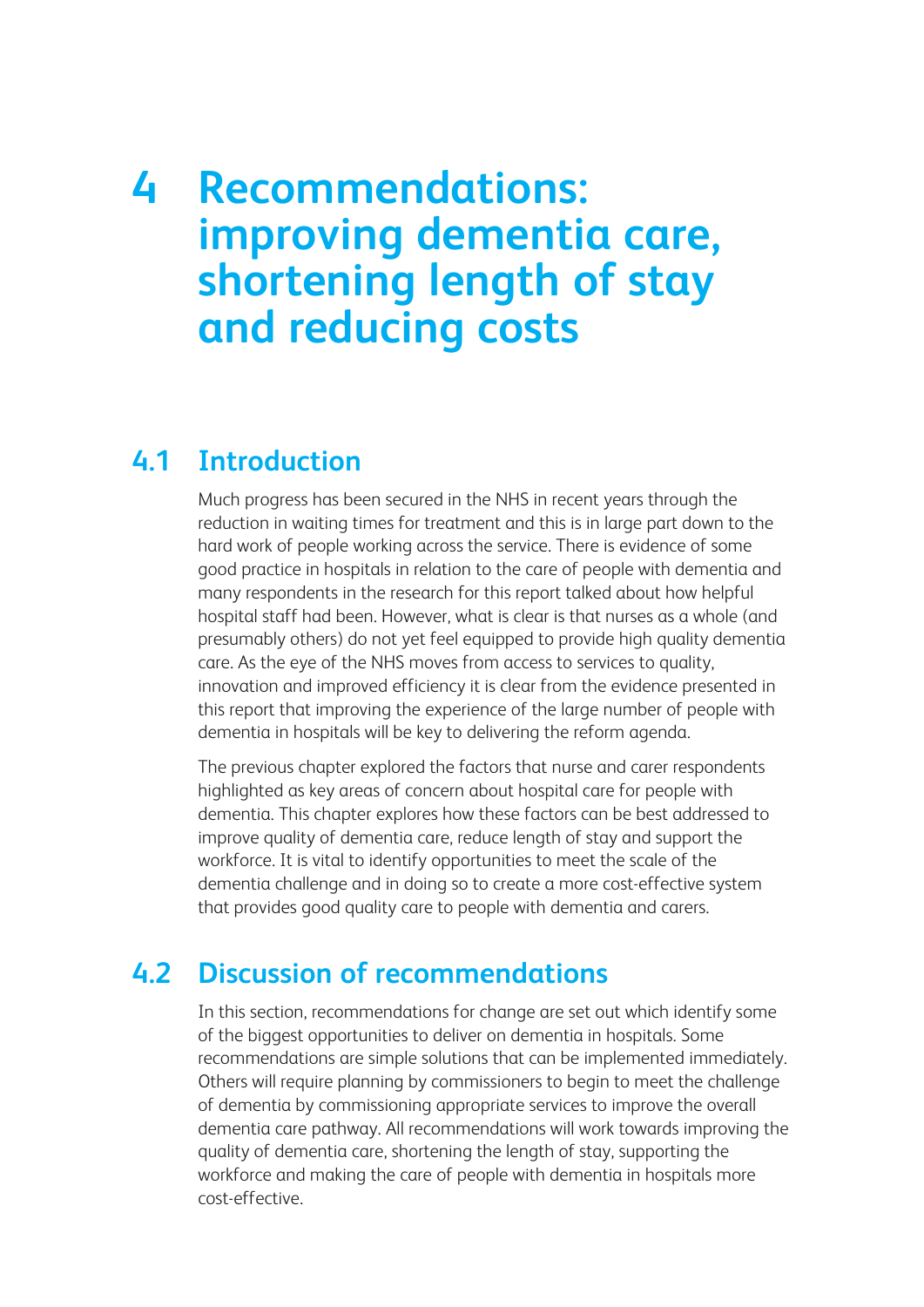Some of these recommendations are also key objectives in the National Dementia Strategy for England. Ensuring implementation of the Strategy, by recognising the importance of the dementia challenge, prioritising the improvement of dementia care and fulfilling the recommendations of the Strategy is therefore paramount. Commissioners will therefore need to focus attention on this to achieve urgent changes across the health and social care system as a whole.

The forthcoming Dementia Plan in Wales will also address care on a general ward and it is essential that it is addressed in a dementia plan for Northern Ireland. Priority must be given to developing and implementing these Plans.

#### **Recommendation 1. The NHS as a whole and individual hospitals need to recognise that dementia is a significant, growing and costly problem for them, which lies at the heart of the agenda to drive efficiency and quality improvement.**

- People with dementia over 65 years of age are using up to one quarter of hospital beds at any one time. Sampson et al. (2009) found that 42% of individuals aged over 70 years with unplanned admission to an acute hospital have dementia, rising to 48% in those aged over 80 years.
- In the current climate where quality needs to improve but capacity and funding is stretched, dementia is an important area where investment can be shifted through careful planned work with other agencies.
- People with dementia stay far longer in hospital than other people who go in for the same procedure. If people with dementia were for example to be supported to leave hospital one week earlier than they currently do, this will result in savings that can instead be invested in more appropriate community services. This report suggests that savings of hundreds of millions of pounds might be achieved across the system as a whole. The National Audit Office will be publishing a further report into dementia in late 2009 which should add evidence to support the case for change.

#### **Recommendation 2. Reduce the number of people with dementia being cared for in hospitals.**

- **2.1 Commissioners need to work with partners to shift funding from inappropriate acute usage for people with dementia into alternative services provided in the community.**
- **2.2 Shifting investment and reconfiguring services in the community will require better co-ordination with social care services and joint working with community partners.**
- **2.3 An improved system of care will also require that people with dementia have much better access to intermediate care services.**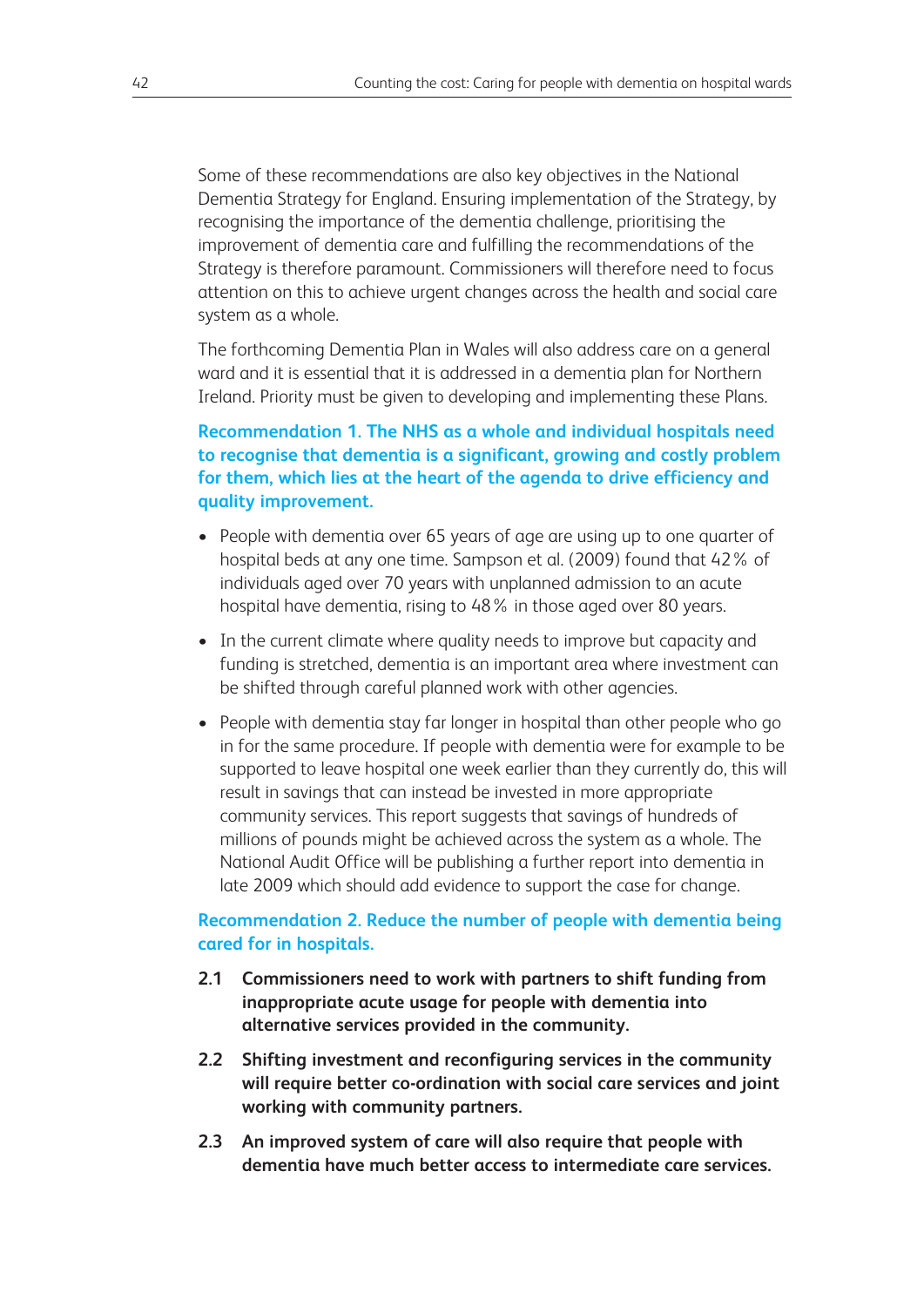People with dementia must have the same right of access to acute care when appropriate as people without dementia, and must stay on the ward for as long as is appropriate to meet an individual's needs. However, it is also vital to acknowledge that many people with dementia cared for in acute beds could have been more appropriately cared for elsewhere.

- The National Audit Office (2007) carried out a county-wide bed survey in Lincolnshire and found that 68% of people with dementia in the acute hospital were no longer in need of acute care on the day the survey was conducted.
- Sampson et al. (2009) found that 43% of admissions for people with dementia were caused by pneumonia and urinary tract infection, which they state are 'ambulatory care sensitive conditions' for which admissions could have been prevented or treated in the community. These were amongst the range of reasons for admission in the DEMHOS research.
- The DEMHOS research shows very clearly that length of stay for a person with dementia is longer than length of stay for a person without dementia who is in hospital for the same treatment or procedure.
- The NAO (2007) identified a number of alternatives to admission to acute-based care, and alternatives to a continued stay on an acute care ward, including carer respite, specialist home care, general healthcare at home, social care at home and specialist nurse/rehabilitation support at home.

#### **Recommendation 3. Hospitals need to identify a senior clinician to take the lead for quality improvement in dementia and for defining the care pathway.**

One of the clearest findings of this report is that dementia has a significant impact across the hospital environment but that this is not effectively recognised or planned for. Nursing staff were asked 'what would help you to care for people on a general ward?' and 87% responded that good leadership in dementia care was necessary. The start of this work requires the identification of a senior clinician in each hospital who can lead the work across each hospital and more clearly define a simple care pathway for dementia.

There is much work already underway on developing dementia care pathways. For example Healthcare for London, the ten year programme for improving health and healthcare in the capital, launched a dementia services guide in October 2009. This will support London commissioners during the planning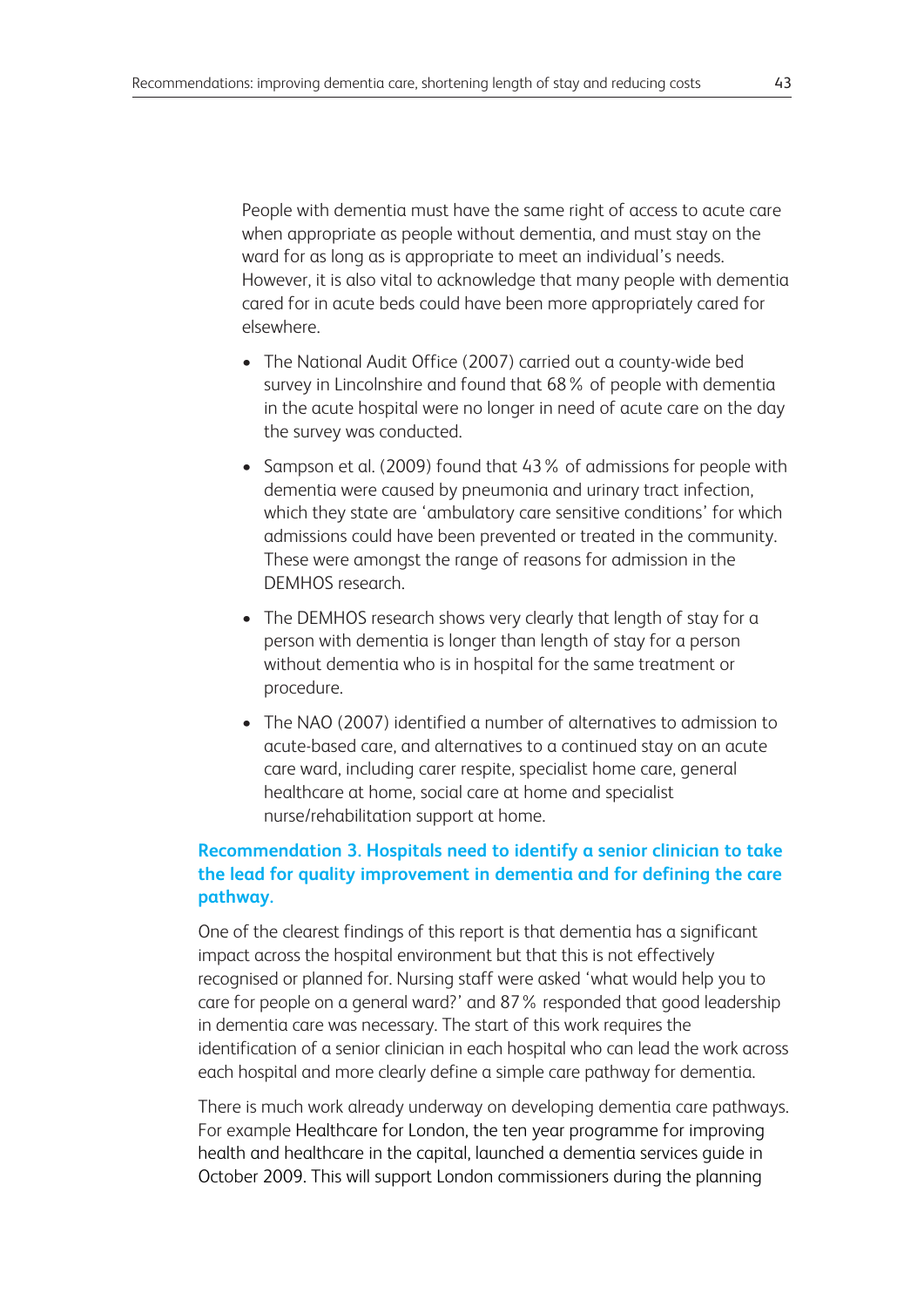stages of developing improved services for people with dementia. The guide includes recommendations for a general care pathway, developed during consultation with key stakeholders.

#### **Recommendation 4. Commission specialist liaison older people's mental health teams to facilitate the management and care of people with dementia in hospitals.**

For this report nursing staff were asked what would help them to care for people with dementia on a general ward and 91% responded that more access to specialist advice and help was important.

There is a wealth of evidence around the benefits of commissioning specialist liaison older people's mental health teams. The task now is to make sure that this happens across hospitals. The Academy of Medical Royal Colleges (2008) states that the good management of mental health problems can make a significant contribution to the effectiveness and efficiency of acute hospitals and improve the outcome for patients. The NHS Confederation (2009) particularly notes that the service can reduce length of stay for people with dementia. In addition, the National Audit Office report (2007) suggests that reduced costs resulting from better management and reductions in length of stay should help primary care trusts to fund the commissioning of assessment and associated community support needed from local specialist services, for example specialist old age psychiatric liaison services, intermediate mental health care teams and community mental health teams.

#### **Recommendation 5. Ensure that there is an informed and effective acute care workforce in hospitals for people with dementia.**

**5.1 Hospitals need to look at staff capacity for delivering high quality dementia care. They will also need to prioritise workforce development budgets for dementia. These need to be a priority in the current financial context to help increase the capacity and throughput of the service by supporting people with dementia out of hospital as quickly as possible.**

Ensuring that there are work-based learning and development opportunities is vital, to ensure that the current workforce is supported and trained to work with people with dementia. PCTs need to commission a trained and competent workforce using regional and local workforce development resources.

• There are examples of good practice where hospitals are developing their own dementia courses based on the needs of staff and there needs to be a sharing of good practice. In addition, an Alzheimer's Society course on dementia in acute settings is available. Older people's mental health liaison teams could also have a role in providing training for current staff.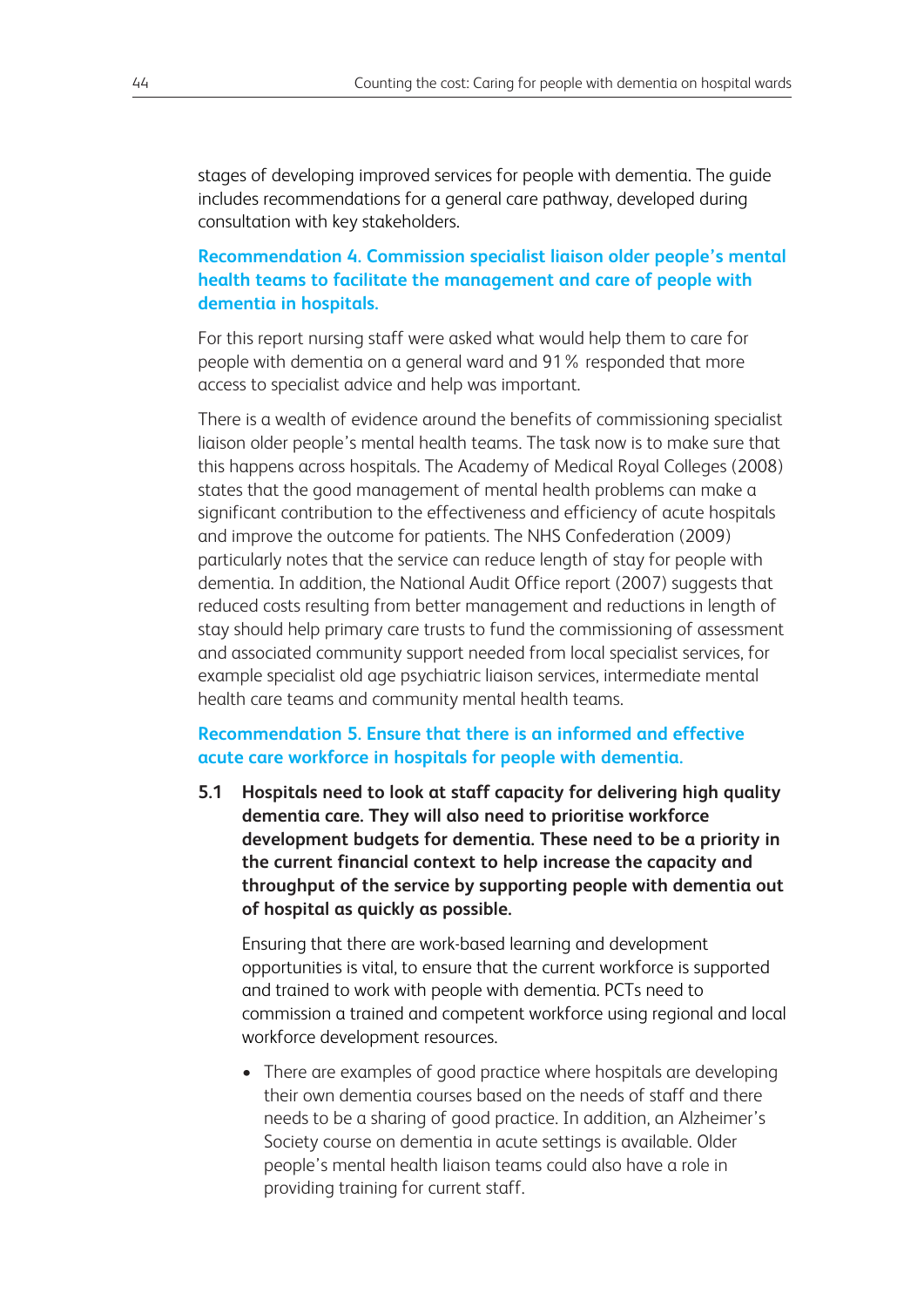- Alzheimer's Society has developed a course 'working with people with dementia in acute hospital settings' with content to address the needs identified by both carer and nurse respondents in the DEMHOS research. The course is designed to enable staff to understand and appreciate the experience of people with dementia in acute hospital settings. Using the principles of person-centredness, the course introduces participants to ways of working with people with dementia, assessing health and wellbeing and planning and delivering person-centred care.
- The NICE/SCIE quideline (2007) emphasises that liaison teams should have a central educative role. It states that liaison teams from local mental health and learning disability services should offer regular consultation and training for healthcare professionals in acute hospitals who provide care for people with dementia. This should be planned by the acute hospital trust in conjunction with mental health, social care and learning disability services. The AMRC report (2008) also suggests that mental health staff should have explicit responsibility in delivering training.
- Some hospitals are also implementing and delivering dementia training based on the needs of their staff. For example the Cardiff and Vale University Health Board has developed a five day dementia training course specifically for general hospital nurses. A specific course has been developed that aims to support general hospital staff in their care of people with dementia through clinical skills training. Teaching methods include group work, role play, DVD, poster presentation and simulations of the care environment. Participants are encouraged to enter the 'lived reality' of a person with dementia and develop empathy in a supportive workshop environment.
- The Let's Respect programme is also a highly valuable resource and should be a resource that all hospitals draw on. The Let's Respect toolkit provides information and practical suggestions of how to better meet the mental health needs of older people focusing particularly on acute care settings.<sup>7</sup>
- **5.2 Pre-registration training should be improved in line with the requirements of the acute care workforce.**
	- **The Nursing and Midwifery Council (NMC) consultation on preregistration training is a vital opportunity to adapt the curricula and requirements to include as mandatory the core competencies required in dementia care. Alzheimer's Society will work with the NMC to inform their work.**

7 www.mentalhealthequalities.org.uk/our-work/later-life/lets-respect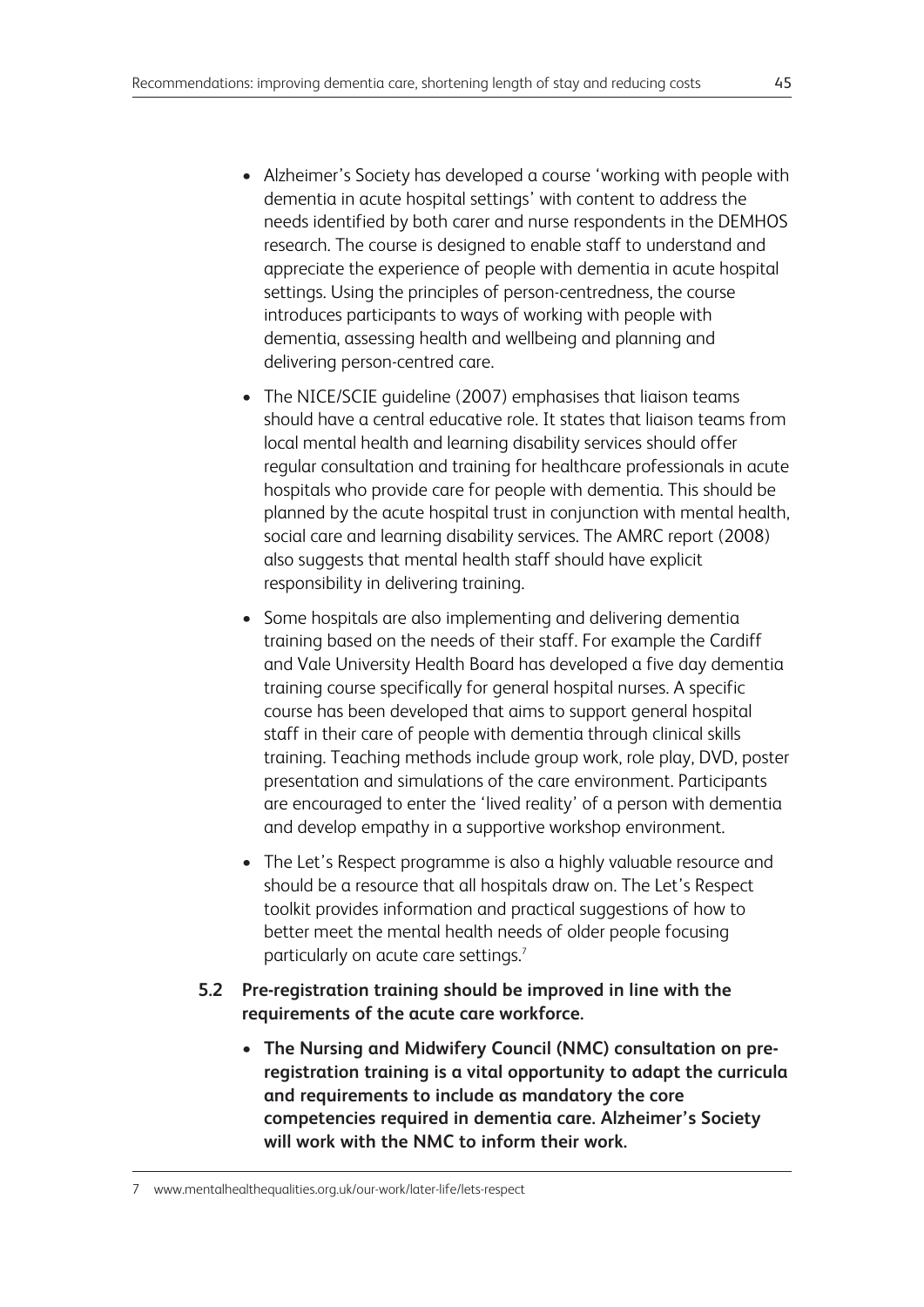The Nursing and Midwifery Council is currently in the process of reviewing pre-registration nursing education. The review focuses on how nursing programmes across the UK will need to look in order to enable nurses to meet the needs of patients safely and effectively. The outcome of the review will be standards for pre-registration nursing education which should be published by the autumn of 2010 with new programmes introduced from autumn 2011. The review is a two-stage process. The first stage focused on the principles for a future framework for pre-registration nursing education. The second phase of the review looked at generic and field specific competencies (the knowledge, skills and attitudes that nurses need to provide safe and effective care to their patients and clients). A final consultation on the stages will take place between January and April 2010. This project is a vital opportunity for the pre-registration nursing education curricula to include as mandatory the core competencies required in dementia care.<sup>8</sup>

**5.3 Government departments need to work with all bodies involved in professional and vocational training and continuing professional development to reach agreement on the core competences required in dementia care.**

**Recommendation 6. Reduce the use of antipsychotic drugs to treat people with dementia on a general ward.**

**6.1 In the National Dementia Strategy for England (2009), the Department of Health committed to publishing a review of the inappropriate use of antipsychotic drugs for people with dementia across the health and care system. At the time of this report going to print, Alzheimer's Society is awaiting the findings and looks forward to working with relevant bodies to reduce the prescribing of the drugs. This work needs to take place across England, Wales and Northern Ireland.**

The NICE-SCIE clinical guideline on dementia (2007) states that pharmacological interventions for behaviour that challenges should only be offered in the first instance if an individual is extremely distressed or there is an immediate risk of harm to the person or others.

In all other cases, people with dementia should be offered an assessment to establish the factors that may be causing or exacerbating the behaviour, with individually tailored care plans put in place to address the behaviour. Prescribing antipsychotic drugs is not acceptable for mild behaviour or behaviour that is a problem for the professional team.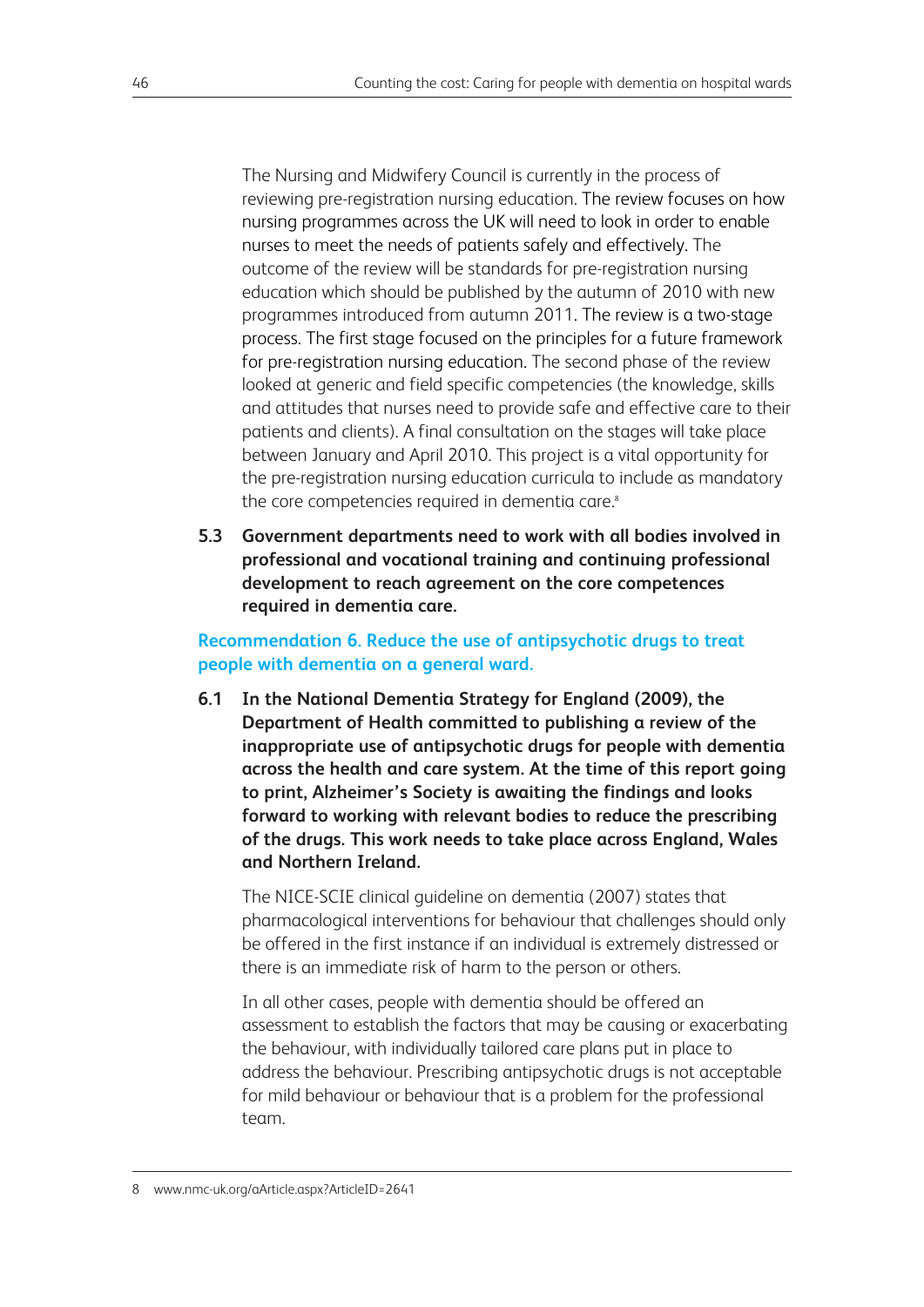#### **Recommendation 7. Involve people with dementia, carers, family and friends in the care of people with dementia to improve person-centred care.**

- **7.1 Having an individual care plan is essential for good quality care and it must be ensured that every person with dementia has one.**
- **7.2 Carers and the person with dementia should feed information into planning as soon as the person with dementia is admitted to build up a profile of an individual's likes, dislikes and needs to ensure person-centred care.**
- **7.3 Carers, and people with dementia where possible, must be involved in day-to-day care and treatment decisions.**

84% of nurses said that more involvement with family carers and relations would help them to care for people with dementia. 79% of nurses said that having access to a care plan would help them to care for people with dementia on a general ward.

Respondents also mention as important the need for individual patient profiles and a care plan provided by family carers so that they can understand likes/dislikes. This must be addressed immediately. Having an individual care plan is essential for good quality care and asking carers to feed information into planning as soon as the person with dementia is admitted can really make a difference. Simple tools such as information gathering sheets have been trialled. Completing a patient profile and involving carers and people with dementia in decisions on treatment and care will begin to help deliver person-centred care.

#### **Recommendation 8. Make sure that people with dementia have enough to eat and drink.**

- **8.1 The patient profile and individual care plan as discussed in recommendation 7 should be used to understand an individual's needs and preferences at mealtimes.**
- **8.2 Nutritional screening must be carried out for all people with dementia as soon as they are admitted to a ward to ensure that those at nutritional risk are identified and appropriate actions implemented.**
- **8.3 Carers, family and friends must always be allowed to assist at mealtimes if they wish.**
- **8.4 Hospitals should encourage volunteers to support people with dementia at mealtimes.**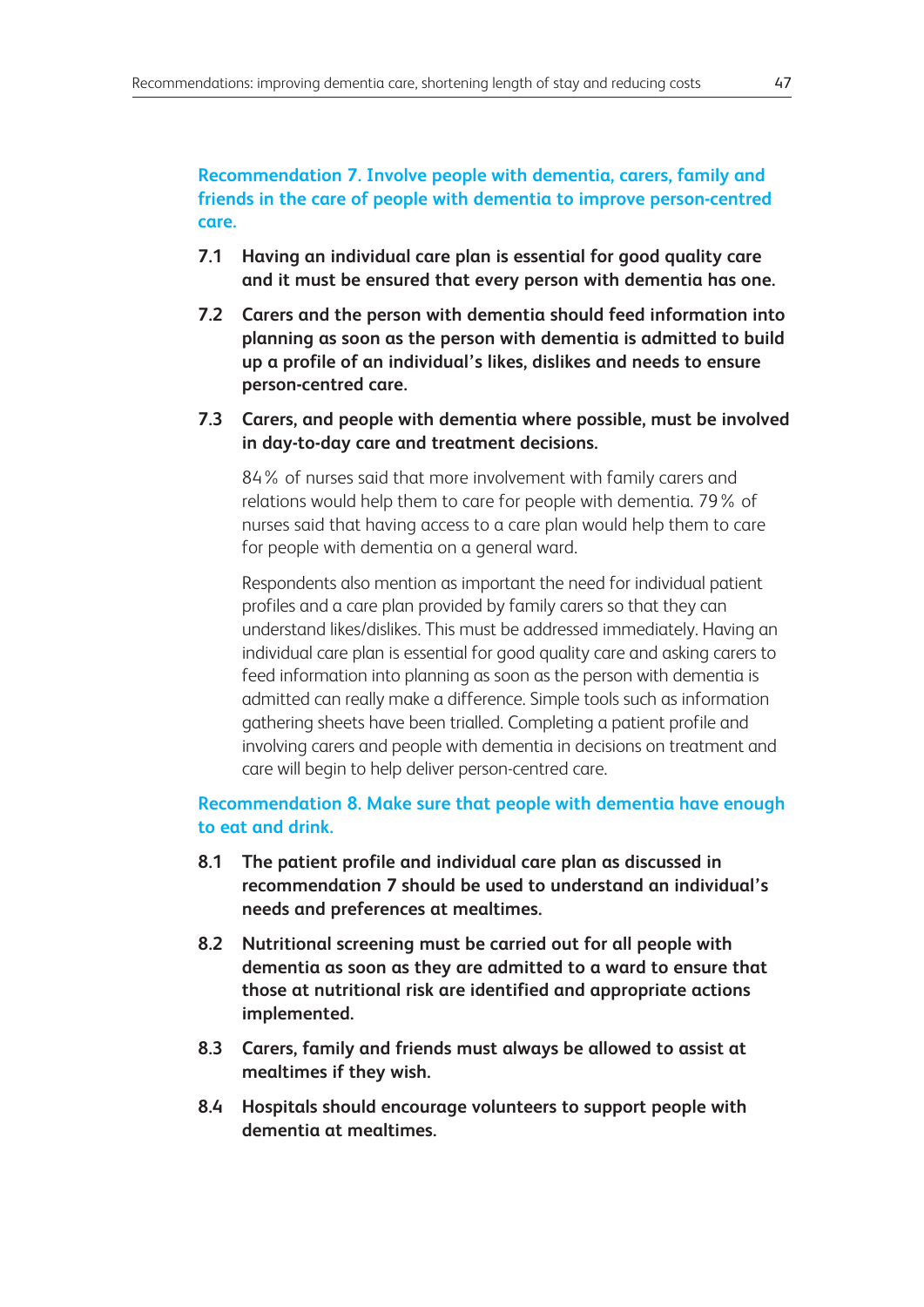**8.5 In the long term, dementia-specific education is required to empower and inform hospital staff. This could incorporate tools such as Alzheimer's Society guide to catering for people with dementia (2009). The Dementia Services Development Centre, Stirling also has useful material, for example a video developed in 2002 to help staff encourage people with dementia to eat and drink well (Dementia Services Development Centre, 2002).**

There have been initiatives to improve hospital mealtimes, but the evidence from the DEMHOS research proves that these are not impacting on the care provided to large numbers of people with dementia and further work is needed if change is to happen now. For example, the Protected Mealtimes Initiative was a national initiative that formed part of the Better Hospital Food Programme to allow patients to eat their meals without unnecessary interruption and to focus on providing assistance to those patients unable to eat independently. Since launching its Hungry to be heard report in 2006, Age Concern and Help the Aged have been working with hospitals across the country to implement seven steps to improve hospital mealtimes for older patients. This includes using red trays, protected mealtimes and trained volunteers where appropriate. As part of the campaign a number of materials have been produced to help hospitals and members of the public tackle the issue of malnutrition.

There is also guidance available on nutrition for people with dementia and this should be implemented. The NICE-SCIE guideline (2007) states that health and social care staff should identify the specific needs of people with dementia arising from problems with nutrition and the care plan should record and address these needs. The NICE guideline on nutrition support in adults (2007) is also essential to implement to ensure that the practice of nutrition support is improved.

#### **Recommendation 9. Begin to change the approach to care for people with dementia to one of dignity and respect.**

There has been significant work on the dignity agenda in hospitals in recent years. However, it is evident that although there is a developing view within the NHS that dignity is important, the next stage of this work needs to be looking at how dementia can be promoted for the significant numbers of people with dementia in hospitals.

• Evidence from carers in the DEMHOS research is that the approach to dignity for dementia is not just about having a detailed understanding of dementia. Instead it means approaching the care of people with dementia in a different way – with more compassion, patience and gentleness, based on the needs of the individual.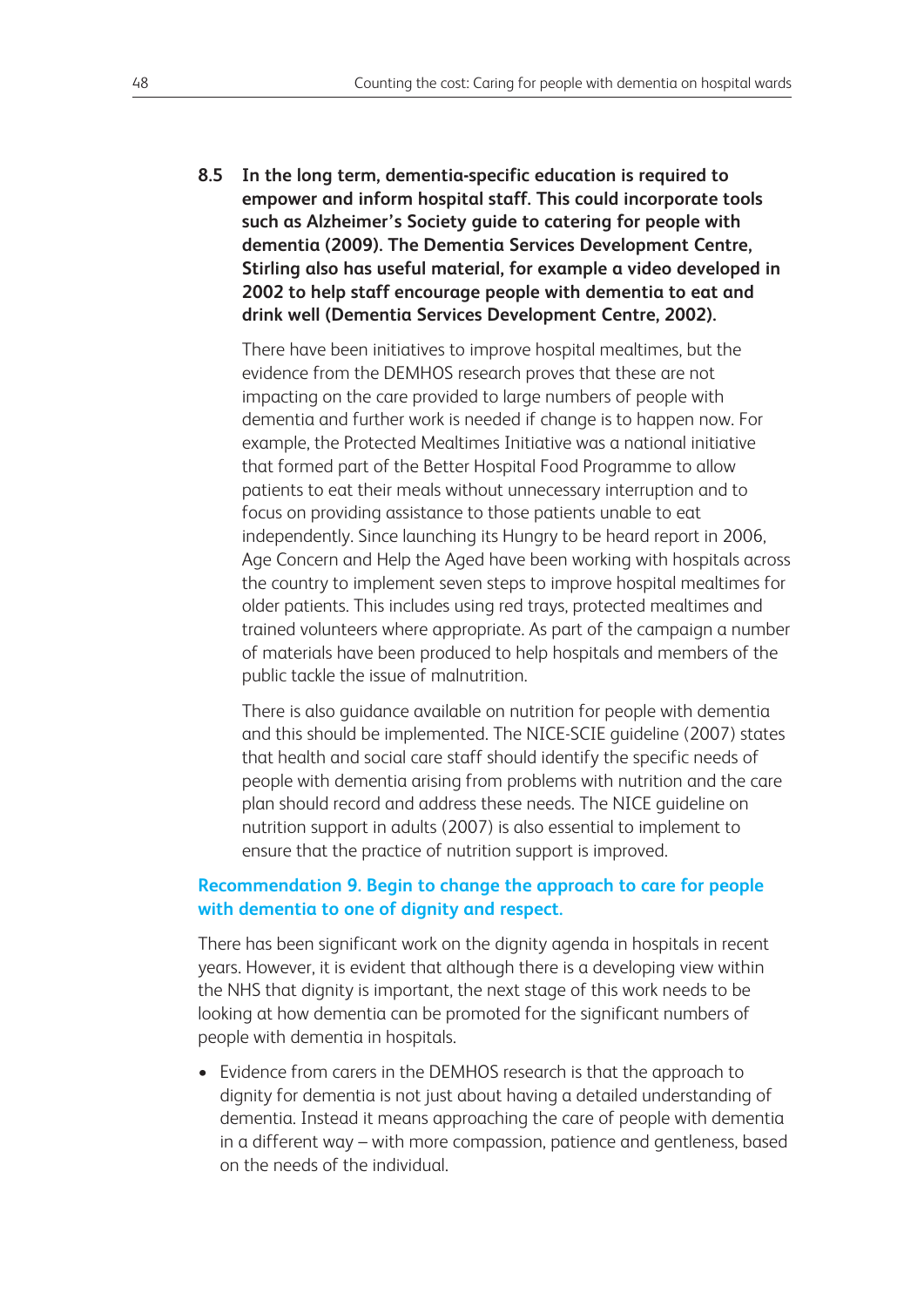- Work-based learning and pre-registration training will start to make a difference to the culture of dementia care on the wards by giving an understanding of dementia and the importance of person-centred care.
- It is also vital to challenge attitudes now. Addressing dementia through the dignity in care agenda would really begin to make a difference. The Royal College of Nursing has produced a range of helpful dignity materials, for example, Small changes make a big difference: how you can influence to deliver dignified care (2008). It would also be helpful for the dignity in care agenda to understand and address what dignity means to people with dementia in particular.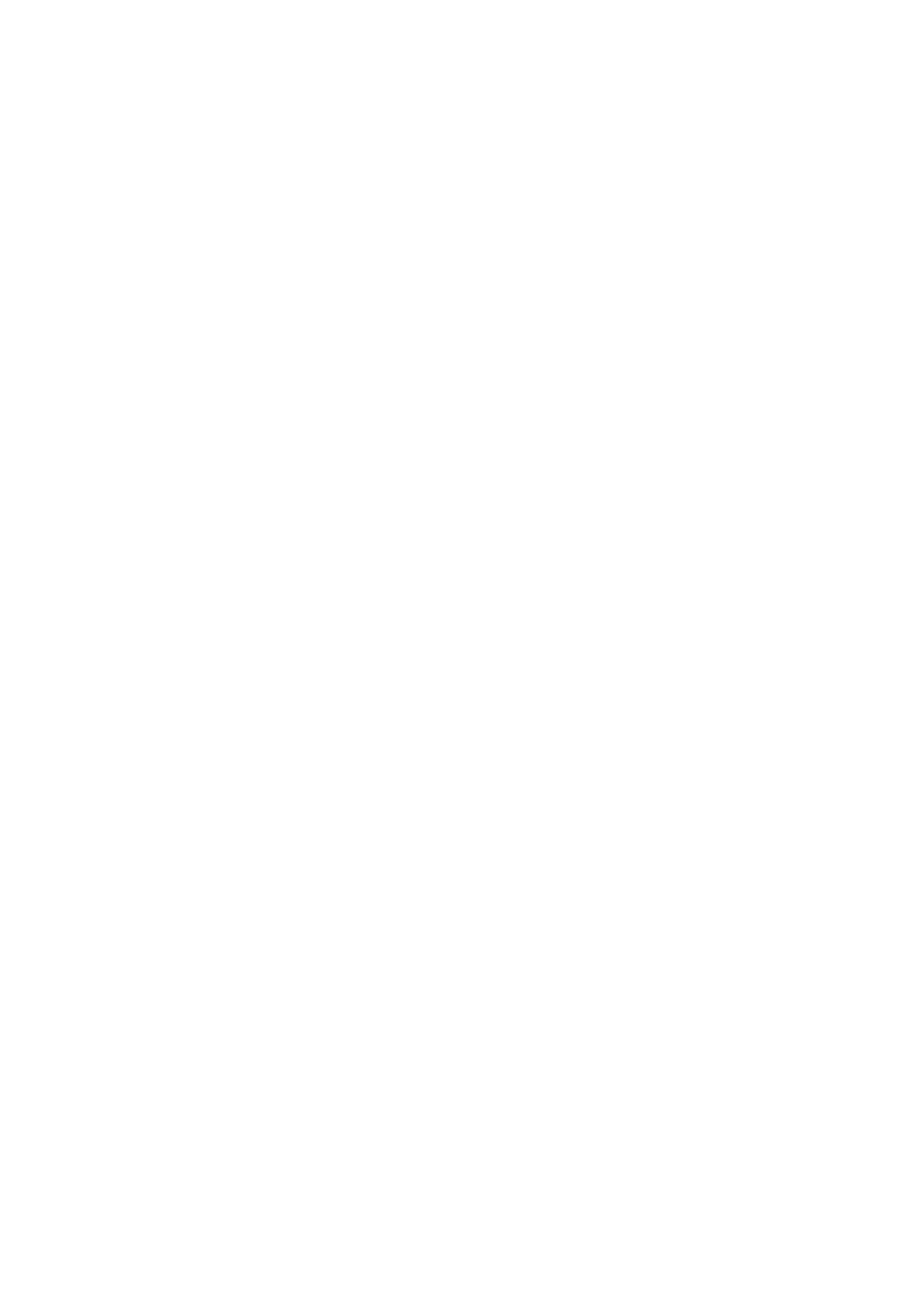# **References**

Academy of Medical Royal Colleges (2008). Managing urgent mental health needs in the acute trust: A guide by practitioners, for managers and commissioners in England and Wales. Academy of Medical Royal Colleges, London.

Age Concern (2006). Hungry to be heard: the scandal of malnourished older people in hospital. Age Concern England, London.

All-Party Parliamentary Group on Dementia (2008). Always a last resort: Inquiry into the prescription of antipsychotic drugs to people with dementia living in care homes. Alzheimer's Society, London.

Alzheimer's Society (2004). Food for thought: acute care practice guide. Alzheimer's Society, London.

Alzheimer's Society (2007). Dementia UK: A report to the Alzheimer's Society on the prevalence and economic cost of dementia in the UK produced by King's College London and London School of Economics. Alzheimer's Society, London.

Alzheimer's Society (2008). Home from home: A report highlighting opportunities for improving standards of dementia care in care homes. Alzheimer's Society, London.

Alzheimer's Society (2008). Dementia: Out of the shadows. Alzheimer's Society, London.

Alzheimer's Society (2009). Alzheimer's Society guide to catering for people with dementia. Alzheimer's Society, London.

Archibald, C. (2006). Meeting the nutritional needs of patients with dementia in hospital. Nursing Standard, 20, 41–45.

Archibald, C. (2006). Promoting hydration in patients with dementia in healthcare settings. Nursing Standard, 20, 49–52.

Ballard, C., Waite, J. and Birks, J. (2006). Atypical antipsychotics for aggression and psychosis in Alzheimer's disease. Cochrane Database of Systematic Reviews 2006, Issue 1. Art. No.: CD003476. DOI: 10.1002/14651858.CD003476.pub2.

Berry, R. (2006). Survey on challenging behaviour in care homes. The Journal of Quality Research in Dementia (online), issue 2.

Burgess, L. and Page, S. (2003). Educating nursing staff involved in the provision of dementia care. Nursing Times, 99, 34–37.

Care Quality Commission (2009). Survey of adult inpatients 2008. www.cqc.org.uk/usingcareservices/healthcare/patientsurveys/hospitalcare/ inpatientservices.cfm.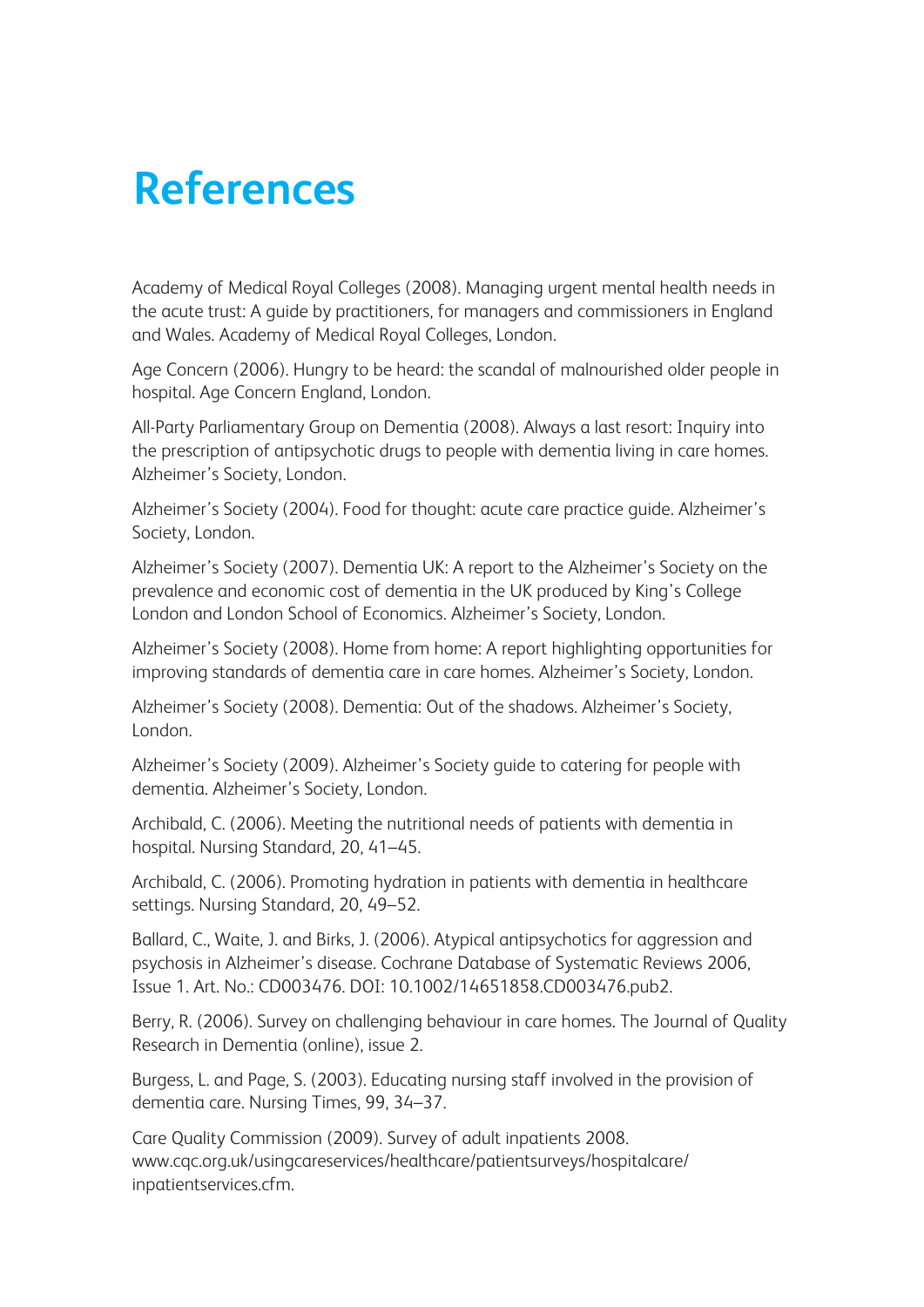Committee on Safety of Medicines (2004). Further information can be found at: www.mhra.gov.uk/home/idcplg?IdcService=SS\_GET\_PAGE&ssDocName=CON1004298 &ssSourceNodeId=224&ssTargetNodeId=221

Cunningham, C. (2006). Understanding challenging behaviour in patients with dementia. Nursing Standard, 20, 42–45.

Dementia Services Development Centre (2002). Oh Good, Lunch is coming: A Programme to Help Staff Encourage People with Dementia to Eat and Drink Well (video). The Dementia Services Development Centre, Stirling.

Department of Health (2001). National Service Framework for Older People. Department of Health, London.

Department of Health (2007). Improving nutritional care: A joint action plan from the Department of Health and Nutrition Summit stakeholders. Central Office of Information, London.

Department of Health (2008). High Quality Care for All: NHS Next Stage Review Final Report. The Stationery Office, London.

Department of Health (2009). Living well with dementia: A National Dementia Strategy. Department of Health, London.

Douglas-Dunbar, M. and Gardiner, P. (2007). Support for carers of people with dementia during hospital admission. Nursing older people, 19, 27–30.

Fessey, V. (2007). Patients who present with dementia: exploring the knowledge of hospital nurses. Nursing older people, 19, 29–33.

Fick, D.M., Agostini, J.V. and Inouye, S.K. (2002). Delirium superimposed on dementia: A systematic review. Journal of American Geriatric Society, 50, 1723–1732.

Food and Drug Administration (2005). Further information can be found at: www.fda.gov/Drugs/DrugSafety/PublicHealthAdvisories/ucm053171.htm

Freedberg, D.E., Dave, J., Kurth, T. et al. (2008). Cognitive impairment over the age of 85: hospitalization and mortality. Archives of Gerontology and Geriatrics, 46, 137–45.

Healthcare Commission (2009). Equality in later life: A national study of older people's mental health services. Commission for Healthcare Audit and Inspection, London.

Healthcare for London (2009). Dementia services guide. Healthcare for London, London.

Holmes, J. and House, A. (2000). Psychiatric illness predicts poor outcome after surgery for hip fracture: a prospective cohort study. Psychological Medicine, 30, 921–929.

King, B., Jones, C. and Brand, C. (2006). Relationship between dementia and length of stay of general medical patients admitted to acute care. Australasian Journal on Ageing, 25, 20–23.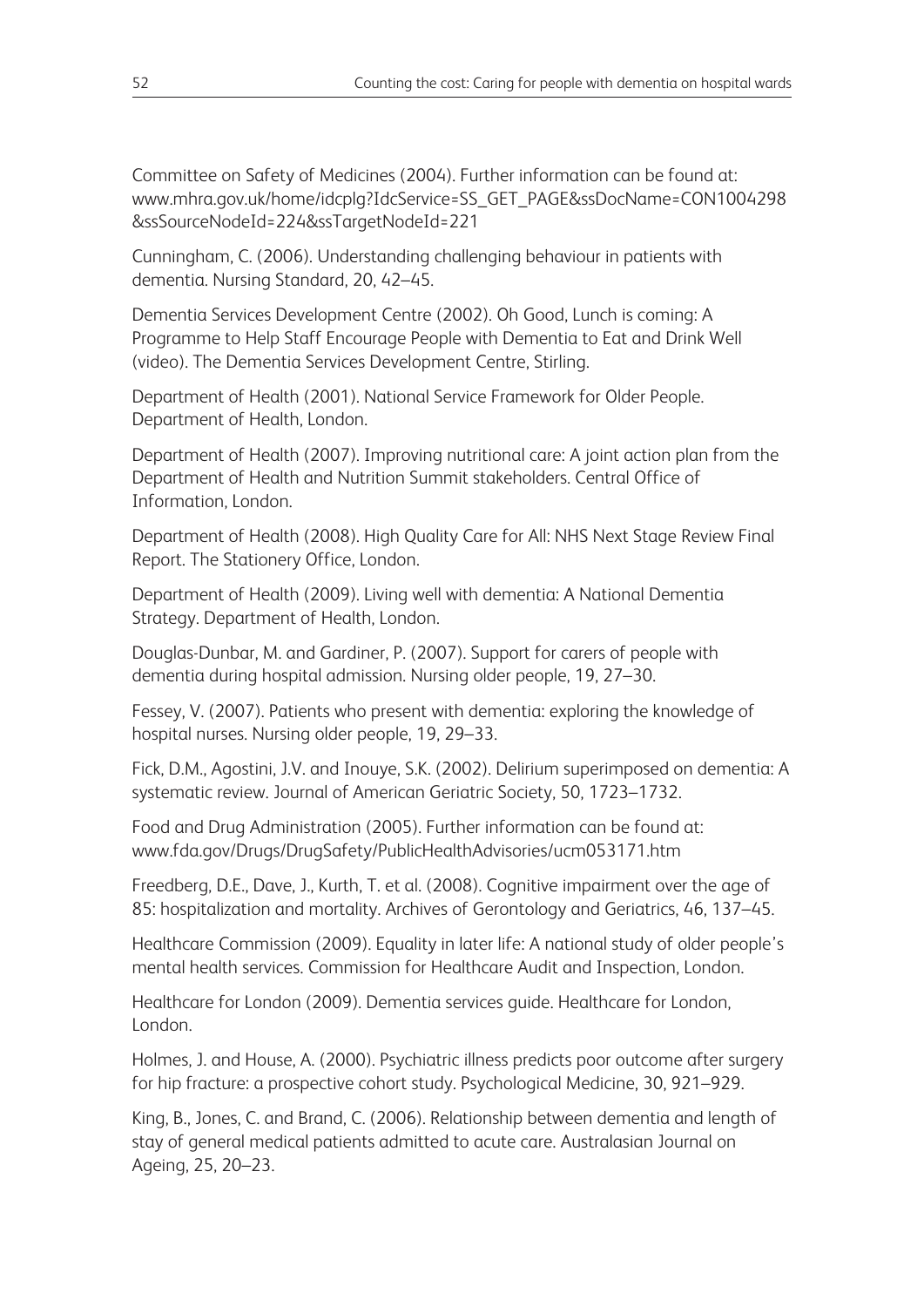King's Fund (2008). Paying the Price: The cost of mental health care in England to 2026. King's Fund, London.

Kitwood, T., Buckland, S. and Petre, T. (1995). Brighter Futures: a report on research into provision for persons with dementia in residential homes, nursing homes and sheltered housing. Anchor Housing, London.

Marshall, M. (1999). 'They should not really be here'. People with dementia in the acute sector. Age and Ageing, 28, 9–11.

Mecocci P., von Strauss E., Cherubini A. et al. (2005). Cognitive impairment is the major risk factor for development of geriatric syndromes during hospitalization: results from the GIFA study. Dementia and Geriatric Cognitive Disorders, 20, 262–9.

Natalwala, A., Potluri, R., Uppal, H. and Heun, R. (2008). Reasons for hospital admissions in dementia patients in Birmingham, UK, during 2002–2007. Dementia and Geriatric Cognitive Disorders, 26, 499–505.

National Audit Office (2007). Improving services and support for people with dementia. National Audit Office, London.

National Institute for Health and Clinical Excellence and Social Care Institute for Excellence (2007). Dementia: A NICE-SCIE Guideline on supporting people with dementia and their carers in health and social care. National Collaborating Centre for Mental Health, London.

NHS Confederation (2009). Healthy mind, healthy body. How liaison psychiatry services can transform quality and productivity in acute settings. NHS Confederation, London.

Pitkala, K.H., Laurila, J.V., Strandberg, T.E. and Tilvis, R.S. (2004). Behavioral symptoms and the administration of psychotropic drugs to aged patients with dementia in nursing homes and in acute geriatric wards. International Psychogeriatrics, 16, 61–74.

Pritchard, E. and Dewing, J. (2001). Older people with dementia in acute settings. Nursing Older People, 12, 21–25.

Robinson, L., Hutchings, D., Dickinson, H.O. et al. (2007). Effectiveness and acceptibility of non-pharmacological interventions to reduce wandering in dementia: a systematic review. International Journal of Geriatric Psychiatry, 22, 9–22.

Royal College of Nursing (2008). Defending Dignity – Challenges and opportunities for nursing. Royal College of Nursing, London.

Royal College of Nursing (2008). Small changes make a big difference: how you can influence to deliver dignified care. Royal College of Nursing, London.

Sampson, E., Blanchard, M.R., Jones, L. et al. (2009). Dementia in the acute hospital: prospective cohort study of prevalence and mortality. The British Journal of Psychiatry, 195, 61–66.